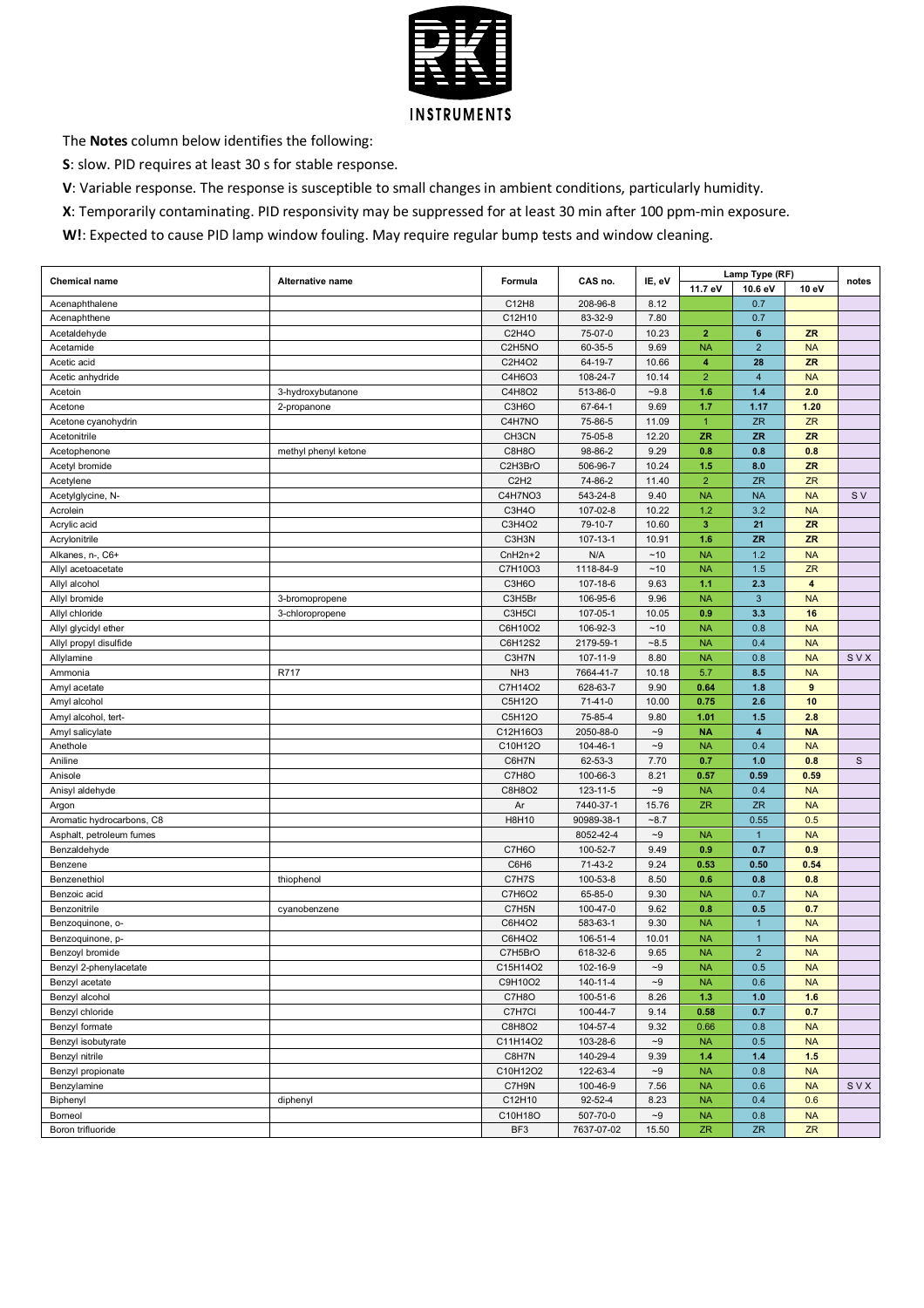| <b>Chemical name</b><br>Alternative name<br>Formula |                                   |                   | CAS no.                 | IE, eV         |                      | Lamp Type (RF)        |                         | notes     |
|-----------------------------------------------------|-----------------------------------|-------------------|-------------------------|----------------|----------------------|-----------------------|-------------------------|-----------|
|                                                     |                                   |                   |                         |                | 11.7 eV              | 10.6 eV               | 10 eV                   |           |
| <b>Bromine</b>                                      |                                   | Br <sub>2</sub>   | 7726-95-6               | 10.55          | 0.74                 | 15                    | <b>ZR</b>               |           |
| Bromine pentafluoride                               |                                   | BrF5              | 7789-30-2               | 13.17          | <b>ZR</b>            | <b>ZR</b>             | <b>ZR</b>               |           |
| Bromo-2,2-dimethylpropane, 1-                       | neopentyl bromide                 | C5H11Br           | 630-17-1                | 10.04          | <b>NA</b>            | $\overline{2}$        | <b>NA</b>               |           |
| Bromo-2-chloroethane. 1-                            |                                   | C2H4BrCl          | 107-04-0                | 10.57          | 0.44                 | $\mathbf{3}$          | <b>ZR</b>               |           |
| Bromo-2-methylpentane, 1-                           |                                   | C6H13Br           | 25346-33-2              | 10.09          | <b>NA</b>            | $\overline{2}$        | <b>NA</b>               |           |
| Bromoacetone                                        |                                   | C3H5BrO           | 598-31-2                | 9.73           | <b>NA</b>            | 1.0                   | <b>NA</b>               |           |
| Bromoacetylene                                      |                                   | C2HBr             | 593-61-3                | 10.31          | <b>NA</b>            | $\overline{4}$        | <b>ZR</b>               |           |
| Bromobenzene                                        |                                   | C6H5Br            | 108-86-1                | 8.98           | 0.34                 | 0.32                  | 0.32                    |           |
| Bromobutane, 1-                                     |                                   | C4H9Br            | 109-65-9                | 10.13          | 0.6                  | 1.6                   | 14                      |           |
| Bromobutane, 2-                                     |                                   | C4H9Br            | 78-76-2                 | 10.01          | 0.62                 | 0.97                  | 1.6                     |           |
| Bromochloromethane                                  |                                   | CH2CIBr           | 74-97-5                 | 10.77          | $\overline{1}$       | <b>ZR</b>             | <b>ZR</b>               |           |
| Bromocyclohexane                                    |                                   | C6H11Br           | 108-85-0                | 9.87           | <b>NA</b>            | $\overline{2}$        | <b>NA</b>               |           |
| Bromoethane                                         |                                   | C2H5Br            | 74-96-4                 | 10.29          | 0.79                 | 1.6                   | <b>ZR</b>               |           |
| Bromoethanol, 2-                                    |                                   | C2H5BrO           | 540-51-2                | 10.00          | <b>NA</b>            | $\overline{2}$        | <b>NA</b>               |           |
| Bromoethyl methyl ether, 2-                         |                                   | C3H7OBr           | 6482-24-2               | 10.00          | $\overline{2}$       | 2.5                   | <b>NA</b>               |           |
| Bromofluoromethane                                  |                                   | CH2FBr            | 373-52-4                | ~11            | $\mathbf{1}$         | <b>ZR</b>             | <b>ZR</b>               |           |
| Bromoform                                           | tribromomethane                   | CHBr3             | 75-25-2                 | 10.48          | 0.5                  | 2.7                   | 60                      |           |
| Bromopentane, 1-                                    | n-pentyl bromide                  | C5H11Br           | 110-53-2                | 10.10          | 0.47                 | 1.1                   | 3.5                     |           |
| Bromopropane, 1-                                    | n-propyl bromide                  | C3H7Br            | 106-94-5                | 10.18          | 0.7                  | 1.5                   | 70                      |           |
| Bromopyridine, 3-                                   |                                   | C5H4BrN           | 626-55-1                | 9.75           | <b>NA</b>            | $\overline{2}$        | <b>NA</b>               |           |
| Bromopyridine, 4-                                   |                                   | C5H4BrN           | 1120-87-2               | 9.94           | <b>NA</b>            | $\overline{2}$        | <b>NA</b>               |           |
| Bromotrifluoromethane                               | R13B1                             | CF3Br             | 75-63-8                 | 11.78          | <b>NA</b>            | <b>ZR</b>             | <b>ZR</b>               |           |
| Bromotrimethylsilane                                |                                   | C3H9BrSi          | 2857-97-8               | 10.00          | 1.6                  | 1.9                   | 2.1                     |           |
| But-2-ynal                                          |                                   | C4H4O             | 1119-19-3               | 10.20          | <b>NA</b>            | $\mathbf{3}$          | <b>NA</b>               |           |
| But-3-ynal                                          |                                   | C4H4O             | 52844-23-2<br>1464-53-5 | 9.85           | <b>NA</b><br>1.2     | 1.5                   | <b>NA</b>               |           |
| Butadiene diepoxide, 1,3-                           |                                   | C4H6O2            |                         | 10.00          |                      | $\overline{4}$        | <b>NA</b>               |           |
| Butadiene, 1,2-<br>Butadiene, 1,3-                  |                                   | C4H6              | 590-19-2<br>106-99-0    | 9.23<br>9.07   |                      | $\mathbf{1}$          |                         |           |
|                                                     |                                   | C4H6              |                         |                | 1.1                  | 0.8                   | 0.8                     |           |
| Butane, n-                                          |                                   | C4H10             | 106-97-8                | 10.63<br>10.26 | 1.5                  | 40<br>$5\phantom{.0}$ | ZR<br>15                |           |
| Butanediol, 2,3-                                    |                                   | C4H10O2<br>C4H6O2 | 513-85-9<br>431-03-8    | 9.56           | 5.3<br>1.00          | 0.86                  | 0.87                    |           |
| Butanedione, 2,3-<br>Butanoic acid                  | biacetyl, diacetyl                | C4H8O2            | 107-92-6                | 10.17          | 0.5                  | 4.3                   | 30                      |           |
| Butanol, 1-                                         |                                   | C4H10O            | 71-36-3                 | 10.04          | $\blacktriangleleft$ | 3.9                   | 25                      |           |
| Butanol, 2-                                         |                                   | C4H10O            | 78-92-2                 | 10.10          | 1.2                  | 3.0                   | 8                       |           |
| Butanone oxime, 2-                                  |                                   | C4H9NO            | 96-29-7                 | $-9$           |                      | $\mathbf{1}$          |                         |           |
| Buten-3-ol, 1-                                      |                                   | C4H8O             | 598-32-3                | 9.50           | 1.3                  | 1.8                   | $\mathbf{3}$            |           |
| Butene nitrile, 3-                                  |                                   | C4H5N             | 109-75-1                | 10.20          | <b>NA</b>            | 3.0                   | <b>NA</b>               |           |
| Butene, 1-                                          |                                   | C4H8              | 106-98-9                | 9.58           | <b>NA</b>            | 1.5                   | <b>NA</b>               |           |
| Butene, 2-                                          |                                   | C4H8              | 107-01-7                | 9.10           | <b>NA</b>            | 1.3                   | <b>NA</b>               |           |
| Butene, cis-2-                                      |                                   | C4H8              | 590-18-1                | 9.13           | <b>NA</b>            | 1.3                   | <b>NA</b>               |           |
| Butene, trans-2-                                    |                                   | C4H8              | 624-64-6                | 9.13           | <b>NA</b>            | 1.3                   | <b>NA</b>               |           |
| Butenoic acid, 3-                                   |                                   | C4H6O2            | 107-93-7                | 9.75           | 4                    | $\overline{2}$        | $\overline{9}$          |           |
| Butoxyethanol, 2-                                   | <b>Butyl Cellosolve®</b>          | C6H14O2           | 111-76-2                | 8.68           | 0.8                  | $1.3$                 | 2.3                     |           |
| Butoxyethoxyethanol                                 |                                   | C8H18O3           | 112-34-5                | ~10            | 4.8                  | $\mathbf{3}$          | 13                      |           |
| Butoxyethyl acetate, 2-                             |                                   | C8H16O3           | 112-07-2                | $-9.8$         | 1.3                  | $\overline{2}$        | $\overline{4}$          |           |
| Butyl acetate                                       |                                   | C6H12O2           | 123-86-4                | 9.91           | 0.8                  | 2.5                   | 12                      |           |
| Butyl acetate, sec-                                 |                                   | C6H12O2           | 105-46-4                | 9.91           | 0.80                 | 1.8                   | 5.5                     |           |
| Butyl acrylate                                      |                                   | C7H12O2           | 141-32-2                | $-9.6$         | 0.6                  | $1.3$                 | $\overline{7}$          |           |
| Butyl butyrate                                      |                                   | C8H16O2           | 109-21-7                | $-9.7$         | 0.8                  | 1.53                  | 2.8                     |           |
| Butyl chloroformate                                 |                                   | C5H9CIO2          | 592-34-7                | ~10.4          | <b>NA</b>            | 3.2                   | ZR                      |           |
| Butyl cyclohexan-1-ol, 4-tert-                      | 4-(1,1-Dimethylethyl)cyclohexanol | C10H20O           | 98-52-2                 | $-8.8$         | <b>NA</b>            | 1.4                   | <b>NA</b>               |           |
| Butyl cyclohexyl acetate, 2-tert-                   | 2-t-butylcyclohexylacetate        | C12H22O2          | 88-41-5                 | ~10            | <b>NA</b>            | 0.9                   | <b>NA</b>               |           |
| Butyl ether, n-                                     | dibutyl ether                     | C8H18O            | 142-96-1                | 9.28           | 0.42                 | 0.82                  | 1.10                    |           |
| Butyl glycidyl ether                                | 2-(Butoxymethyl) oxirane          | C7H14O2           | 2426-08-06              | ~10            | <b>NA</b>            | $\overline{2}$        | <b>NA</b>               |           |
| Butyl iodide                                        | iodobutane                        | C4H9I             | 542-69-8                | 9.23           | 0.3                  | 0.27                  | 0.25                    |           |
| Butyl isocyanate                                    |                                   | C5H9NO            | 111-36-4                | 10.14          | <b>NA</b>            | 2.5                   | <b>NA</b>               |           |
| Butyl lactate                                       |                                   | C7H14O3           | 138-22-7                | 9.80           | <b>NA</b>            | 2.5                   | <b>NA</b>               |           |
| Butyl mercaptan, n-                                 |                                   | C4H10S            | 109-79-5                | 9.15           | 0.50                 | 0.8                   | 0.8                     |           |
| Butyl mercaptan, tert-                              |                                   | C4H10S            | 75-66-1                 | 9.03           | 0.59                 | 0.62                  | 0.62                    |           |
| Butyl methacrylate                                  |                                   | C8H14O2           | 97-88-1                 | $-9.5$         | 0.9                  | $1.2$                 | 1.7                     |           |
| Butyl propionate, n-                                |                                   | C7H14O2           | 590-01-2                | $-9.7$         | 0.80                 | 1.9                   | $\overline{\mathbf{4}}$ |           |
| Butylamine, n-                                      |                                   | C4H11N            | 109-73-9                | 8.71           | $\mathbf{2}$         | $\blacktriangleleft$  | 10                      | <b>SX</b> |
| Butylamine, sec-                                    |                                   | C4H11N            | 513-49-5                | 8.70           | 5                    | 0.9                   | 30                      | SVX       |
| Butylamine, tert-                                   |                                   | C4H11N            | 75-64-9                 | 8.64           | 1.1                  | $1.2$                 | 1.5                     | S X       |
| Butylbenzene                                        |                                   | C10H14            | 104-51-8                | 8.69           | 0.4                  | 0.6                   | 0.7                     |           |
| Butylbenzene, sec-                                  |                                   | C10H14            | 135-98-8                | 8.68           | <b>NA</b>            | 0.4                   | 0.4                     |           |
| Butylbenzene, tert-                                 |                                   | C10H14            | 98-06-6                 | 8.69           | <b>NA</b>            | 0.4                   | 0.4                     |           |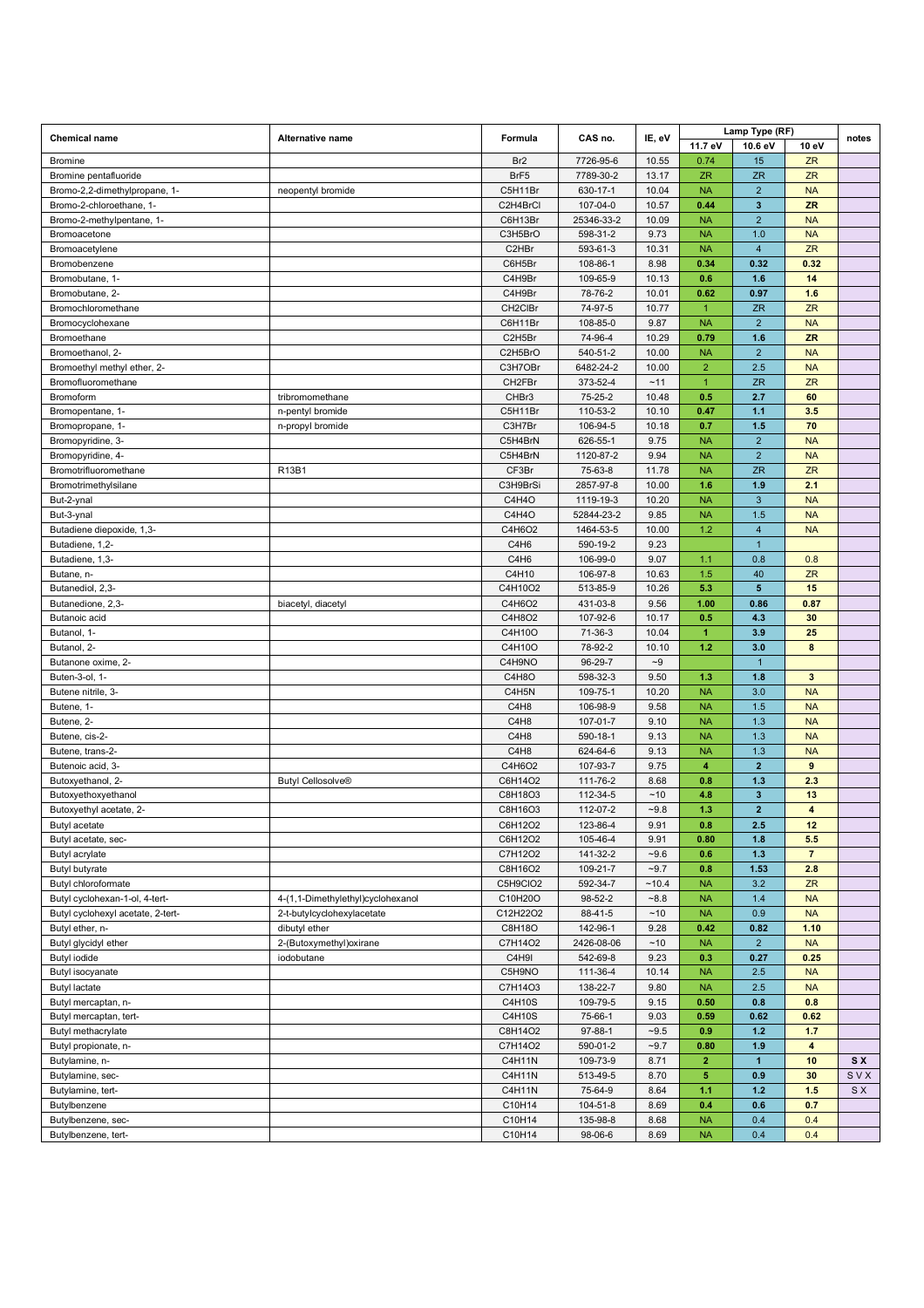| <b>Chemical name</b>                 | Alternative name         | Formula                           | CAS no.     | IE, eV            |                      | Lamp Type (RF)  |              | notes  |
|--------------------------------------|--------------------------|-----------------------------------|-------------|-------------------|----------------------|-----------------|--------------|--------|
|                                      |                          |                                   |             |                   | 11.7 eV              | 10.6 eV         | 10 eV        |        |
| Butyldiglycol acetate                |                          | C10H20O4                          | 124-17-4    | ~10               | 3                    | 1.6             | 15           |        |
| Butylene carbonate, 1,2-             |                          | C5H8O3                            | 4437-85-8   | ~10.4             | 3.8                  | 18              | <b>ZR</b>    |        |
| Butylphenol, o-sec-                  |                          | C10H14O                           | 89-72-5     | 7.80              | <b>NA</b>            | 0.9             | <b>NA</b>    |        |
| Butyn-1-ol, 2-                       |                          | C4H6O                             | 764-01-2    | 9.78              | 0.6                  | 0.6             | 0.6          | $\vee$ |
| Butyn-2-one                          |                          | C4H4O                             | 1423-60-5   | 10.17             | <b>NA</b>            | 3               | <b>NA</b>    |        |
| Butyraldehyde                        |                          | C4H8O                             | 123-72-8    | 9.86              | 1.2                  | 1.7             | 1.9          |        |
| Butyrolactone, gamma-                |                          | C4H6O2                            | 96-48-0     | 10.26             | <b>NA</b>            | 15              | <b>NA</b>    |        |
| Butyryl chloride                     |                          | C4H7CIO                           | 141-75-3    | ~10.4             | <b>NA</b>            | $\mathbf{3}$    | <b>ZR</b>    |        |
| Camphene                             |                          | C10H16                            | 565-00-4    | 8.86              | 0.46                 | 0.35            | 0.6          |        |
| Camphor                              |                          | C10H16O                           | 76-22-2     | 8.76              | <b>NA</b>            | 0.4             | <b>NA</b>    |        |
| Carbitol acetate                     |                          | C6H16O4                           | 112-15-12   | $\mathord{\sim}9$ | 1.0                  | 1.6             | $\mathbf{3}$ |        |
| Carbon dioxide                       |                          | CO <sub>2</sub>                   | 124-38-9    | 13.77             | <b>ZR</b>            | <b>ZR</b>       | ZR           |        |
| Carbon disulfide                     |                          | CS <sub>2</sub>                   | 75-15-0     | 10.08             | 0.3                  | 1.4             | 1.3          |        |
| Carbon monoxide                      |                          | CO                                | 630-08-0    | 14.01             | <b>ZR</b>            | <b>ZR</b>       | ZR           |        |
| Carbon suboxide                      |                          | C3O2                              | 504-64-3    | 10.60             | <b>NA</b>            | 10              | ZR           |        |
| Carbon tetrabromide                  |                          | CBr4                              | 558-13-4    | 10.31             | $\bf 6$              | 11              | <b>ZR</b>    |        |
| Carbon tetrachloride                 | R <sub>10</sub>          | CCI4                              | 56-23-5     | 11.47             | 1.7                  | <b>ZR</b>       | <b>ZR</b>    |        |
| Carbonyl fluoride                    |                          | COF <sub>2</sub>                  | 353-50-4    | 13.02             | <b>ZR</b>            | <b>ZR</b>       | <b>ZR</b>    |        |
| Carbonyl sulfide                     |                          | COS                               | 463-58-1    | 11.18             | 0.4                  | <b>ZR</b>       | ZR           |        |
| Carene                               |                          | C10H16                            | 13466-78-9  | 8.40              | 0.3                  | 0.4             | 0.37         |        |
| Carvacrol                            |                          | C10H14O                           | 499-75-2    | $\mathord{\sim}9$ | <b>NA</b>            | 0.8             | <b>NA</b>    |        |
| Carvone, R-                          |                          | C10H14O                           | 6485-40-1   | 9.77              | 1.7                  | 1.6             | 1.5          |        |
| Caryophyllene                        |                          | C15H24                            | 13877-93-5  | $\mathord{\sim}9$ | <b>NA</b>            | 0.4             | <b>NA</b>    |        |
| Chloral hydrate                      |                          | C2H3Cl3O2                         | 302-17-0    | ~10               | 2.2                  | <b>NA</b>       | ZR           | V      |
| Chloramine                           | monochloramine           | CIH2N                             | 10599-90-3  | 9.85              | <b>NA</b>            | $\overline{2}$  | <b>NA</b>    |        |
| Chlorine                             | Chlorine                 | C <sub>12</sub>                   | 7782-50-5   | 11.48             | $\mathbf{1}$         | <b>ZR</b>       | ZR           |        |
| Chlorine dioxide                     |                          | CIO <sub>2</sub>                  | 10049-04-4  | 10.36             | <b>ZR</b>            | <b>ZR</b>       | ZR           |        |
| Chlorine trifluoride                 |                          | CIF <sub>3</sub>                  | 7790-91-2   | 12.65             | <b>NA</b>            | <b>ZR</b>       | ZR           |        |
| Chloro-1,1,1,2-tetrafluoroethane, 2- | R-124                    | C2HCIF4                           | 2837-89-0   | ~12               | ZR.                  | <b>ZR</b>       | ZR           |        |
| Chloro-1,1,1-trifluoroethane, 2-     | R-133a                   | C2H2CIF3                          | 75-88-7     | ~12               | <b>ZR</b>            | <b>ZR</b>       | ZR           |        |
| Chloro-1,1,2,2-tetrafluoroethane, 1- | R-124a                   | C2HCIF4                           | 354-25-6    | $~12$             | <b>ZR</b>            | <b>ZR</b>       | ZR           |        |
| Chloro-1,1,2-trifluoroethane, 1-     | R-133                    | C2H2CIF3                          | 421-04-5    | $~12$             | <b>ZR</b>            | <b>ZR</b>       | ZR           |        |
| Chloro-1,1-difluoroethane, 1-        | R-142b                   | C2H3CIF2                          | 75-68-3     | 11.98             | <b>ZR</b>            | <b>ZR</b>       | ZR           |        |
| Chloro-1,1-difluoroethane, 2-        | R-142                    | C2H3CIF2                          | 338-65-8    | ~11.9             | <b>ZR</b>            | <b>ZR</b>       | ZR           |        |
| Chloro-1,1-difluoroethene, 2-        | R-1122                   | C2HCIF2                           | 359-10-4    | 9.80              | <b>NA</b>            | 1.5             | <b>NA</b>    |        |
| Chloro-1,2,2-trifluoroethane, 1-     | R133                     | C2H2CIF3                          | 431-07-2    | ~12               | <b>ZR</b>            | ZR              | ZR           |        |
| Chloro-1-fluoroethane, 1-            | R-151a                   | C2H4CIF                           | 1615-75-4   | ~11.7             | $\mathbf{1}$         | <b>ZR</b>       | ZR           |        |
| Chloro-2-fluoroethane, 1-            | R-151                    | C2H4CIF                           | 762-50-5    | ~11.7             | $\overline{1}$       | <b>ZR</b>       | <b>ZR</b>    |        |
| Chloro-2-propanone, 1-               |                          | C3H5CIO                           | 78-95-5     | 9.92              | <b>NA</b>            | 1               | <b>NA</b>    |        |
| Chloro-3,3,3-trifluoroprop-1-ene, 1- |                          | C3H2CIF3                          | 102687-65-0 | ~11               | $\mathbf{1}$         |                 |              |        |
| Chloroacetaldehyde                   | 2-chloroethanal          | C <sub>2</sub> H <sub>3</sub> OCI | 107-20-0    | 10.16             | <b>NA</b>            | $\mathbf{3}$    | <b>NA</b>    |        |
| Chloroacetyl chloride                |                          | C2H2Cl2O                          | 79-04-9     | 10.30             | <b>NA</b>            | 8.0             | <b>NA</b>    | $\vee$ |
| Chlorobenzene                        |                          | C6H5Cl                            | 108-90-7    | 9.07              | 0.47                 | 0.45            | 0.5          |        |
| Chlorobutane, 1-                     | butyl chloride           | C4H9Cl                            | 109-69-3    | 10.64             | 0.74                 | 10              | <b>ZR</b>    |        |
| Chlorobutane, 2-                     |                          | C4H9Cl                            | 78-86-4     | 10.57             | $\blacktriangleleft$ | 5.8             | <b>ZR</b>    |        |
| Chlorocyclohexane                    |                          | C6H11CI                           | 542-18-7    | 10.10             | 0.5                  | $\mathbf 2$     | 20           |        |
| Chlorodifluoromethane                |                          | CHCIF2                            | 75-45-6     | 12.45             | ZR.                  | <b>ZR</b>       | ZR           |        |
| Chloroethane                         |                          | C <sub>2</sub> H <sub>5</sub> Cl  | 75-00-3     | 10.97             | 1.1                  | <b>ZR</b>       | ZR           |        |
| Chloroethanol, 2-                    | ethyl chlorohydrin       | C2H5CIO                           | 107-07-3    | 10.50             | $\overline{1}$       | 10 <sup>°</sup> | ZR           |        |
| Chloroethyl methyl ether, 2-         |                          | C3H7CIO                           | 627-42-9    | 10.25             | <b>NA</b>            | 2.6             | <b>NA</b>    |        |
| Chlorofluoromethane                  | R31                      | CH <sub>2</sub> CIF               | 593-70-4    | 11.71             | <b>NA</b>            | <b>ZR</b>       | ZR           |        |
| Chloroform                           | R <sub>20</sub>          | CHC <sub>13</sub>                 | 67-66-3     | 11.42             | 0.8                  | <b>ZR</b>       | <b>ZR</b>    |        |
| Chloromethane                        | R40                      | CH <sub>3</sub> Cl                | 74-87-3     | 11.28             | 0.74                 | ZR              | ZR           |        |
| Chloromethoxyethane                  | chloromethyl ethyl ether | C3H7CIO                           | 3188-13-4   | 10.30             | <b>NA</b>            | $\overline{4}$  | ZR           |        |
| Chloropentafluoroethane              |                          | C <sub>2</sub> CIF <sub>5</sub>   | 76-15-3     | 12.96             | ZR.                  | <b>ZR</b>       | ZR           |        |
| Chloroprene                          | 2-chlorobuta-1,3-diene   | C4H5Cl                            | 126-99-8    | 8.79              | <b>NA</b>            | 1.3             | <b>NA</b>    |        |
| Chloropyridine, 2-                   |                          | C5H4CIN                           | 109-09-1    | 9.00              | <b>NA</b>            | $\mathbf{1}$    | <b>NA</b>    |        |
| Chlorostyrene, o-                    |                          | C8H7Cl                            | 2039-87-4   | $-8.5$            | <b>NA</b>            | 0.4             | <b>NA</b>    |        |
| Chlorothiophene, 3-                  |                          | C4H3CIS                           | 17249-80-8  | 8.92              | 0.7                  | 0.7             | 0.7          |        |
| Chlorotoluene, m-                    |                          | C7H7Cl                            | 108-41-8    | 8.70              | 0.5                  | 0.5             | 0.46         |        |
| Chlorotoluene, o-                    |                          | C7H7Cl                            | 95-49-8     | 8.83              | 0.6                  | 0.5             | <b>NA</b>    |        |
| Chlorotoluene, p-                    |                          | C7H7Cl                            | 106-43-4    | 8.69              | 0.3                  | 0.4             | 0.3          |        |
| Chlorotrifluoroethylene              | R-1113                   | C <sub>2</sub> CIF <sub>3</sub>   | 79-38-9     | 9.81              | $\mathbf{1}$         | $\mathbf{1}$    | <b>NA</b>    |        |
| Chlorotrifluoromethane               | R <sub>13</sub>          | CCIF <sub>3</sub>                 | 75-72-9     | 12.60             | <b>NA</b>            | ZR              | ZR           |        |
| Cinnamic aldehyde                    |                          | C8H8O                             | 104-55-2    | $\mathord{\sim}9$ | <b>NA</b>            | 0.4             | <b>NA</b>    |        |
| Cinnamyl acetate                     |                          | C11H12O2                          | 21040-45-9  | $\mathord{\sim}9$ | <b>NA</b>            | 0.4             | <b>NA</b>    |        |
| Cinnamyl alcohol                     |                          | C9H10O                            | 104-54-1    | 8.10              | <b>NA</b>            | 0.4             | <b>NA</b>    |        |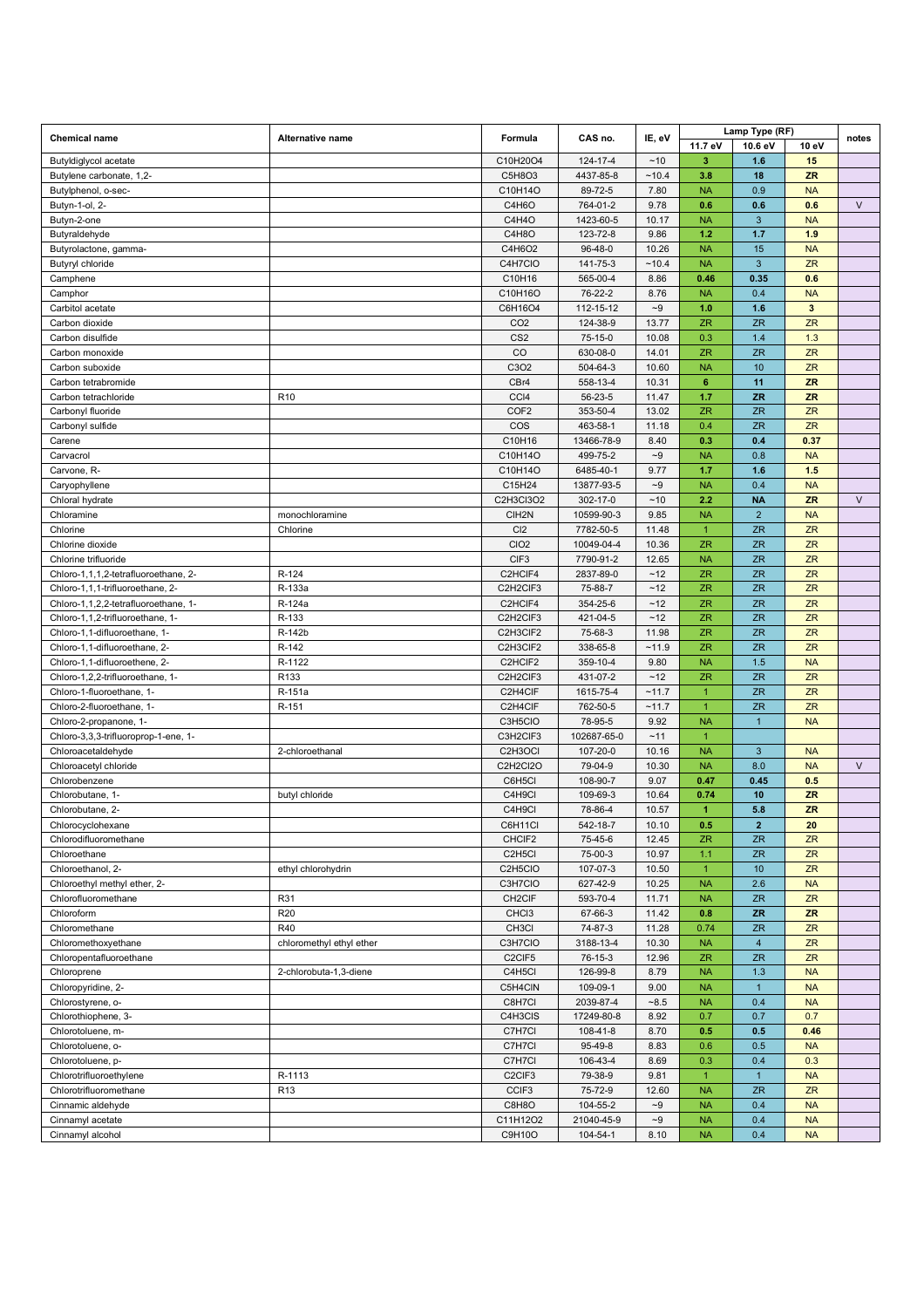|                                          |                                               |                                |                      |                   |                        | Lamp Type (RF)         |                 |       |
|------------------------------------------|-----------------------------------------------|--------------------------------|----------------------|-------------------|------------------------|------------------------|-----------------|-------|
| <b>Chemical name</b>                     | Alternative name                              | Formula                        | CAS no.              | IE, eV            | 11.7 eV                | 10.6 eV                | 10 eV           | notes |
| Citral                                   |                                               | C10H16O                        | 5392-40-5            | $-8.7$            | 1.7                    | 1.7                    | 3.4             |       |
| Citronellal                              |                                               | C10H18O                        | 106-23-0             | $-9$              | <b>NA</b>              | 0.9                    | <b>NA</b>       |       |
| Citronellol                              |                                               | C10H20O                        | 26489-01-0           | $-8.5$            | <b>NA</b>              | 1.0                    | <b>NA</b>       |       |
| Citronellol acetate                      |                                               | C12H22O2                       | 150-84-5             | $\mathord{\sim}9$ | <b>NA</b>              | 1.5                    | <b>NA</b>       |       |
| Citronellol formate                      |                                               | C11H20O2                       | 105-85-1             | $\mathord{\sim}9$ | <b>NA</b>              | 1.5                    | <b>NA</b>       |       |
| Citronellyl isobutyrate                  |                                               | C14H26O2                       | 97-89-2              | $\mathord{\sim}9$ | <b>NA</b>              | 0.9                    | <b>NA</b>       |       |
| Clary propyl acetate                     |                                               | C11H20O3                       | 131766-73-9          | $\sim\!\!9$       | 1.3                    | $1.2$                  | $\overline{2}$  |       |
| Coumarin                                 |                                               | C9H6O2                         | $91 - 64 - 5$        | $\sim\!\!9$       | <b>NA</b>              | 0.4                    | <b>NA</b>       |       |
| Creosote                                 |                                               | n/a                            | 8021-39-4            | $\mathord{\sim}9$ | <b>NA</b>              | $\mathbf{1}$           | <b>NA</b>       |       |
| Cresol, m-                               | 3-methylphenol                                | C7H8O                          | 108-39-4             | 8.36              | 1.7                    | $1.4$                  | 1.5             |       |
| Cresol, o-                               | 2-methylphenol                                | C7H8O                          | 95-48-7              | 8.14              | 1.4                    | $1.4$                  | 1.5             |       |
| Cresol, p-                               | 4-methylphenol                                | C7H8O                          | 106-44-5             | 8.31              | 1.5                    | 1.5                    | 1.5             |       |
| Cresyl acetate, p-                       |                                               | C9H10O2                        | 140-39-6             | 8.60              | <b>NA</b>              | 1.0                    | <b>NA</b>       |       |
| Cresyl ethyl ether, p-                   |                                               | C9H12O                         | 622-60-6             | $-9$              | <b>NA</b>              | 0.8                    | <b>NA</b>       |       |
| Cresyl methyl ether                      |                                               | C8H10O                         | 104-93-8             | $\mathord{\sim}9$ | <b>NA</b>              | 0.8                    | <b>NA</b>       |       |
| Crotonaldehyde                           |                                               | C4H6O                          | 4170-30-3            | 9.73              | 1.0                    | 1.0                    | 1.8             |       |
| Crotonyl alcohol                         |                                               | C4H8O                          | 6117-91-5            | 9.13              | <b>NA</b>              | 0.8                    | <b>NA</b>       |       |
| Cyanogen bromide                         |                                               | <b>CNBr</b>                    | 506-68-3<br>506-77-4 | 11.84<br>12.49    | <b>ZR</b><br><b>ZR</b> | <b>ZR</b><br><b>ZR</b> | ZR<br><b>ZR</b> |       |
| Cyanogen chloride                        |                                               | <b>CNCI</b><br>N/A             | N/A                  | ~10               | <b>NA</b>              | 1.5                    | <b>NA</b>       |       |
| Cycloalkanes                             |                                               | C4H6O                          | 1191-95-3            | 9.35              | 1.6                    | 1.12                   | 1.10            |       |
| Cyclobutanone<br>Cyclobutene             |                                               | C4H6                           | 822-35-5             | 9.43              | <b>NA</b>              | 3                      | <b>NA</b>       |       |
|                                          |                                               | C7H14                          | 291-64-5             | 9.82              | <b>NA</b>              | 1.1                    | <b>NA</b>       |       |
| Cycloheptane                             |                                               | C6H6O2                         | 4505-38-8            | 9.77              | <b>NA</b>              | 1.0                    | <b>NA</b>       |       |
| Cyclohex-2-enedione, 1,4-<br>Cyclohexane |                                               | C6H12                          | 110-82-7             | 9.98              | 0.64                   | 1.3                    | 3.3             |       |
| Cyclohexanethiol                         |                                               | C6H12S                         | 1569-69-3            | $-9$              | <b>NA</b>              | 0.5                    | <b>NA</b>       |       |
| Cyclohexanol                             |                                               | C6H12O                         | 108-93-0             | 10.00             | 0.9                    | 1.6                    | 2.7             |       |
| Cyclohexanone                            |                                               | C6H10O                         | 108-94-1             | 9.16              | 0.8                    | 1.0                    | $\overline{1}$  |       |
| Cyclohexene                              |                                               | C6H10                          | 110-83-8             | 8.95              | 0.56                   | 0.9                    | 1.4             |       |
|                                          |                                               | C8H14O2                        | 622-45-7             | $-9.5$            | <b>NA</b>              | 1.2                    | <b>NA</b>       |       |
| Cyclohexyl acetate                       |                                               | C6H13N                         | 108-91-8             | 8.37              | $6\phantom{1}$         | $\mathbf{3}$           | 20              | S X   |
| Cyclohexylamine                          |                                               | C8H12                          | 29965-97-7           | $-9.5$            | 0.5                    | 1.0                    | 1.1             |       |
| Cyclooctadiene<br>Cyclopentadiene        |                                               | C <sub>5</sub> H <sub>6</sub>  | 542-92-7             | 8.56              | <b>NA</b>              | 0.8                    | <b>NA</b>       |       |
| Cyclopentane                             |                                               | C5H10                          | 287-92-3             | 10.52             | 0.7                    | 10                     | <b>ZR</b>       | X     |
| Cyclopentanone                           |                                               | C5H8O                          | 120-92-3             | 9.26              | 0.8                    | 0.9                    | 1.0             |       |
| Cyclopentene                             |                                               | C5H8                           | 142-29-0             | 9.01              | <b>NA</b>              | 1.5                    | 140             |       |
| Cyclopentene-1,3-dione, 4-               |                                               | C5H4O2                         | 930-60-9             | 9.60              | <b>NA</b>              | 1.0                    | <b>NA</b>       |       |
| Cyclopropylamine                         |                                               | C3H7N                          | 765-30-0             | 8.80              | 1.1                    | 1.5                    | 1.7             | SVX   |
| Cymene, p-                               |                                               | C10H14                         | 99-87-6              | 8.29              | <b>NA</b>              | 0.4                    | <b>NA</b>       |       |
| Decahydronaphthalene                     | 4-isopropyltoluene                            | C10H18                         | $91 - 17 - 8$        | 9.14              | <b>NA</b>              | 0.9                    | <b>NA</b>       |       |
| Decanal                                  | decalin                                       | C10H20O                        | 112-31-2             | $-9$              | 1.6                    | $1.2$                  | 4.0             |       |
| Decane                                   |                                               | C10H22                         | 124-18-5             | 9.65              | 0.37                   | $1.2$                  | 4.2             |       |
| Decenal, trans-4-                        |                                               | C10H18O                        | 65405-70-01          | $\sim\!\!9$       | 1.2                    | $1.4$                  | 2.4             |       |
| Decene                                   |                                               | C10H22                         | 872-05-9             | $-9.5$            | <b>NA</b>              | 0.8                    | <b>NA</b>       |       |
| Decyne, 1-                               |                                               | C10H18                         | 764-93-2             | 9.91              | 0.37                   | 0.43                   | 0.83            |       |
| Desfluorane                              | 2-(difluoromethoxy)-1,1,1,2-tetrafluoroethane | C3H2F6O                        | 57041-67-5           | ~11               | $\overline{c}$         | ZR                     |                 |       |
| Deuterium oxide                          |                                               | D <sub>20</sub>                | 7789-20-0            | 13.60             | <b>ZR</b>              | <b>ZR</b>              | ZR<br><b>ZR</b> |       |
| Diacetone alcohol                        |                                               | C6H12O2                        | 123-42-2             | $-9.6$            | 1.2                    | 0.9                    | 0.84            |       |
| Diazine, 1,2-                            | 1,2-diazabenzene                              | C4H4N2                         | 289-80-5             | 9.65              | <b>NA</b>              | $\mathbf{3}$           | <b>NA</b>       |       |
| Diazine, 1,3-                            | 1,3-diazabenzene                              | C4H4N2                         | 289-95-2             | 9.33              | <b>NA</b>              | $\mathbf{3}$           | <b>NA</b>       |       |
| Diborane                                 |                                               | <b>B2H6</b>                    | 19287-45-7           | 11.38             | <b>NA</b>              | <b>ZR</b>              | ZR              |       |
| Dibromoacetylene                         |                                               | C <sub>2</sub> Br <sub>2</sub> | 624-61-3             | 9.65              | <b>NA</b>              | $\overline{2}$         | <b>NA</b>       |       |
| Dibromochloromethane                     |                                               | CHBr2Cl                        | 124-48-1             | 10.59             | 0.7                    | 10 <sub>1</sub>        | ZR              |       |
| Dibromocyclohexane, 1,2-                 |                                               | C6H10Br2                       | 5401-62-7            | 10.02             | <b>NA</b>              | $\mathbf{3}$           | <b>NA</b>       |       |
| Dibromocyclopentane                      |                                               | C5H8Br2                        | 33547-17-0           | 10.06             | <b>NA</b>              | $\mathbf{3}$           | <b>NA</b>       |       |
| Dibromodichloromethane                   |                                               | CBr2Cl2                        | 594-18-3             | 10.40             | <b>NA</b>              | $\overline{4}$         | ZR              |       |
| Dibromodifluoromethane                   |                                               | CF2Br2                         | 75-61-6              | 11.07             | <b>NA</b>              | $\mathbf{3}$           | ZR              |       |
| Dibromoethane, 1,2-                      | EDB, ethylene dibromide                       | C2H4Br2                        | 106-93-4             | 10.35             | 0.6                    | $\overline{2}$         | ZR              |       |
| Dibromoethene, 1,1-                      | vinylidene bromide                            | C2H2Br2                        | 593-92-0             | 9.78              | <b>NA</b>              | 1.5                    | <b>NA</b>       |       |
| Dibromoethene, 1,2-                      |                                               | C2H2Br2                        | 540-49-8             | 9.63              | <b>NA</b>              | 1.5                    | <b>NA</b>       |       |
| Dibromomethane                           | methylene dibromide                           | CH2Br2                         | 74-95-3              | 10.41             | 0.70                   | 1.9                    | <b>ZR</b>       |       |
| Dibromotetrafluoroethane, 1,2-           | Dibromoperfluoroethane, 1, 2-                 | C2F4Br2                        | 124-73-2             | 11.10             | $\mathbf{1}$           | <b>ZR</b>              | ZR              |       |
| Dichloro-1,1,1-trifluoroethane, 2,2-     | R-124                                         | C2HCI2F3                       | 306-83-2             | 11.50             | <b>NA</b>              | <b>ZR</b>              | <b>ZR</b>       |       |
| Dichloro-1,1-difluoroethane, 1,2-        | R-132a                                        | C2H2Cl2F2                      | 1649-08-7            | ~11.7             | <b>ZR</b>              | <b>ZR</b>              | <b>ZR</b>       |       |
|                                          |                                               |                                |                      | 5                 |                        |                        |                 |       |
| Dichloro-1,2,2-trifluoroethane, 1,2-     | R-123a                                        | C2HCI2F3                       | 354-23-4             | ~11.5             | <b>NA</b>              | <b>ZR</b>              | <b>ZR</b>       |       |
| Dichloro-1,2-difluoroethane, 1,2-        | R-132                                         | C2H2Cl2F2                      | 431-06-1             | ~11.5             | $\mathbf{1}$           | <b>ZR</b>              | <b>ZR</b>       |       |
| Dichloro-1,2-difluoroethene, 1,2-        | 1,2-dichlorodifluoroethene                    | C2CI2F2                        | 598-88-9             | 10.20             | <b>NA</b>              | $\overline{2}$         | <b>NA</b>       |       |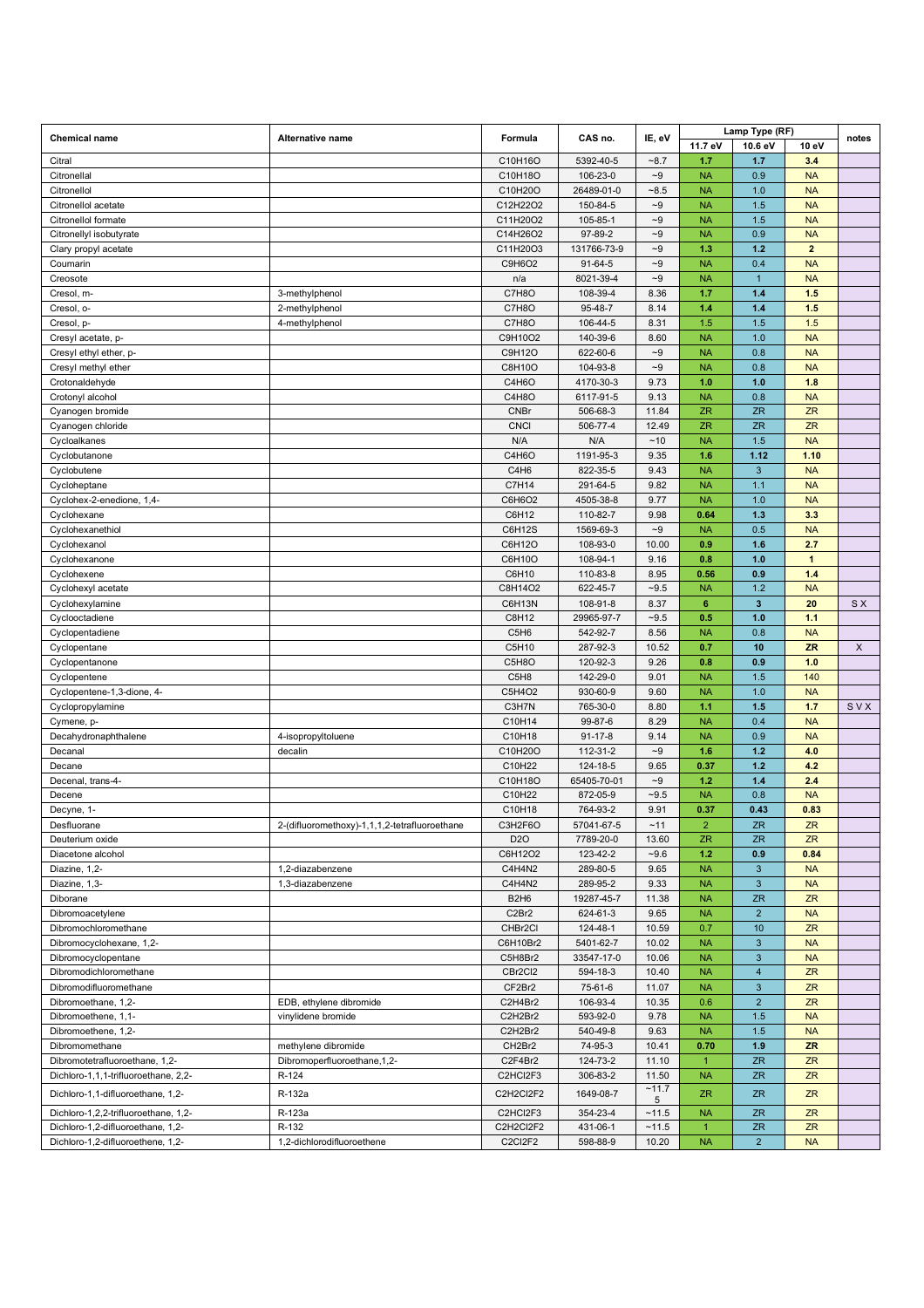| <b>Chemical name</b>               | Alternative name               | Formula                          | CAS no.       | IE, eV            |                         |                         | Lamp Type (RF)          |           |
|------------------------------------|--------------------------------|----------------------------------|---------------|-------------------|-------------------------|-------------------------|-------------------------|-----------|
|                                    |                                |                                  |               |                   | 11.7 eV                 | 10.6 eV                 | 10 eV                   | notes     |
| Dichloro-1,3-butadiene, 1,4-       |                                | C4H6Cl2                          | 1587-29-7     | $-9$              | 1                       | 0.6                     | <b>NA</b>               |           |
| Dichloro-1-fluoroethane, 1,1-      | R-141a                         | C2H3Cl2F                         | 1717-00-6     | ~11               | $\overline{1}$          | <b>ZR</b>               | <b>ZR</b>               |           |
| Dichloro-1-fluoroethane, 1,2-      | R-141                          | C2H3Cl2F                         | 430-57-9      | ~11               | $\overline{1}$          | <b>ZR</b>               | <b>ZR</b>               |           |
| Dichloro-1-propene, 2,3-           |                                | C3H4Cl2                          | 78-88-6       | ~10.5             | 0.7                     | 1.4                     | ZR                      |           |
| Dichloro-2,2,-difluoroethene, 1,1- | R-1112a                        | C2Cl2F2                          | 79-35-6       | 9.69              | $\overline{1}$          | $\mathbf{1}$            | <b>NA</b>               |           |
| Dichloro-2-butene, 1,4-            |                                | C4H7Cl                           | 764-41-0      | $-9.5$            | $\overline{1}$          | 2.0                     | <b>NA</b>               |           |
| Dichloro-2-butene, trans-1,4-      | 1,4-dichloro-(E)-2-butene      | C4H7Cl                           | 110-57-6      | $-9.5$            | $\mathbf{1}$            | 2.0                     | <b>NA</b>               |           |
| Dichloroacetylene                  |                                | C <sub>2</sub> C <sub>12</sub>   | 7572-29-4     | 9.90              | <b>NA</b>               | $5\phantom{.0}$         | <b>NA</b>               |           |
| Dichlorobenzene, m-                |                                | C6H4Cl2                          | 541-73-1      | $-9$              | 0.35                    | 0.5                     | 0.5                     |           |
| Dichlorobenzene, o-                |                                | C6H4Cl2                          | $95 - 50 - 1$ | 9.06              | 0.48                    | 0.6                     | 0.6                     |           |
| Dichlorobenzene, p-                |                                | C6H4Cl2                          | 106-46-7      | 9.06              | 0.35                    | 0.5                     | 0.5                     |           |
| Dichlorodifluoromethane            |                                | CCI2F2                           | $75 - 71 - 8$ | 11.75             | <b>ZR</b>               | <b>ZR</b>               | ZR                      |           |
| Dichloroethane, 1,1-               | $1,1-DCA$                      | C2H4Cl2                          | 75-34-3       | 11.06             | $\overline{2}$          | <b>ZR</b>               | ZR                      |           |
| Dichloroethane, 1,2-               | EDC or 1,2-DCA                 | C2H4Cl2                          | 107-06-2      | 11.05             | 0.6                     | <b>ZR</b>               | <b>ZR</b>               |           |
| Dichloroethene, 1,1-               | 1,2-dichloroethene             | C2H2Cl2                          | 75-35-4       | 10.00             | $\overline{1}$          | 1.0                     | <b>NA</b>               |           |
| Dichloroethene, 1,2-               | 1,1-DCE, vinylidene chloride   | C2H2Cl2                          | 540-59-0      | 9.65              | 0.34                    | 0.4                     | 0.29                    |           |
| Dichloroethene, cis-1,2-           | c-1,2-DCE                      | C2H2Cl2                          | 156-59-2      | 9.66              | $\overline{1}$          | 0.8                     | <b>NA</b>               |           |
| Dichloroethene, trans-1,2-         | $t-1,2-DCE$                    | C2H2Cl2                          | 156-60-5      | 9.65              | 0.34                    | 0.4                     | <b>NA</b>               |           |
| Dichlorofluoromethane              | R <sub>21</sub>                | CHFCI2                           | 75-43-4       | 12.39             | <b>ZR</b>               | ZR                      | ZR                      |           |
| Dichloromethane                    | methylene chloride             | CH <sub>2</sub> C <sub>12</sub>  | 75-09-2       | 11.32             | 1.00                    | 70                      | <b>ZR</b>               |           |
| Dichloromethylamine                |                                | CH3Cl2N                          | 7651-91-4     | 9.52              | <b>NA</b>               | $\overline{2}$          | <b>NA</b>               | <b>SX</b> |
| Dichloropropane, 1,2-              |                                | C3H6Cl2                          | 78-87-5       | 10.87             | 0.70                    | <b>ZR</b>               | ZR                      |           |
| Dichlorotetrafluoroethane, 1,1-    | R114a                          | C2Cl2F4                          | 374-07-2      | 12.20             | <b>ZR</b>               | <b>ZR</b>               | <b>ZR</b>               |           |
| Dichlorotetrafluoroethane, 1,2-    | R114                           | C <sub>2</sub> C <sub>12F4</sub> | 76-14-2       | 12.20             | <b>ZR</b>               | <b>ZR</b>               | ZR                      |           |
| Dicyclohexylamine                  |                                |                                  | 101-83-7      | $-8.5$            | <b>NA</b>               | 0.9                     | <b>NA</b>               | <b>SX</b> |
|                                    |                                | C12H23N<br>C10H12                | 77-73-6       | 7.74              | 0.5                     | 0.65                    | 0.67                    |           |
| Dicyclopentadiene                  |                                |                                  |               | 8.00              | 0.4                     | 0.8                     |                         |           |
| Diesel fuel                        |                                |                                  | 68334-30-5    | 9.78              | 0.6                     | 1.5                     | <b>NA</b><br>1.0        | $\vee$    |
| Diethoxyethane, 1,1-               |                                | C6H14O2                          | 105-57-7      |                   |                         |                         |                         |           |
| Diethoxymethane                    |                                | C5H12O2                          | 462-95-3      | 9.70              |                         | $\overline{1}$          |                         |           |
| Diethyl carbonate                  |                                | C5H10O3                          | 105-58-8      | ~10.3             | 1.2                     | $\overline{7}$          | <b>ZR</b>               |           |
| Diethyl ether                      | ethyl ether                    | C4H10O                           | 60-29-7       | 9.53              | 1.1                     | 1.5                     | 1.4                     |           |
| Diethyl maleate                    |                                | C8H12O4                          | 141-05-9      | ~10               | <b>NA</b>               | $\overline{2}$          | <b>NA</b>               |           |
| Diethyl malonate                   |                                | C7H12O4                          | 105-53-3      | 10.20             | <b>NA</b>               | $\overline{4}$          | ZR                      |           |
| Diethyl phosphite                  |                                | C4H11O3P                         | 762-04-9      | 10.31             | <b>NA</b>               | $\overline{2}$          | ZR                      |           |
| Diethyl phthalate                  |                                | C12H14O4                         | 84-66-2       | $-9$              | <b>NA</b>               | $\overline{1}$          | <b>NA</b>               |           |
| Diethyl sulfate                    |                                | C4H10SO4                         | 64-67-5       | ~10.5             | $\overline{4}$          | 20                      | <b>ZR</b>               |           |
| Diethyl sulfide                    |                                | C4H10S                           | 352-93-2      | 8.43              | 0.5                     | 0.8                     | 0.7                     |           |
| Diethyl sulfone                    |                                | C4H10O2S                         | 597-35-3      | 9.96              | <b>NA</b>               | 2.0                     | <b>NA</b>               |           |
| Diethylacetylene                   |                                | C6H10                            | 928-49-4      | 10.03             | <b>NA</b>               | $\overline{2}$          | <b>NA</b>               |           |
| Diethylamine                       |                                | C4H11N                           | 109-89-7      | 8.01              | <b>NA</b>               | $\overline{\mathbf{3}}$ | 30                      | SVX       |
| Diethylaminoethanol, 2-            |                                | C6H15ON                          | 100-37-8      | 8.58              | <b>NA</b>               | 2.7                     | <b>NA</b>               | <b>SX</b> |
| Diethylaminopropylamine, 3-        |                                | C7H18N2                          | 104-78-9      | $\mathord{\sim}9$ | $\overline{\mathbf{3}}$ | $5\phantom{.0}$         | $\overline{\mathbf{3}}$ | S X       |
| Diethylchlorophosphite             |                                | C4H10ClO2P                       | 589-57-1      | 9.50              | 1.4                     | 1.0                     | <b>ZR</b>               | V X       |
| Diethylene glycol                  | 2,2'-Oxydiethanol              | C4H10O3                          | 111-46-6      | ~10.3             | 30                      | 15                      | 40                      |           |
| Diethylene glycol monoethyl ether  | <b>DEGEE</b>                   | C6H14O3                          | 111-90-0      | $-9$              | 1.2                     | 1.5                     | $\overline{\mathbf{3}}$ |           |
| Diethylenetriamine                 |                                | C4H13N3                          | 111-40-0      | $-9$              | <b>NA</b>               | $\overline{1}$          | <b>NA</b>               | S X       |
| Diethylhydroxylamine               |                                | C4H11NO                          | 3710-84-7     | $~10$             | 1.2                     | 1.5                     | 1.5                     | X         |
| Diethylsilane                      |                                | C4H12Si                          | 542-91-6      | 9.80              | <b>NA</b>               | $\overline{2}$          | <b>NA</b>               |           |
| Difluoroethane, 1,1-               | R152a                          | C2H4F2                           | 75-37-6       | 11.87             | <b>ZR</b>               | <b>ZR</b>               | <b>ZR</b>               |           |
| Difluoroethane, 1,2-               | R <sub>152</sub>               | C2H4F2                           | 624-72-6      | 11.86             | <b>ZR</b>               | <b>ZR</b>               | ZR                      |           |
| Difluoromethane                    | R32                            | CH <sub>2F2</sub>                | 75-10-5       | 12.71             | <b>ZR</b>               | ZR                      | ZR                      |           |
| Diglycidyl ether                   | glycidic ether                 | C6H10O3                          | 2238-07-5     | $-9.6$            | <b>NA</b>               | $\mathbf{3}$            | <b>NA</b>               |           |
| Dihydroeugenol                     |                                | C10H14O2                         | 2785-87-7     | $\mathord{\sim}9$ | <b>NA</b>               | 0.4                     | <b>NA</b>               |           |
| Dihydrojasmone                     |                                | C11H18O                          | 1128-08-1     | $-9$              | <b>NA</b>               | 0.6                     | <b>NA</b>               |           |
| Dihydromyrcenol                    |                                | C10H20O                          | 18479-58-8    | ${\sim}9$         | <b>NA</b>               | 0.8                     | <b>NA</b>               |           |
| Dihydroxybenzene, 1,2-             | catechol, benzene-1,2-diol     | C6H6O2                           | 120-80-9      | 8.56              | <b>NA</b>               | $\mathbf{1}$            | <b>NA</b>               |           |
| Dihydroxybenzene, 1,3-             | resorcinol                     | C6H6O2                           | 108-46-3      | 8.63              | <b>NA</b>               | $\mathbf{1}$            | <b>NA</b>               |           |
| Diiodomethane                      | methylene iodide               | <b>CH2I2</b>                     | $75 - 11 - 6$ | 9.46              | <b>NA</b>               | 1.2                     | <b>NA</b>               |           |
| Diisobutyl ketone                  | isovalerone                    | C9H18O                           | 108-83-8      | 9.04              | <b>NA</b>               | 0.8                     | 0.7                     |           |
| Diisobutylene                      | 2,4,4-trimethylpent-1-ene      | C8H16                            | 107-39-1      | 8.91              | 0.50                    | 0.7                     | 0.9                     |           |
| Diisopropyl ether                  | isopropyl ether                | C6H14O                           | 108-20-3      | 9.20              | 0.62                    | 0.70                    | 0.95                    |           |
| Diisopropylamine                   |                                | C6H15N                           | 108-18-9      | 7.73              | 0.53                    | 0.7                     | 0.6                     | S X       |
| Diisopropylbenzene                 |                                | C12H18                           | 25321-09-9    | $-8.8$            | <b>NA</b>               | 0.5                     | <b>NA</b>               |           |
| Diketene                           |                                | C4H4O2                           | 674-82-8      | 9.60              | 1.4                     | 2.2                     | <b>NA</b>               |           |
| Dimethoxybenzene, 1,4-             |                                | C8H10O2                          | 150-78-7      | $\mathord{\sim}9$ | <b>NA</b>               | 1.3                     | <b>NA</b>               |           |
| Dimethoxyethane, 1,2-              | ethylene glycol dimethyl ether | C4H10O2                          | 110-71-4      | 9.20              | 0.6                     | 0.9                     | $1.2$                   |           |
| Dimethoxymethane                   | formal                         | C3H8O2                           | 109-87-5      | 10.00             | 1.2 <sub>1</sub>        | 2.8                     | 13                      |           |
|                                    |                                |                                  |               |                   |                         |                         |                         |           |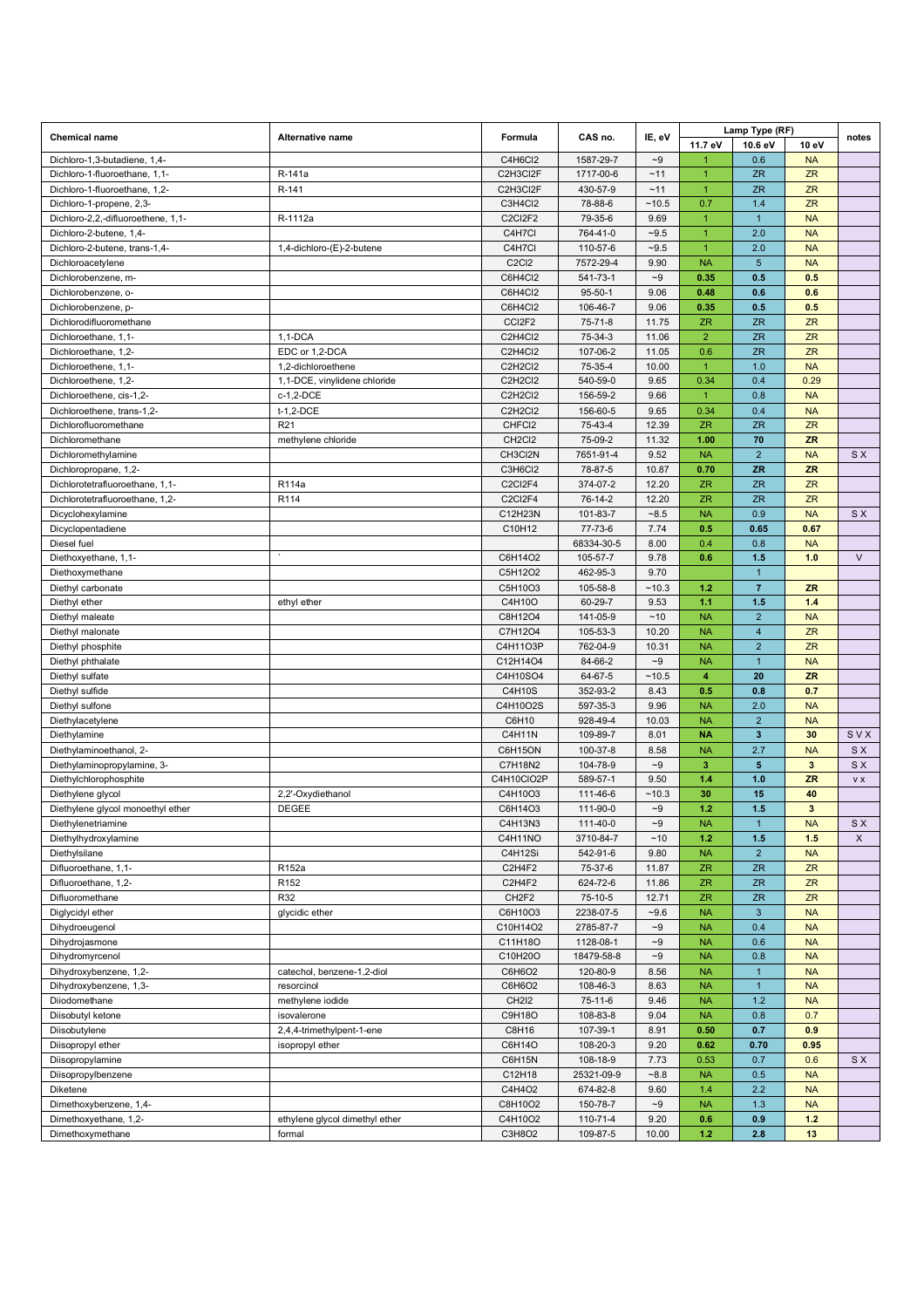|                                   |                                                       |                                 |               |                   | Lamp Type (RF) |                         |                         |           |
|-----------------------------------|-------------------------------------------------------|---------------------------------|---------------|-------------------|----------------|-------------------------|-------------------------|-----------|
| <b>Chemical name</b>              | <b>Alternative name</b>                               | Formula                         | CAS no.       | IE, eV            | 11.7 eV        | 10.6 eV                 | 10 eV                   | notes     |
| Dimethyl carbonate                |                                                       | C3H6O3                          | 616-38-6      | 10.52             | 1.5            | 60                      | <b>ZR</b>               |           |
| Dimethyl chlorothiophosphate      | <b>DMPCT</b>                                          | C2H6CIO2PS                      | 2524-03-0     | $-9$              | <b>NA</b>      | $\mathbf{1}$            | <b>NA</b>               |           |
| Dimethyl disulfide                | <b>DMDS</b>                                           | C2H6S2                          | 624-92-0      | 8.46              | <b>NA</b>      | 0.2                     | <b>NA</b>               |           |
| Dimethyl ether                    | methyl ether                                          | C2H6O                           | 115-10-6      | 10.03             | <b>NA</b>      | 1.3                     | <b>NA</b>               |           |
| Dimethyl hydrogen phosphite       |                                                       | C2H7O3P                         | 868-85-9      | 10.53             | <b>NA</b>      | $\bf8$                  | ZR                      |           |
|                                   |                                                       | C10H10O4                        | 131-11-3      | 9.64              | <b>NA</b>      | $\mathbf{1}$            | <b>NA</b>               |           |
| Dimethyl phthalate                |                                                       |                                 |               |                   |                |                         |                         |           |
| Dimethyl sulfate                  |                                                       | C2H6O4S                         | $77 - 78 - 1$ | ~12               | 2.3            | <b>ZR</b>               | ZR                      |           |
| Dimethyl sulfoxide                | <b>DMSO</b>                                           | C2H6OS                          | 67-68-5       | 9.10              | 9              | 20                      | 32                      | $\vee$    |
| Dimethylacetamide N,N-            |                                                       | C4H9NO                          | 127-19-5      | 8.81              | 0.8            | 1.3                     | <b>NA</b>               |           |
| Dimethylacetylene                 |                                                       | C4H <sub>6</sub>                | 503-17-3      | 9.58              | 0.4            | 0.19                    | 0.16                    |           |
| Dimethylamine                     |                                                       | C <sub>2</sub> H <sub>7</sub> N | 124-40-3      | 8.24              | $\overline{2}$ | 1.5                     | <b>NA</b>               | S X       |
| Dimethylaminoethane, N,N-         | <b>UDMH</b>                                           | C2H8N2                          | $57-14-7$     | 8.05              | 0.8            | $\mathbf{1}$            | <b>NA</b>               |           |
| Dimethylaminoethanol, 2-          | dimethylethanolamine                                  | C4H11NO                         | 108-01-0      | 8.80              | $\overline{7}$ | $\mathbf{3}$            | 50                      | SVX       |
| Dimethylaniline, NN-              |                                                       | <b>C8H11N</b>                   | 121-69-7      | 7.12              | 0.9            | $\overline{2}$          | $\overline{2}$          | S V       |
| Dimethylboron bromide             |                                                       | C2H6BBr                         | 5158-50-9     | 10.25             | <b>NA</b>      | $\overline{4}$          | <b>NA</b>               |           |
| Dimethylbutene, 2,3-              |                                                       | C6H12                           | 563-78-0      | 9.07              |                | 0.8                     |                         |           |
| Dimethylbutyl acetate, 1,3-       | sec-hexyl acetate                                     | C8H16O2                         | 108-84-9      | $-9.5$            | $\overline{2}$ | 1.6                     | <b>NA</b>               |           |
| Dimethylcycloheptane, 1,2-        |                                                       | C9H18                           | 13151-50-3    | 10.21             | <b>NA</b>      | 1.3                     | <b>NA</b>               |           |
| Dimethylcyclohexane, 1, 2-        | 1,2-DMCH                                              | C8H16                           | 583-57-3      | 9.41              | 0.45           | 0.55                    | 0.9                     |           |
| Dimethylcyclopentane              |                                                       | C7H14                           | 1192-18-3     | 9.92              | <b>NA</b>      | 1.2                     | <b>NA</b>               |           |
|                                   |                                                       |                                 |               |                   |                |                         |                         | S X       |
| Dimethylethylamine, NN-           | <b>DMEA</b>                                           | C4H11N                          | 598-56-1      | 7.74              | 1.2            | 1.6                     | 1.7                     | W!        |
| Dimethylformamide                 | <b>DMF</b>                                            | C3H7NO                          | 68-12-2       | 9.13              | 1.12           | 1.3                     | 1.1                     |           |
| Dimethylmethylphosphonate         | <b>DMMP</b>                                           | C3H9O3P                         | 756-79-6      | 9.94              | <b>NA</b>      | 5 <sup>5</sup>          | <b>NA</b>               |           |
| Dimethyloctan-1-ol, 3,7-          |                                                       | C10H22O                         | 106-21-8      | $-9$              | <b>NA</b>      | 1.2                     | <b>NA</b>               |           |
| Dimethyloctan-3-ol, 3,7-          |                                                       | C10H22O                         | 78-69-3       | $-9$              | <b>NA</b>      | 1.2                     | <b>NA</b>               |           |
| Dimethylpentane, 2,4-             |                                                       | C7H16                           | 108-08-7      | $-9.8$            | <b>NA</b>      | $\mathbf{1}$            | <b>NA</b>               |           |
|                                   |                                                       | C <sub>2</sub> H <sub>8Si</sub> | 1111-74-6     | 10.30             | <b>NA</b>      | $\sqrt{2}$              | ZR                      |           |
| Dimethylsilane                    |                                                       |                                 |               | 7.69              | $\mathbf{1}$   | $\bf 6$                 | $\overline{\mathbf{4}}$ | <b>SX</b> |
| Di-n-butylamine                   |                                                       | C8H19N                          | 111-92-2      |                   |                |                         |                         |           |
| Dioxane, 1,4-                     | p-dioxane                                             | C4H8O2                          | 123-91-1      | 9.13              | 0.85           | 1.45                    | 1.7                     |           |
| Dioxolane                         |                                                       | C3H6O2                          | 646-06-0      | 9.13              | 1.47           | 2.7                     | 4.5                     |           |
| Dipentene                         | limonene                                              | C10H16                          | 138-86-3      | $-8.6$            | $\mathbf{1}$   | 0.9                     | 0.8                     |           |
| Dipentene, (+)-                   | limonene                                              | C10H16                          | 5989-27-5     | $-8.6$            | 0.45           | 0.8                     | 0.8                     |           |
| Diphenyl ether                    | phenyl ether                                          | C12H10O                         | 101-84-8      | 8.09              | 1.4            | 1.5                     | 1.7                     |           |
| Dipropyl ether                    | propyl ether                                          | C6H14O                          | 111-43-3      | 9.30              | <b>NA</b>      | 1.0                     | <b>NA</b>               |           |
| Dipropylamine                     |                                                       | C6H15N                          | 142-84-7      | 7.80              | 0.7            | 1.5                     | 1.5                     | SVX       |
| Dipropylene glycol                |                                                       | C6H14O3                         | 110-98-5      | ~10               | <b>NA</b>      | $\overline{4}$          | <b>NA</b>               |           |
| Disilane                          |                                                       | Si2H6                           | 1590-87-0     | 9.74              | <b>NA</b>      | $\overline{2}$          | <b>NA</b>               |           |
| Disulfur decafluoride             |                                                       | S2F10                           | 5714-22-7     | 12.77             | <b>NA</b>      | <b>ZR</b>               | <b>ZR</b>               |           |
| Disulfur dibromide                |                                                       | S2Br2                           | 13172-31-1    | 9.23              | <b>NA</b>      | 1.5                     | <b>NA</b>               |           |
| Disulfur dichloride               |                                                       | S <sub>2</sub> C <sub>12</sub>  | 10025-67-9    | 9.40              | <b>NA</b>      | 3                       | <b>NA</b>               |           |
| Di-tert-butyl-p-cresol            |                                                       | C15H24O                         | 128-37-0      | 7.80              | <b>NA</b>      | 0.3                     | <b>NA</b>               |           |
| Divinylbenzene, 1,2-              |                                                       | C10H10                          | 1321-74-0     | $-8.2$            | <b>NA</b>      | 0.7                     | 0.6                     | $\times$  |
| Divinylbenzene, 1,3-              |                                                       | C10H10                          | 108-57-6      | $-8.3$            | <b>NA</b>      | 0.6                     | 0.6                     |           |
| Dodecene                          |                                                       | C12H24                          | 112-40-3      | $-8.8$            | <b>NA</b>      | 1.0                     | <b>NA</b>               |           |
| Enflurane                         |                                                       | C4H2F5CIO                       | 13838-16-9    | 11.70             | <b>ZR</b>      | <b>ZR</b>               | ZR                      |           |
| Epichlorohydrin                   |                                                       | C3H5CIO                         | 106-89-8      | 10.20             | 0.80           | $\overline{\mathbf{5}}$ | 30                      |           |
| Epoxypropyl isopropyl ether, 2,3- | 1-chloro-2,3-epoxypropane<br>glycidyl isopropyl ether | C6H12O2                         | 4016-14-2     | ~10               | 0.6            | $1.2$                   | 1.1                     |           |
|                                   |                                                       |                                 |               |                   |                |                         |                         |           |
| Estragole                         |                                                       | C10H12O                         | 140-67-0      | $\mathord{\sim}9$ | <b>NA</b>      | 0.7                     | <b>NA</b>               |           |
| Ethane                            |                                                       | C <sub>2</sub> H <sub>6</sub>   | 74-84-0       | 11.56             | 3              | ZR                      | ZR                      |           |
| Ethanol                           | alcohol, ethyl alcohol                                | C2H6O                           | 64-17-5       | 10.47             | $\mathbf{3}$   | 11                      | ZR                      |           |
| Ethanolamine                      |                                                       | C2H7NO                          | 141-43-5      | 10.47             | <b>NA</b>      | $\mathbf{3}$            | ZR                      | <b>VX</b> |
| Ethoxy-2-methylpropane, 1-        |                                                       | C6H14O                          | 627-02-1      | 9.30              | <b>NA</b>      | $\mathbf{1}$            | <b>NA</b>               |           |
| Ethoxy-2-propanol, 1-             |                                                       | C5H12O2                         | 1569-02-4     | $-9.6$            | 0.9            | $1.2$                   | 1.9                     |           |
| Ethoxybutane, 2-                  |                                                       | C6H14O                          | 19316-73-5    | 9.32              | <b>NA</b>      | $\mathbf{1}$            | <b>NA</b>               |           |
| Ethoxyethanol, 2-                 | Ethyl Cellosolve ®, EGME                              | C4H10O2                         | 110-80-5      | 9.60              | 1.7            | $\mathbf{2}$            | 5                       |           |
| Ethoxynonafluorobutane            |                                                       | C6H5OF9                         | 163702-06-5   | 12.00             |                | ZR                      | ZR                      |           |
| Ethoxypropanol                    | PGEE                                                  | C5H12O2                         | 52125-53-8    | $-9.6$            | 0.9            | 1.2                     | 1.9                     |           |
| Ethyl 2,2,2-trifluoroethyl ether  | <b>TFEE</b>                                           | C4H7F3O                         | 461-24-5      | 10.27             | <b>NA</b>      | $5\phantom{.0}$         | <b>NA</b>               |           |
| Ethyl 2-methylbutyrate            |                                                       | C7H14O2                         | 7452-79-1     | $\mathord{\sim}9$ | 0.72           | 1.4                     | 1.8                     |           |
| Ethyl acetate                     |                                                       | C4H8O2                          | 141-78-6      | 10.01             | 1.4            | 4.5                     | 40                      |           |
| Ethyl acetoacetate                |                                                       | C6H10O3                         | 141-97-9      | $-9.5$            | 2.2            | 2.5                     | $\mathbf{3}$            |           |
| Ethyl acrylate                    |                                                       | C5H8O2                          | 140-88-5      | 10.30             | 1.0            | 2.3                     | 15                      |           |
| Ethyl benzoate                    |                                                       | C9H10O2                         | 93-89-0       | 8.90              | <b>NA</b>      | 0.9                     | <b>NA</b>               |           |
| Ethyl butyrate                    |                                                       | C6H12O2                         | 105-54-4      | $-9.9$            | 1.0            | 1.4                     | 3.3                     |           |
|                                   |                                                       |                                 |               |                   |                |                         |                         |           |
| Ethyl chloroformate               |                                                       | C3H5O2Cl                        | 541-41-3      | 10.64             | 2.0            | 80                      | ZR                      |           |
| Ethyl cyanoacrylate               |                                                       | C6H7O2N                         | 7085-85-0     | ~10               | <b>NA</b>      | 1.5                     | <b>NA</b>               |           |
| Ethyl decanoate                   |                                                       | C12H24O2                        | 110-38-3      | $-9.6$            | $\overline{2}$ | $1.4$                   | 8                       |           |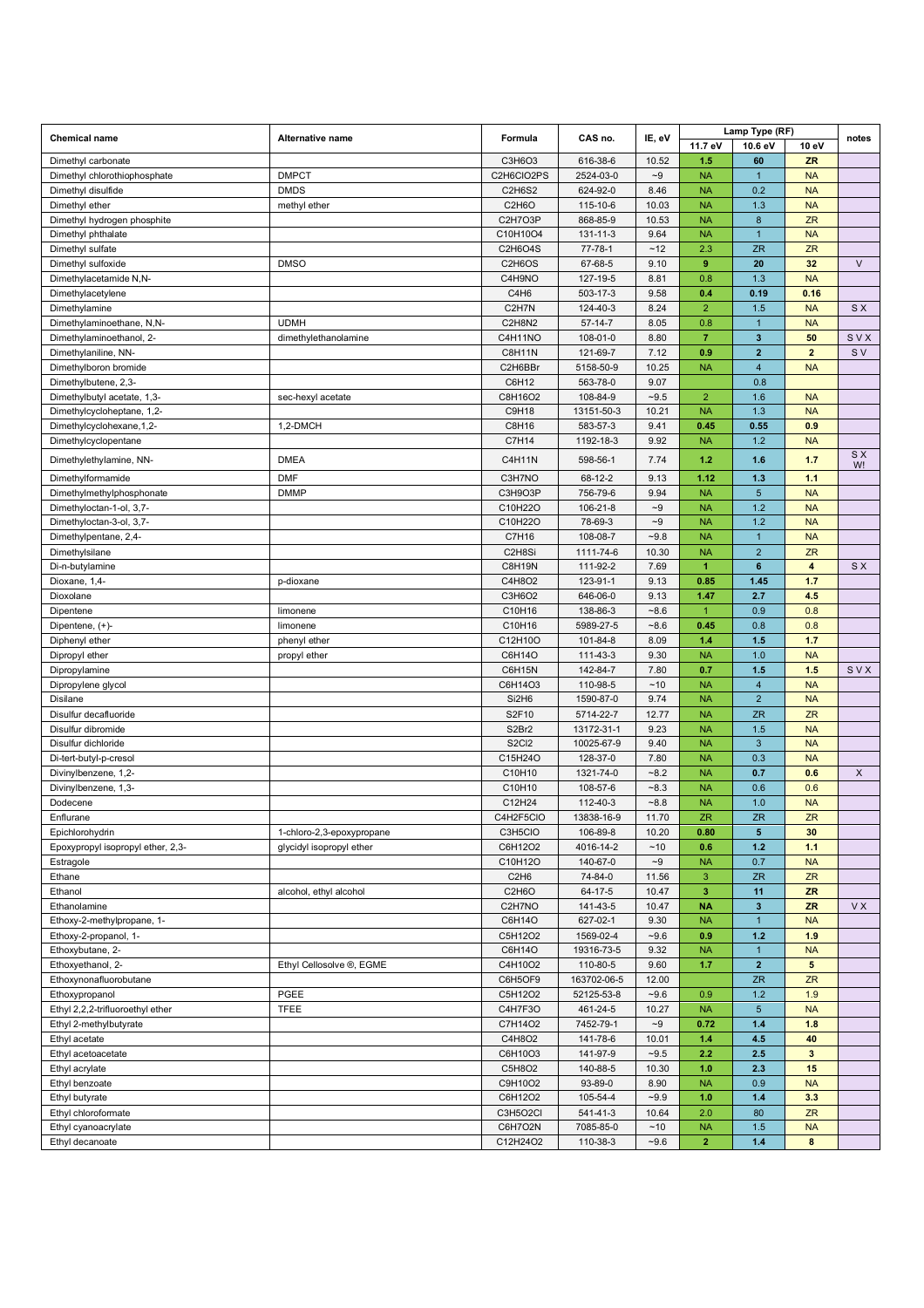|                                         |                                                       |                                 |                       |                                        |                        | Lamp Type (RF)            |                                      |              |
|-----------------------------------------|-------------------------------------------------------|---------------------------------|-----------------------|----------------------------------------|------------------------|---------------------------|--------------------------------------|--------------|
| <b>Chemical name</b>                    | Alternative name                                      | Formula                         | CAS no.               | IE, eV                                 | 11.7 eV                | 10.6 eV                   | 10 eV                                | notes        |
| Ethyl formate                           |                                                       | C3H6O2                          | 109-94-4              | 10.61                                  | 1.76                   | 35                        | <b>ZR</b>                            |              |
| Ethyl hexanoate                         |                                                       | C8H16O2                         | 123-66-0              | $-9.75$                                | 0.7                    | 1.6                       | 3.3                                  |              |
| Ethyl hexanol, 2-                       |                                                       | C8H18O                          | 104-76-7              | $-9.8$                                 | $\mathbf{1}$           | 1.5                       | <b>NA</b>                            |              |
| Ethyl iodide                            | iodoethane                                            | C <sub>2</sub> H <sub>5</sub> I | 75-03-6               | 9.34                                   | 0.30                   | 0.30                      | 0.30                                 |              |
| Ethyl isopropyl ketone                  | 2-methylpentan-3-one                                  | C6H12O                          | 565-69-5              | 9.10                                   | <b>NA</b>              | 0.8                       | <b>NA</b>                            |              |
| Ethyl lactate                           |                                                       | C5H10O3                         | 97-64-3               | $~10$                                  | 1.09                   | 2.1                       | $5\phantom{.0}$                      |              |
| Ethyl mercaptan                         | thioethanol                                           | C <sub>2</sub> H <sub>6</sub> S | 75-08-1               | 9.29                                   | 0.6                    | 0.6                       | 0.6                                  |              |
| Ethyl methacrylate                      |                                                       | C6H10O2                         | 97-63-2               | $-9.5$                                 | 0.86                   | 1.06                      | 1.6                                  |              |
| Ethyl methyl carbonate                  |                                                       | C4H8O3                          | 623-53-0              | 10.40                                  | 1.2                    | 18                        | <b>ZR</b>                            |              |
| Ethyl octanoate                         |                                                       | C10H20O2                        | 106-32-1              | $-9.7$<br>~11                          | 0.8<br>20              | $\mathbf{2}$<br><b>ZR</b> | $\overline{\mathbf{4}}$<br><b>ZR</b> |              |
| Ethyl perfluorobutyl ether              |                                                       | C6H5F9O                         | 163702-05-4           | $\mathord{\sim}9$                      | <b>NA</b>              | 1.2                       | <b>NA</b>                            |              |
| Ethyl phenylacetate<br>Ethyl propanoate |                                                       | C10H12O2<br>C5H10O2             | 101-97-3<br>105-37-3  | 10.01                                  | 1.2                    | 2.5                       | 6                                    |              |
| Ethyl tert-butyl ether                  |                                                       | C6H14O                          | 637-92-3              | 9.39                                   | <b>NA</b>              | 0.8                       | <b>NA</b>                            |              |
| Ethyl-2-methylbenzene, 1-               | 2-ethyltoluene                                        | C9H12                           | 611-14-3              | $-8.7$                                 | <b>NA</b>              | 0.5                       | 0.5                                  |              |
| Ethyl-3-ethoxypropionate                |                                                       | C7H14O3                         | 763-69-9              | $-9.5$                                 | <b>NA</b>              | $\mathbf{3}$              | <b>NA</b>                            |              |
| Ethylacetylene                          |                                                       | C4H6                            | 107-00-6              | 10.18                                  | 0.4                    | 0.2                       | 0.2                                  |              |
| Ethylamine                              |                                                       | C <sub>2</sub> H <sub>7</sub> N | 75-04-7               | 8.86                                   | $\mathbf{1}$           | 1                         | <b>NA</b>                            | <b>SX</b>    |
| Ethylbenzene                            |                                                       | C8H10                           | 100-41-4              | 8.76                                   | 0.54                   | 0.56                      | 0.6                                  |              |
| Ethylcyclohexane                        |                                                       | C8H16                           | 1678-91-7             | 9.54                                   | 0.48                   | 0.8                       | 1.3                                  |              |
| Ethylene                                | ethene                                                | C <sub>2</sub> H <sub>4</sub>   | 74-85-1               | 10.51                                  | 3                      | 50                        | ZR                                   |              |
| Ethylene carbonate                      |                                                       | C3H4O3                          | 96-49-1               | 10.40                                  | <b>NA</b>              | <b>ZR</b>                 | ZR                                   |              |
| Ethylene cyanohydrin                    |                                                       | C3H5NO                          | 109-78-4              | ~10.8                                  | $\overline{1}$         | <b>ZR</b>                 | ZR                                   |              |
| Ethylene dinitrate                      |                                                       | C2H4O6N2                        | 628-96-6              | ~10.8                                  | <b>NA</b>              | <b>ZR</b>                 | ZR                                   |              |
| Ethylene glycol                         |                                                       | C2H6O2                          | $107 - 21 - 1$        | 10.16                                  | 4.1                    | $\boldsymbol{9}$          | $\overline{9}$                       |              |
| Ethylene glycol diacetate               |                                                       | C6H10O4                         | 111-55-7              | ~10                                    | <b>NA</b>              | $\overline{4}$            | <b>NA</b>                            |              |
| Ethylene glycol monopropyl ether        | 2-propoxyethanol                                      | C5H12O2                         | 2807-30-9             | ${\sim}9$                              | 1.7                    | $\mathbf{3}$              | $\overline{\mathbf{4}}$              |              |
| Ethylene oxide                          | oxirane                                               | C2H4O                           | $75 - 21 - 8$         | 10.56                                  | $\overline{2}$         | 9.0                       | <b>ZR</b>                            |              |
| Ethylenediamine                         |                                                       | <b>C2H8N2</b>                   | 107-15-3              | 8.60                                   | 8                      | 10                        | 10                                   | SVX          |
| Ethyleneimine                           |                                                       | C <sub>2</sub> H <sub>5</sub> N | 151-56-4              | 9.20                                   | <b>NA</b>              | $\overline{2}$            | <b>NA</b>                            | <b>SX</b>    |
| Ethylhexanal, 2-                        |                                                       | C8H16O                          | 123-05-7              | $\mathord{\sim}9$                      | <b>NA</b>              | 1.5                       | <b>NA</b>                            |              |
| Ethylhexanoic acid, 2-                  |                                                       | C8H16O2                         | 149-57-5              | ~10                                    | 2.9                    | $5\phantom{.0}$           | 16                                   |              |
| Ethylhexenal, 2-                        |                                                       | C8H14O                          | 645-62-5              | $\mathord{\sim}9$                      | <b>NA</b>              | 1.3                       | <b>NA</b>                            |              |
| Ethylhexyl acrylate, 2-                 |                                                       | C11H20O2                        | 103-11-7              | $\mathord{\sim}9$                      | 0.5                    | $\mathbf{1}$              | <b>NA</b>                            |              |
| Ethylmorpholine, 4-                     |                                                       | C6H13NO                         | 100-74-3              | $\mathord{\sim} 8$                     | 0.9                    | $\mathbf{3}$              | $\overline{2}$                       | S X          |
| Ethyltoluene, 3-                        |                                                       | C9H12                           | 620-14-4              | $-8.5$                                 |                        | 0.6                       |                                      |              |
| Ethyltoluene, 4-                        |                                                       | C9H12                           | 622-96-8              | $-8.5$                                 |                        | 0.6                       |                                      |              |
| Eucalyptol                              |                                                       | C10H18O                         | 470-82-6              | $\mathord{\sim}9$                      | <b>NA</b>              | 0.6                       | <b>NA</b>                            |              |
| Eugenol                                 |                                                       | C10H12O2                        | 97-53-0               | $\mathord{\sim}9$<br>$\mathord{\sim}9$ | 30                     | 10.0                      | 30                                   | $\mathbf{s}$ |
| Eugenol methyl ether                    |                                                       | C11H14O2<br>C10H18O             | $93 - 15 - 2$         |                                        | <b>NA</b>              | 0.4                       | <b>NA</b>                            |              |
| Fenchol<br>Ferrocene                    |                                                       | C10H10Fe                        | 1632-73-1<br>102-54-5 | $\mathord{\sim}9$<br>6.88              | <b>NA</b><br><b>NA</b> | 0.4<br>0.8                | <b>NA</b><br><b>NA</b>               |              |
| Fluorine                                |                                                       | F <sub>2</sub>                  | 7782-41-4             | 15.70                                  | <b>NA</b>              | ZR                        | <b>ZR</b>                            |              |
| Fluoro-2-propanone, 1-                  |                                                       | C3H5FO                          | 430-51-3              | 9.92                                   | $\mathbf{1}$           | <b>ZR</b>                 | <b>NA</b>                            |              |
| Fluorobenzene                           |                                                       | C6H5F                           | 462-06-6              | 9.20                                   | 0.78                   | 0.74                      | 0.83                                 |              |
| Fluorobenzoic acid, 4-                  |                                                       | C7H5FO2                         | 456-22-4              | 9.91                                   | <b>NA</b>              | $\overline{2}$            | <b>NA</b>                            |              |
| Fluoroethane                            | R161                                                  | C <sub>2</sub> H <sub>5</sub> F | 353-33-6              | 11.78                                  | ZR.                    | <b>ZR</b>                 | ZR                                   |              |
| Fluoromethane                           | R41                                                   | CH <sub>3</sub> F               | 593-53-3              | 12.47                                  | <b>ZR</b>              | <b>ZR</b>                 | <b>ZR</b>                            |              |
| Formaldehyde                            |                                                       | CH <sub>2</sub> O               | $50 - 00 - 0$         | 10.87                                  | 0.6                    | ZR                        | <b>ZR</b>                            |              |
| Formamide                               |                                                       | CH3ON                           | 75-12-7               | 10.20                                  | <b>NA</b>              | $\overline{2}$            | <b>NA</b>                            |              |
| Formic acid                             |                                                       | <b>CH2O2</b>                    | 64-18-6               | 11.05                                  | $5\phantom{.0}$        | ZR                        | ZR                                   |              |
| Furan                                   |                                                       | C4H4O                           | 110-00-9              | 8.88                                   | <b>NA</b>              | 0.4                       | <b>NA</b>                            |              |
| Furfural                                |                                                       | C5H4O2                          | $98 - 01 - 1$         | 9.21                                   | 1.1                    | 1.1                       | 1.1                                  |              |
| Furfuryl alcohol                        |                                                       | C5H6O2                          | 98-00-0               | $-9.9$                                 | <b>NA</b>              | $\overline{2}$            | <b>NA</b>                            |              |
| Furfuryl mercaptan                      |                                                       | C5H6OS                          | 98-02-2               | $\sim\!\!9$                            | 0.60                   | 0.8                       | 0.8                                  |              |
| Gasoline                                |                                                       |                                 | 8006-61-9             | $-9.9$                                 | <b>NA</b>              | 0.9                       | $\mathbf{1}$                         |              |
| Geranial                                |                                                       | C10H16O                         | 141-27-5              | $\mathord{\sim}9$                      | <b>NA</b>              | 0.6                       | <b>NA</b>                            |              |
| Geraniol                                |                                                       | C10H18O                         | 106-24-1              | $\mathord{\sim}9$                      | <b>NA</b>              | 0.7                       | <b>NA</b>                            |              |
| Geranyl acetate                         |                                                       | C12H20O2                        | 105-87-3              | $\mathord{\sim}9$                      | <b>NA</b>              | 1.2                       | <b>NA</b>                            |              |
| Germane                                 |                                                       | GeH4                            | 7782-65-2             | 11.34                                  | <b>NA</b>              | 10 <sub>1</sub>           | ZR                                   |              |
| Glutaraldehyde                          | 1,5-pentanedial                                       | C5H8O2                          | 111-30-8              | $-9.6$                                 | $5\phantom{.0}$        | 5 <sup>5</sup>            | 13                                   |              |
| Glycidol                                | 2,3-epoxypropanol                                     | C3H6O2                          | 556-52-5              | ~10.8                                  | $\overline{2}$         | <b>ZR</b>                 | ZR                                   |              |
| Glycidyl methacrylate                   |                                                       | C7H10O3                         | 106-91-2              | $~10$                                  | <b>NA</b>              | $1.2$                     | ZR                                   |              |
| Glycolaldehyde                          |                                                       | C2H4O2                          | 141-46-8              | ~10.4                                  | <b>NA</b>              | 5 <sup>5</sup>            | <b>ZR</b>                            |              |
| Glyoxal                                 |                                                       | C2H2O2                          | 107-22-2              | 10.20                                  | ZR                     | ZR                        | ZR                                   |              |
| Guaiacol                                | 2-methoxyphenol                                       | C7H8O2                          | $90 - 05 - 1$         | $\mathord{\sim}9$                      | <b>NA</b>              | 0.8                       | <b>NA</b>                            |              |
| Halothane                               | fluothane, 2-bromo-2-chloro-1,1,1-<br>trifluoroethane | CF3CHBrCl                       | 151-67-7              | 11.00                                  | 0.6                    | <b>ZR</b>                 | <b>ZR</b>                            |              |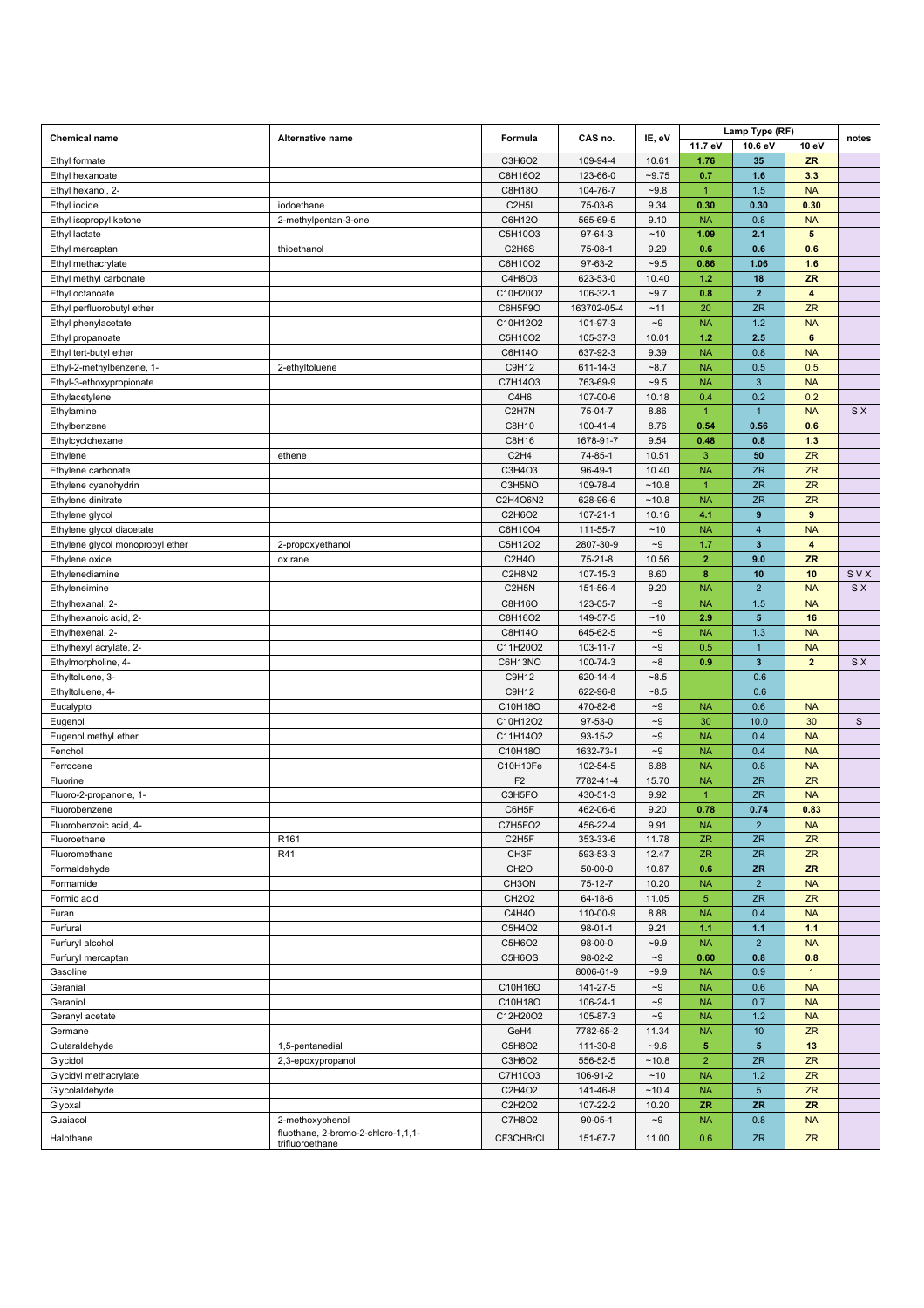| <b>Chemical name</b>                     | <b>Alternative name</b>  | Formula                         | CAS no.    | IE, eV            |                      | Lamp Type (RF)          |                 | notes |
|------------------------------------------|--------------------------|---------------------------------|------------|-------------------|----------------------|-------------------------|-----------------|-------|
|                                          |                          |                                 |            |                   | 11.7 eV              | 10.6 eV                 | 10 eV           |       |
| Helium                                   |                          | He                              | 7440-59-7  | 24.59             | <b>NA</b>            | <b>ZR</b>               | <b>ZR</b>       |       |
| Heptan-2-one                             |                          | C7H14O                          | 110-43-0   | 9.33              | 0.54                 | 0.85                    | 0.97            |       |
| Heptan-3-one                             |                          | C7H14O                          | 106-35-4   | 9.02              | 0.59                 | 0.73                    | 0.81            |       |
| Heptan-4-one                             |                          | C7H14O                          | 123-19-3   | 9.10              | 0.7                  | 0.9                     | 1.0             |       |
| Heptane                                  |                          | C7H16                           | 142-82-5   | 9.92              | 0.5                  | 2.2                     | 11              |       |
| Heptanol                                 |                          | C7H16O                          | 53535-33-4 | $-9.8$            | <b>NA</b>            | 1.7                     | <b>NA</b>       |       |
| Heptene, 1-                              |                          | C7H14                           | 592-76-7   | 9.34              | 0.51                 | 0.88                    | 1.1             |       |
| Heptylcyclopentan-1-one, 2-              |                          | C12H22O                         | 137-03-1   | $\sim\!\!9$       | <b>NA</b>            | 0.8                     | <b>NA</b>       |       |
| Heptyne, 1-                              |                          | C7H12                           | 628-71-7   | 10.04             | <b>NA</b>            | $\overline{c}$          | <b>NA</b>       |       |
| Hex-1-en-3-ol                            |                          | C6H12O                          | 4798-44-1  | $\mathord{\sim}9$ | <b>NA</b>            | 0.9                     | <b>NA</b>       |       |
| Hexachlorodisilane                       |                          | CI6Si2                          | 13465-77-5 | 10.40             | <b>NA</b>            | 8                       | <b>ZR</b>       |       |
| Hexachloroethane                         | R-110                    | C <sub>2</sub> C <sub>16</sub>  | 67-72-1    | 11.22             | $\overline{1}$       | ZR                      | <b>ZR</b>       |       |
| Hexafluoro-2-propanol, 1, 1, 1, 3, 3, 3- |                          | C3H2F6O                         | 920-66-1   | $~12$             |                      | <b>ZR</b>               | ZR              |       |
| Hexafluoroethane                         | R-116                    | C <sub>2F6</sub>                | 76-16-4    | 13.60             | <b>ZR</b>            | <b>ZR</b>               | <b>ZR</b>       |       |
| Hexafluoropropene                        |                          | C3F6                            | 116-15-4   | 10.62             | $\mathbf{1}$         | <b>ZR</b>               |                 |       |
| Hexafluoropropylene                      | R1216                    | C3F6                            | 116-15-4   | 10.60             | $\overline{4}$       | <b>ZR</b>               | ZR              |       |
| Hexamethyl cyclotrisiloxane              |                          | C6H18O3Si3                      | 541-05-9   | ~10               |                      | 0.3                     |                 |       |
| Hexamethyldisilazane, 1,1,1,3,3,3-.      | HMDS, hexamethylsilazane | C6H18NSi2                       | 999-97-3   | 8.60              | 0.53                 | 0.45                    | 0.5             |       |
| Hexamethyldisiloxane                     |                          | C6H18OSi2                       | 107-46-0   | 9.60              | 0.3                  | 0.31                    | 0.37            |       |
| Hexamethylene diisocyanate               | 1,6-diisocyanatohexane   | C8H12N2O2                       | 822-06-0   | $\mathord{\sim}9$ | <b>NA</b>            | 1.5                     | <b>NA</b>       |       |
| Hexamethyleneimine                       |                          | C6H13N                          | 111-49-9   | 8.41              | <b>NA</b>            | 1.1                     | <b>NA</b>       | S X   |
| Hexan-2-one                              |                          | C6H12O                          | 591-78-6   | 9.34              | <b>NA</b>            | 0.8                     | 0.7             |       |
| Hexane                                   |                          | C6H14                           | 110-54-3   | 10.13             | 0.6                  | $\overline{\mathbf{3}}$ | 13              |       |
| Hexanoic acid                            |                          | C6H12O2                         | 142-62-1   | 10.12             | <b>NA</b>            | 4                       | <b>NA</b>       |       |
| Hexanol                                  |                          | C6H14O                          | 111-27-3   | 9.89              | 0.66                 | 2.0                     | $\overline{7}$  |       |
| Hexenal, cis-3-                          |                          | C6H10O                          | 6728-26-3  | $\mathord{\sim}9$ |                      | $\mathbf{1}$            |                 |       |
| Hexene, 1-                               |                          | C6H12                           | 592-41-6   | 9.44              | 0.61                 | 0.98                    | 1.1             |       |
| Hexenyl acetate, cis-3-                  |                          | C8H14O2                         | 3681-71-8  | $-9$              | 0.55                 | 1.0                     | $1.2$           |       |
| Hexenyl butyrate, cis-3-                 |                          | C10H18O2                        | 16491-36-4 | $\mathord{\sim}9$ | <b>NA</b>            | 1.5                     | <b>NA</b>       |       |
| Hexylaldehyde                            | hexanal                  | C6H12O                          | 66-25-1    | 9.72              | 0.54                 | 1.2                     | 1.8             |       |
| Hydrazine                                |                          | <b>H4N2</b>                     | 302-01-2   | 8.93              | 2.1                  | 3                       | <b>NA</b>       |       |
| Hydrazoic acid                           |                          | HN <sub>3</sub>                 | 7782-79-8  | 10.72             | <b>NA</b>            | ZR                      | ZR              |       |
| Hydrogen                                 |                          | H2                              | 1333-74-0  | 15.43             | <b>ZR</b>            | ZR                      | ZR              |       |
| Hydrogen bromide                         |                          | HBr                             | 10035-10-6 | 11.62             | <b>NA</b>            | ZR                      | ZR              |       |
| Hydrogen chloride                        |                          | <b>HCI</b>                      | 7647-01-0  | 12.74             | <b>NA</b>            | <b>ZR</b>               | <b>ZR</b>       |       |
| Hydrogen cyanide                         |                          | <b>HCN</b>                      | 74-90-8    | 13.60             | <b>ZR</b>            | ZR                      | <b>ZR</b>       |       |
| Hydrogen fluoride                        |                          | HF                              | 7664-39-3  | 15.98             | <b>NA</b>            | <b>ZR</b>               | ZR              |       |
| Hydrogen iodide                          |                          | HI                              | 10034-85-2 | 10.39             | <b>NA</b>            | $\sqrt{5}$              | <b>ZR</b>       |       |
| Hydrogen peroxide                        |                          | H <sub>2</sub> O <sub>2</sub>   | 7722-84-1  | ~11.7             | <b>ZR</b>            | ZR                      | ZR              |       |
| Hydrogen selenide                        |                          | H <sub>2</sub> Se               | 7783-07-5  | 9.88              | <b>NA</b>            | $\overline{2}$          | <b>NA</b>       |       |
| Hydrogen sulfide                         |                          | H <sub>2</sub> S                | 7783-06-4  | 10.46             | 1.5                  | $\overline{4}$          | <b>ZR</b>       |       |
| Hydrogen telluride                       |                          | H <sub>2</sub> Te               | 7783-09-7  | 9.14              | <b>NA</b>            | $\overline{c}$          | <b>NA</b>       |       |
| Hydroxybutanal, 3-                       |                          | C4H602                          | 107-89-1   | $\mathord{\sim}9$ | <b>NA</b>            | $\overline{2}$          | <b>NA</b>       |       |
| Hydroxycitronellal                       |                          | C10H20O2                        | 107-75-5   | $\sim\!\!9$       | <b>NA</b>            | 1.0                     | <b>NA</b>       |       |
| Hydroxyethyl acrylate                    |                          | C5H8O3                          | 818-61-1   | ~10               | <b>NA</b>            | 1.2                     | <b>NA</b>       |       |
| Hydroxylamine                            |                          | H <sub>3</sub> NO               | 7803-49-8  | 10.00             | NA.                  | $\overline{c}$          | <b>NA</b>       |       |
| Hydroxypropyl acrylate, 2-               |                          | C6H10O3                         | 999-61-1   | $\sim\!\!9$       | <b>NA</b>            | 1.5                     | <b>NA</b>       |       |
| Indene                                   |                          | C9H8                            | 95-13-6    | 8.81              | 0.6                  | 0.6                     | 0.6             | X     |
| Indole                                   |                          | C8H7N                           | 120-72-9   | 7.76              | <b>NA</b>            | 0.4                     | <b>NA</b>       |       |
| lodine                                   |                          | 12                              | 7553-56-2  | 9.31              | 0.1                  | 0.18                    | 0.1             |       |
| lodobenzene                              |                          | C6H5I                           | 591-50-4   | 8.73              | 0.3                  | 0.20                    | 0.2             |       |
| lodoethene                               | vinyl iodide             | C <sub>2</sub> H <sub>3</sub> I | 593-66-8   | 9.30              | <b>NA</b>            | 1.2                     | <b>NA</b>       |       |
| lodoform                                 | triiodomethane           | CH <sub>13</sub>                | 75-47-8    | 9.25              | <b>NA</b>            | 1.5                     | <b>NA</b>       |       |
| lodomethane                              | methyl iodide            | CH <sub>31</sub>                | 74-88-4    | 9.54              | 0.26                 | 0.4                     | <b>NA</b>       |       |
| Isoalkanes, C10-C13                      |                          | C8H18O                          | 68551-17-7 | $-9.6$            | <b>NA</b>            | $\mathbf{1}$            | <b>NA</b>       |       |
| Isoamyl acetate                          |                          | C7H14O2                         | 123-92-2   | $-9.7$            | 0.66                 | $1.5$                   | 6               |       |
| Isoamyl salicilate                       |                          | C12H16O3                        | 87-20-7    | $\mathord{\sim}9$ | <b>NA</b>            | $\mathbf{1}$            | <b>NA</b>       |       |
| Isoamylene, beta-                        |                          | C5H10                           | 513-35-9   | 8.69              | 0.63                 | 0.82                    | 0.86            |       |
| Isobornyl acetate                        |                          | C12H20O2                        | 125-12-2   | $-9$              | <b>NA</b>            | 0.5                     | <b>NA</b>       |       |
| Isobutane                                |                          | C4H10                           | 75-28-5    | 10.57             | 1.2                  | 8                       | ZR              |       |
| Isobutanol                               |                          | C4H10O                          | 78-83-1    | 10.12             | 1.1                  | $\mathbf{3}$            | 13              |       |
| Isobutyl acetate                         |                          | C6H12O2                         | 110-19-0   | 9.90              | 0.8                  | 2.0                     | 10              |       |
| Isobutyl acrylate                        |                          | C7H12O2                         | 106-63-8   | $-9.5$            | 0.80                 | $1.2$                   | $5\phantom{.0}$ |       |
| Isobutyl chloroformate                   |                          | C5H9CIO2                        | 543-27-1   | ~10.4             | <b>NA</b>            | 10                      | 70              |       |
| Isobutylamine                            |                          | C4H11N                          | 78-81-9    | 8.70              | $\overline{2}$       | $\blacksquare$          | $\mathbf{3}$    | SVX   |
| Isobutylbenzene                          |                          | C10H14                          | 538-93-2   | 8.68              | <b>NA</b>            | 0.4                     | 0.4             |       |
| Isobutylene                              |                          | C4H8                            | 115-11-7   | 9.24              | $\blacktriangleleft$ | $\blacksquare$          | $\mathbf{1}$    |       |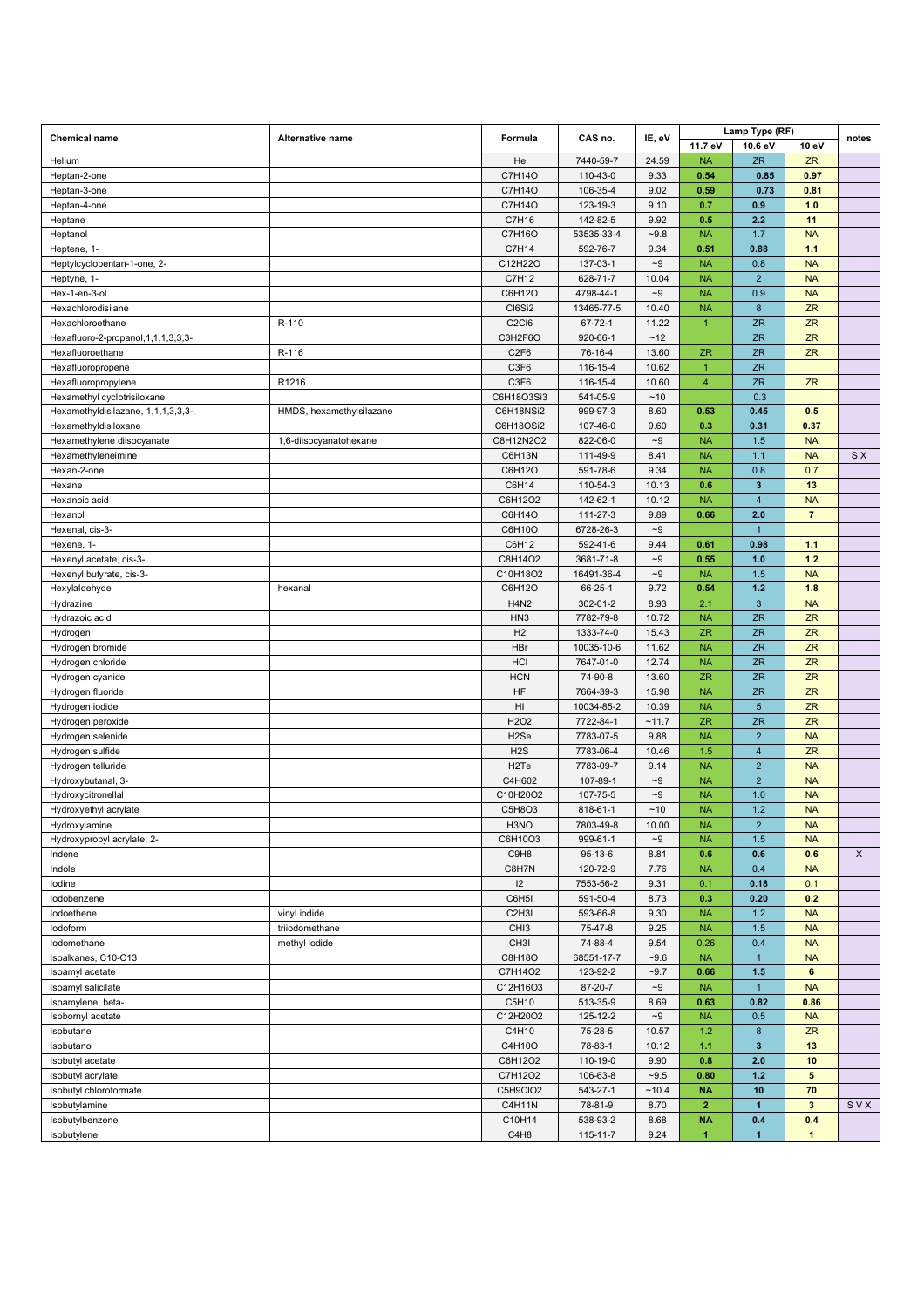|                             |                                                               |                   |               |                   |                      | Lamp Type (RF) |                  |        |
|-----------------------------|---------------------------------------------------------------|-------------------|---------------|-------------------|----------------------|----------------|------------------|--------|
| <b>Chemical name</b>        | Alternative name                                              | Formula           | CAS no.       | IE, eV            | 11.7 eV              | 10.6 eV        | 10 eV            | notes  |
| Isobutylene epoxide         |                                                               | C4H8O             | 558-30-5      | 10.00             | <b>NA</b>            | 3              | <b>NA</b>        |        |
| Isobutyraldehyde            |                                                               | C4H8O             | 78-84-2       | 9.74              | 1.5                  | 1.38           | 1.46             |        |
| Isobutyric acid             |                                                               | C4H8O2            | 79-31-2       | 10.24             | 1.8                  | 4.4            | 15               |        |
| Isocyanic acid              |                                                               | <b>HNCO</b>       | $75-13-8$     | 11.60             | <b>NA</b>            | <b>ZR</b>      | <b>ZR</b>        |        |
| Isodecanol                  |                                                               | C10H22O           | 25339-17-7    | $-9.8$            | $\overline{1}$       | 0.9            | <b>NA</b>        |        |
| Isodihydrolavandulal        |                                                               | C10H18O           | 35158-25-9    | $\mathord{\sim}9$ | 0.7                  | 0.7            | 0.9              |        |
| Isoeugenol                  |                                                               | C10H12O2          | $97 - 54 - 1$ | $\sim\!\!9$       | <b>NA</b>            | 0.4            | <b>NA</b>        |        |
| Isoflurane                  |                                                               | C3H2CIF5O         | 26675-46-7    | ~11               | 50                   | <b>ZR</b>      | ZR               | $\vee$ |
| Isoheptane                  |                                                               | C7H16             | 591-76-4      | 9.84              | <b>NA</b>            | 1.2            | <b>NA</b>        |        |
| Isojasmone                  |                                                               | C11H18O           | $95 - 41 - 0$ | $\sim\!\!9$       | <b>NA</b>            | 0.7            | <b>NA</b>        |        |
| Isomenthone                 |                                                               | C10H18O           | 1196-31-2     | 9.86              | <b>NA</b>            | 0.6            | <b>NA</b>        |        |
| Isononanal                  |                                                               | C9H18O            | 5435-64-3     | $-9.6$            | 0.5                  | 0.9            | $1.4$            |        |
| Isononanol                  |                                                               | C9H20O            | 3452-97-9     | $-9.8$            | $\mathbf{1}$<br>0.51 | 1.5<br>1.1     | <b>NA</b><br>3.2 |        |
| Isooctane                   | 2,2,4-trimethylpentane                                        | C8H18             | 540-84-1      | 9.86              |                      |                |                  |        |
| Isooctanol                  |                                                               | C8H18O            | 26952-21-6    | $-9.8$            | $\mathbf{1}$         | 1.7<br>5       | <b>NA</b>        |        |
| Isopentane                  |                                                               | C5H12             | 78-78-4       | 10.32             | 0.5                  |                | 30               |        |
| Isopentanol                 |                                                               | C5H12O            | 137-32-6      | 9.86              | 0.8                  | 2.0            | 6                |        |
| Isopentene                  |                                                               | C5H10<br>C9H14O   | 563-45-1      | 9.12              | <b>NA</b>            | 0.8            | <b>NA</b>        |        |
| Isophorone                  |                                                               |                   | 78-59-1       | 9.07              | 1.1                  | 0.8            | 1.0              |        |
| Isophorone diisocyanate     |                                                               | C12H18N2O2        | 4098-71-9     | $-9$              | <b>NA</b>            | 0.6            | <b>NA</b>        |        |
| Isoprene                    | 2-methyl-1,3-butadiene                                        | C5H8              | 78-79-5       | 8.85              | 0.57                 | 0.9            | $\mathbf{1}$     |        |
| Isopropanol                 | IPA, 2-propanol                                               | C3H8O             | 67-63-0       | 10.17             | $\overline{2}$       | 4.0            | 25               |        |
| Isopropanolamine            |                                                               | C3H9NO            | 78-96-6       | $~1 - 9.6$        | <b>NA</b>            | 1.5            | <b>NA</b>        | SVX    |
| Isopropoxyethanol, 2-       | ethylene glycol isopropyl ether                               | C5H12O2           | 109-59-1      | ~10.3             | 0.8                  | $1.2$          | 1.5              |        |
| Isopropoxyethyl acetate, 2- |                                                               | C7H14O2           | 19234-20-9    | $-9.5$            | <b>NA</b>            | 1.2            | <b>NA</b>        |        |
| Isopropyl acetate           |                                                               | C5H10O2           | 108-21-4      | 9.99              | 1.1                  | 2.4            | 8                |        |
| Isopropyl chloroformate     |                                                               | C4H7O2Cl          | 108-23-6      | ~10.2             | <b>NA</b>            | 1.6            | <b>NA</b>        |        |
| Isopropyl mercaptan         |                                                               | C3H8S             | 75-33-2       | 9.15              | <b>NA</b>            | 0.6            | <b>NA</b>        |        |
| Isopropyl nitrite           |                                                               | C3H7NO2           | 541-42-4      | 10.23             | <b>NA</b>            | 4.0            | <b>NA</b>        |        |
| Isopropylamine              |                                                               | C3H9N             | 75-31-0       | 8.72              | $\blacktriangleleft$ | $\mathbf{1}$   | $\mathbf{1}$     | SVX    |
| Isopropylaminoethanol, 2-   |                                                               | C5H13NO           | 109-56-8      | $\sim\!\!9$       | <b>NA</b>            | $\overline{2}$ | <b>NA</b>        |        |
| Isopropylcyclohexane        |                                                               | C9H18             | 696-29-7      | 9.33              | 0.53                 | 0.7            | 1.1              |        |
| Isothiazole                 |                                                               | C3H3NS            | 288-16-4      | 9.55              | <b>NA</b>            | 3              | <b>NA</b>        |        |
| Isovaleraldehyde            |                                                               | C5H10O            | 590-86-3      | 9.72              | 0.8                  | 1.3            | 1.5              |        |
| <b>Isovaleric Acid</b>      |                                                               | C5H10O2           | 503-74-2      | ~10.2             | 1.6                  | 5.5            | 25               |        |
| Isoxazole                   |                                                               | C3H3NO            | 288-14-2      | 9.96              | <b>NA</b>            |                | <b>NA</b>        |        |
| Jasmal                      |                                                               | C11H22O3          | 1322-17-4     | $\mathord{\sim}9$ | <b>NA</b>            | 1.4            | <b>NA</b>        |        |
| Jasmone, cis-               |                                                               | C11H16O           | 488-10-8      | $-9$              | <b>NA</b>            | 0.5            | <b>NA</b>        |        |
| Jet Fuel Jp-4               | Jet B, wide cut aviation fuel                                 |                   |               | $\mathord{\sim}9$ | 0.42                 | 0.8            | 0.7              |        |
| Jet Fuel Jp-5               | kerosene aviation fuel                                        |                   |               | $-9$              | 0.46                 | 0.7            | 0.6              |        |
| Jet Fuel Jp-8               | kerosene aviation fuel                                        |                   |               | $-9$              | 0.32                 | 0.7            | 0.6              |        |
| Kerosene                    | C10-C16                                                       |                   | 8008-20-6     | $-8$              | <b>NA</b>            | 0.8            | 0.7              |        |
| Ketene                      |                                                               | C2H2O             | 463-51-4      | 9.62              | <b>NA</b>            | $\sqrt{3}$     | <b>NA</b>        |        |
| Krypton                     |                                                               | Kr                | 7439-90-9     | 14.00             | <b>ZR</b>            | <b>ZR</b>      | <b>ZR</b>        |        |
| Linalool oxide              |                                                               | C10H18O2          | 14049-11-7    | $\mathord{\sim}9$ | <b>NA</b>            | 0.6            | <b>NA</b>        |        |
| Linalyl acetate             |                                                               | C12H20O2          | 115-95-7      | $-9$              | <b>NA</b>            | 1.1            | <b>NA</b>        |        |
| Liquefied petroleum gas     | LPG, predominantly propane & butanes                          |                   | 68476-85-7    | 10.95             | 1.5                  | 40             | <b>ZR</b>        |        |
| Maleic anhydride            | furan-2,5-dione                                               | C4H2O3            | 108-31-6      | 9.90              | <b>NA</b>            | $\overline{2}$ | <b>NA</b>        |        |
| Menthol                     |                                                               | C10H20O           | 1490-04-6     | $-9$              | $\overline{2}$       | 0.9            | 1.8              |        |
| Menthone                    |                                                               | C10H18O           | 89-80-5       | $\mathord{\sim}9$ | <b>NA</b>            | 0.4            | <b>NA</b>        |        |
| Mercaptoacetic acid         |                                                               | C2H4O2S           | $68 - 11 - 1$ | $-9.8$            | <b>NA</b>            | $\mathbf{1}$   | <b>NA</b>        |        |
| Mercury                     |                                                               | Hg                | 7439-97-6     | 10.44             | <b>NV</b>            | <b>NV</b>      | <b>ZR</b>        |        |
| Metaldehyde                 |                                                               | C8H16O4           | 108-62-3      | $-9.7$            | $\overline{7}$       | 10             | 100              |        |
| Methacrolein                |                                                               | C4H6O             | 78-85-3       | 9.92              |                      | 1.5            |                  |        |
| Methacrylamide              |                                                               | C4H7NO            | 79-39-0       | ~10               | <b>NA</b>            | $\overline{2}$ | <b>ZR</b>        |        |
| Methacrylic acid            |                                                               | C4H6O2            | 79-41-4       | 10.15             | <b>NA</b>            | 2.3            | <b>NA</b>        |        |
| Methacrylonitrile           |                                                               | C4H5N             | 126-98-7      | 10.34             | <b>NA</b>            | $\sqrt{5}$     | ZR               |        |
| Methane                     | natural gas                                                   | CH4               | 74-82-8       | 12.51             | ZR                   | <b>ZR</b>      | ZR               |        |
| Methanol                    |                                                               | CH <sub>4</sub> O | 67-56-1       | 10.85             | 2.9                  | <b>ZR</b>      | <b>ZR</b>        |        |
| Methoxy-1-butanol, 3-       |                                                               | C5H12O2           | 2517-43-3     | $-9.56$           | <b>NA</b>            | $\sqrt{3}$     | <b>NA</b>        |        |
| Methoxy-1-propanol, 2-      |                                                               | C4H10O2           | 1589-47-5     | 9.30              | <b>NA</b>            | $\overline{2}$ | <b>NA</b>        |        |
| Methoxy-2,2-dimethylpropane | methyl neopentyl ether                                        | C6H14O            | 1118-00-9     | 9.30              | <b>NA</b>            | 0.9            | <b>NA</b>        |        |
| Methoxybutyl acetate, 3-    |                                                               | C7H14O3           | 4435-53-4     | $\mathord{\sim}9$ | <b>NA</b>            | $\overline{c}$ | <b>NA</b>        |        |
| Methoxyethane               | methyl ethyl ether                                            | C3H8O             | 540-67-0      | 9.72              | <b>NA</b>            | 1.0            | <b>NA</b>        |        |
| Methoxyethanol, 2-          | methyl cellosolve®, ethylene glycol<br>monomethyl ether, EGME | C3H8O2            | 109-86-4      | 9.60              | 1.2                  | 3              | $6\phantom{1}$   |        |
| Methoxyethene               | methyl vinyl ether                                            | C3H6O             | 107-25-5      | 8.95              | <b>NA</b>            | 1.0            | <b>NA</b>        |        |
| Methoxyethoxyethanol, 2-    | diethylene glycol monomethyl ether                            | C5H12O3           | 111-77-3      | 10.00             | 0.9                  | 1.4            | <b>NA</b>        |        |
|                             |                                                               |                   |               |                   |                      |                |                  |        |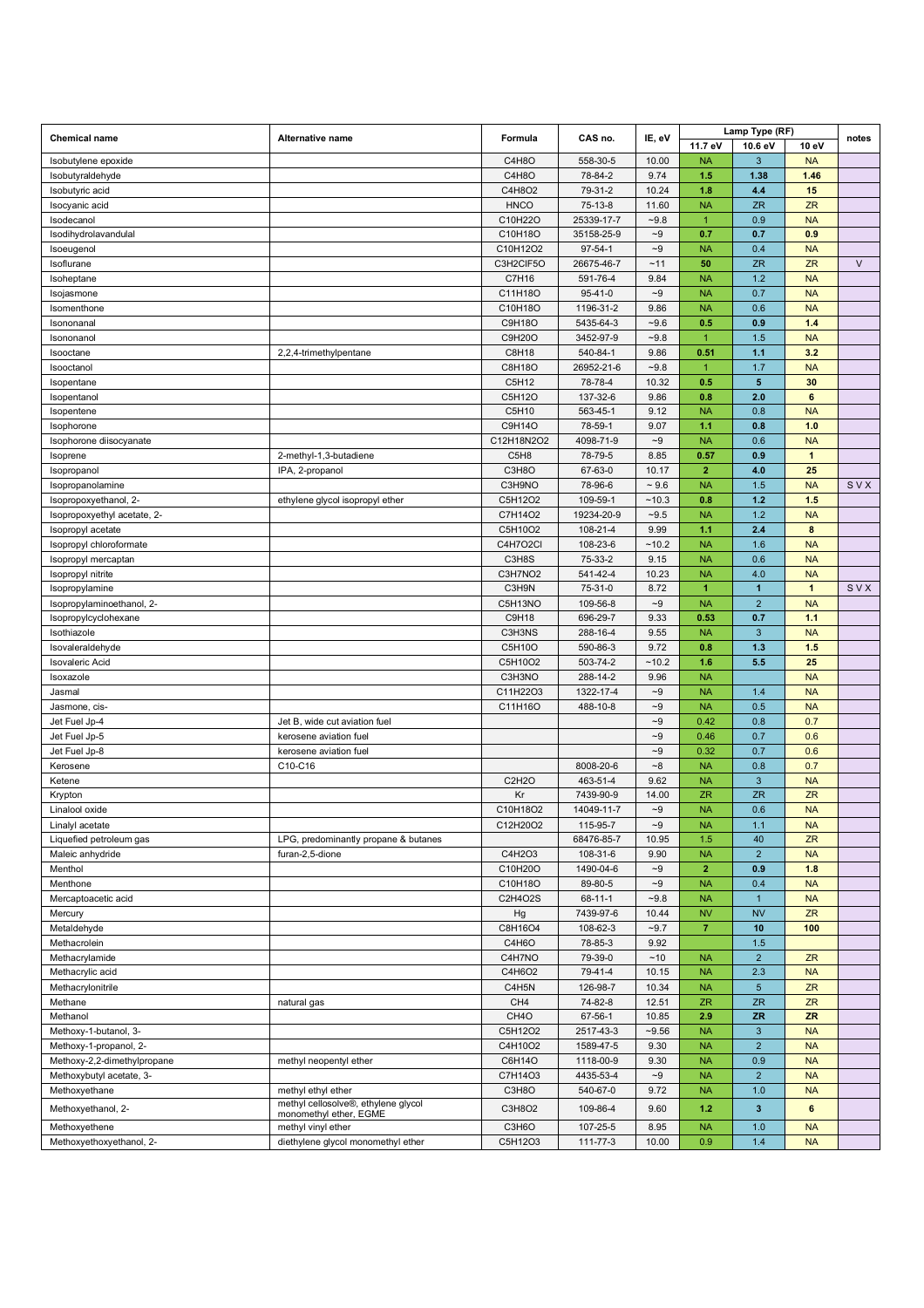| <b>Chemical name</b>                               | Alternative name                          | Formula                         | CAS no.                   | IE, eV            |                         | Lamp Type (RF)        |                         | notes        |
|----------------------------------------------------|-------------------------------------------|---------------------------------|---------------------------|-------------------|-------------------------|-----------------------|-------------------------|--------------|
|                                                    |                                           |                                 |                           |                   | 11.7 eV                 | 10.6 eV               | 10 eV                   |              |
| Methoxyethyl acetate, 2-                           |                                           | C5H10O3                         | 110-49-6                  | $-9.6$            | $\overline{2}$          | 5                     | 8                       |              |
| Methoxyethyl ether, 2-                             | diglyme, diethylene glycol dimethyl ether | C6H14O3                         | 111-96-6                  | 9.80              | <b>NA</b>               | 1.0                   | <b>NA</b>               |              |
| Methoxymethylethoxy-2-propanol                     | <b>DPGME</b>                              | C7H16O3                         | 34590-94-8                | 9.30              | <b>NA</b>               | 1.3                   | <b>NA</b>               |              |
| Methoxypropan-2-ol, 1-                             | 1M2P, PGME, propylene glycol methyl ether | C4H10O2                         | 107-98-2                  | $-9.6$            | 0.95                    | 1.6                   | 2.7                     |              |
| Methoxypropane, 2-                                 |                                           | C4H10O                          | 598-53-8                  | 9.45              | <b>NA</b>               | 1.2                   | <b>NA</b>               |              |
| Methoxypropyl acetate                              | <b>PGMEA</b>                              | C6H12O3                         | 108-65-6<br>547-63-7      | $-9$              | 0.74<br><b>NA</b>       | 1.6<br>$\overline{2}$ | 2.1<br><b>NA</b>        |              |
| Methyl 2-methylpropanoate<br>Methyl acetate        | methyl isobutanoate                       | C5H10O2<br>C3H6O2               | 79-20-9                   | 9.86<br>10.27     | 1.8                     | $\overline{7}$        | <b>ZR</b>               |              |
| Methyl acetoacetate                                |                                           | C5H8O3                          | 105-45-3                  | 9.81              | <b>NA</b>               | 3                     | <b>NA</b>               |              |
| Methyl acrylate                                    |                                           | C4H6O2                          | 96-33-3                   | 10.25             | 1.1                     | 3.6                   | 80                      |              |
| Methyl anthranilate                                |                                           | C8H9NO2                         | 134-20-3                  | $-9$              | <b>NA</b>               | 0.4                   | <b>NA</b>               |              |
| Methyl benzoate                                    |                                           | C8H8O2                          | 93-58-3                   | 9.32              | <b>NA</b>               | 1.2                   | <b>NA</b>               |              |
| Methyl bromide                                     | bromomethane                              | CH3Br                           | 74-83-9                   | 10.54             | 1.3                     | 1.9                   | <b>ZR</b>               |              |
| Methyl chloroformate                               |                                           | C2H3O2CI                        | 79-22-1                   | 11.36             | $\mathbf{1}$            | <b>ZR</b>             | ZR                      |              |
| Methyl cyanoacrylate                               |                                           | C5H5O2N                         | 137-05-3                  | 10.98             | $\overline{2}$          | ZR                    | ZR                      |              |
| Methyl dimethylacrylate                            |                                           | C6H10O2                         | 924-50-5                  | $-9.6$            | <b>NA</b>               | 2.5                   | <b>NA</b>               |              |
| Methyl ethyl ketone                                | MEK, Butan-2-one                          | C4H8O                           | 78-93-3                   | 9.51              | 1.2                     | 0.96                  | $\overline{\mathbf{c}}$ |              |
| Methyl ethyl ketone peroxides                      | <b>MEKP</b>                               | C8H18O6                         | 1338-23-4                 | $\mathord{\sim}9$ | <b>NA</b>               | 0.8                   | <b>NA</b>               |              |
| Methyl formate                                     |                                           | C2H4O2                          | 107-31-3                  | 10.82             | 3.5                     | <b>ZR</b>             | <b>ZR</b>               |              |
| Methyl heptyne carbonate                           |                                           | C9H14O2                         | 111-12-6                  | $-9$              | <b>NA</b>               | 1.3                   | <b>NA</b>               |              |
| Methyl ionone                                      |                                           | C14H22O                         | 1335-46-2                 | $\mathord{\sim}9$ | <b>NA</b>               | 0.4                   | <b>NA</b>               |              |
| Methyl isobutyl ketone                             | MIBK, 4-methylpentan-2-one                | C6H12O                          | 108-10-1                  | 9.30              | 0.7                     | 0.9                   | 1.01                    |              |
| Methyl isocyanate                                  |                                           | C2H3NO                          | 624-83-9                  | 10.67             | 1.5                     | $\overline{5}$        | <b>ZR</b>               |              |
| Methyl isopropyl ketone                            | MIPK, 2-methylbutan-3-one                 | C5H10O                          | 563-80-4                  | 9.31              | 0.92                    | 0.99                  | 0.96                    |              |
| Methyl isothiocyanate                              |                                           | C2H3NS                          | 556-61-6                  | 9.25              | 0.4<br>$\mathbf{1}$     | 0.6                   | <b>NA</b>               |              |
| Methyl mercaptan                                   |                                           | CH <sub>4</sub> S               | 74-93-1                   | 9.44              |                         | 0.7                   | 0.6                     |              |
| Methyl methacrylate<br>Methyl perfluorobutyl ether |                                           | C5H8O2<br>C5H3F9O               | 80-62-6<br>163702-07-6    | 9.70<br>~11       | 0.92<br><b>ZR</b>       | 1.31<br><b>ZR</b>     | 2.1<br><b>ZR</b>        |              |
| Methyl phenylacetate                               |                                           | C9H10O2                         | 101-41-7                  | $\mathord{\sim}9$ | <b>NA</b>               | 0.4                   | <b>NA</b>               |              |
| Methyl propargyl ether                             |                                           | C4H6O                           | 627-41-8                  | 9.78              | <b>NA</b>               | $\overline{2}$        | <b>NA</b>               |              |
| Methyl propionate                                  |                                           | C4H8O2                          | 554-12-1                  | 10.15             | 1.46                    | 3.8                   | 36                      |              |
| Methyl propynoate                                  |                                           | C4H4O2                          | 922-67-8                  | 10.30             | 0.90                    | 10                    | <b>ZR</b>               |              |
| Methyl salicylate                                  |                                           | C8H8O3                          | 119-36-8                  | 7.65              | <b>NA</b>               | 0.8                   | <b>NA</b>               |              |
| Methyl sulfide                                     | DMS, dimethyl sulfide                     | C <sub>2</sub> H <sub>6</sub> S | 75-18-3                   | 8.69              | 0.6                     | 0.8                   | 0.7                     |              |
| Methyl tert-butyl ether                            | <b>MTBE</b>                               | C5H12O                          | 1634-04-4                 | 9.24              | 0.8                     | 1.0                   | 1.02                    |              |
| Methyl thiocyanate                                 |                                           | C2H3NS                          | 556-64-9                  | 9.96              | 1.5                     | 2.2                   | 3.2                     |              |
| Methyl thioglycolate                               |                                           | C3H6O2S                         | 2365-48-2                 | ~10               | $\blacktriangleleft$    | $\mathbf{2}$          | $\overline{4}$          | $\mathsf{s}$ |
| Methyl vinyl ketone                                |                                           | C4H6O                           | 78-94-4                   | 9.65              | <b>NA</b>               | 0.6                   | <b>NA</b>               |              |
| Methyl-1-butene, 2-                                |                                           | C5H10                           | 563-46-2                  | 9.12              |                         | 0.8                   |                         |              |
| Methyl-1-butene, 3-                                |                                           | C5H10                           | 563-45-1                  | 9.51              | <b>NA</b>               | 0.8                   | <b>NA</b>               |              |
| Methyl-2-butanol, 3-                               |                                           | C5H12O                          | 598-75-4                  | 9.88              | <b>NA</b>               | 3.3                   | <b>NA</b>               |              |
| Methyl-2-butenal, 3-                               |                                           | C5H8O                           | 107-86-8                  | $-9$              | 1.0                     | 1.00                  | <b>NA</b>               |              |
| Methyl-2-hexenoic acid, trans-3-                   | <b>TMHA</b>                               | C7H12O2                         | 027960-21-0               | ~10               | $\overline{\mathbf{4}}$ | 1.5                   | 10                      |              |
| Methyl-2-propen-1-ol, 2-                           |                                           | C4H8O                           | 513-42-8                  | 9.24              | 1.2                     | 1.3                   | 1.6                     |              |
| Methyl-2-pyrrolidinone, N-                         | NMP, N-methylpyrrolidone                  | C5H9NO                          | 872-50-4                  | 9.17              | 0.9                     | 0.9                   | <b>NA</b>               |              |
| Methyl-5-hepten-2-one, 6-<br>Methylamine           | 6-Me-5-hepten-2-one                       | C8H14O<br>CH <sub>5N</sub>      | 110-93-0<br>74-89-5       | $-9.4$<br>8.97    | 0.89<br>1               | 0.63<br>1.5           | 0.76<br><b>NA</b>       | S X          |
| Methylbutan-1-ol, 3-                               |                                           | C5H12O                          | 123-51-3                  | 9.80              | 0.8                     | 2.3                   | 10                      |              |
| Methylbutanal, 2-                                  |                                           | C5H10O                          | $96-17-3$                 | 9.59              | 0.8                     | $1.2$                 | 1.3                     |              |
| Methylbutyric acid, 2-                             |                                           | C5H10O2                         | 116-53-0                  | ~10.2             | 1.6                     | 6                     | 20                      |              |
| Methylcyclohexane                                  |                                           | C7H14                           | 108-87-2                  | 9.85              | 0.53                    | $1.1$                 | $\mathbf{1}$            |              |
| Methylcyclohexanol                                 |                                           | C7H14O                          | 25639-42-3                | 9.80              | <b>NA</b>               | 2.4                   | <b>NA</b>               |              |
| Methylcyclohexanol, 4-                             |                                           | C7H14O                          | 589-91-3                  | 9.80              | <b>NA</b>               | 2.4                   | <b>NA</b>               |              |
| Methylcyclohexanone, 2-                            |                                           | C7H12O                          | 583-60-8                  | 9.05              | <b>NA</b>               | 1.0                   | <b>NA</b>               |              |
| Methylcyclopentane                                 |                                           | C6H12                           | 96-37-7                   | 9.85              | 0.4                     | 2.5                   | 6                       |              |
| Methylcyclopentene, 1-                             |                                           | C6H10                           | 693-89-0                  | 8.55              |                         | 1.5                   |                         |              |
| Methylenepentane, 3-                               |                                           | C6H12                           | 760-21-4                  | 9.06              | <b>NA</b>               | 0.9                   | <b>NA</b>               |              |
| Methylheptan-3-one, 5-                             | Amyl ethyl ketone                         | C8H16O                          | 541-85-5                  | $-9.1$            | 0.56                    | 0.77                  | 0.88                    |              |
| Methylhexan-2-one, 5-                              | MIAK, methyl isoamyl ketone               | C7H14O                          | 110-12-3                  | 9.28              | 0.58                    | 0.7                   | 0.91                    |              |
| Methylhydrazine                                    |                                           | CH6N2                           | 60-34-4                   | 8.00              | 1.3                     | 1.3                   | <b>NA</b>               |              |
| Methylmorpholine, N-                               |                                           | C5H11NO                         | 109-02-4                  | $-9.5$            | 1.2                     | $1.2$                 | $1.2$                   |              |
| Methylolacrylamide, N-                             |                                           | C4H7NO2                         | 924-42-5                  | ~10.3             | <b>NA</b>               | $\overline{2}$        | ZR                      |              |
| Methylpent-3-en-2-one, 4-                          |                                           | C6H10O                          | 141-79-7                  | 9.10              | 1.1                     | 0.6                   | 0.66                    |              |
| Methylpentan-2-ol, 4-                              | MIBC, methyl isobutylcarbinol             | C6H14O                          | 108-11-2                  | $-9.8$            | 0.68                    | $1.4$                 | $\mathbf{3}$            |              |
| Methylpentane, 2-<br>Methylpentane, 3-             |                                           | C6H14<br>C6H14                  | 107-83-5<br>$96 - 14 - 0$ | 10.12<br>10.08    | 0.58<br>0.64            | 3.0<br>2.5            | 34<br>24                |              |
| Methylpentane-2,4-diol, 2-                         | hexylene glycol                           | C6H14O2                         | 107-41-5                  | $-9.6$            | <b>NA</b>               | $\overline{4}$        | <b>NA</b>               |              |
|                                                    |                                           |                                 |                           |                   |                         |                       |                         |              |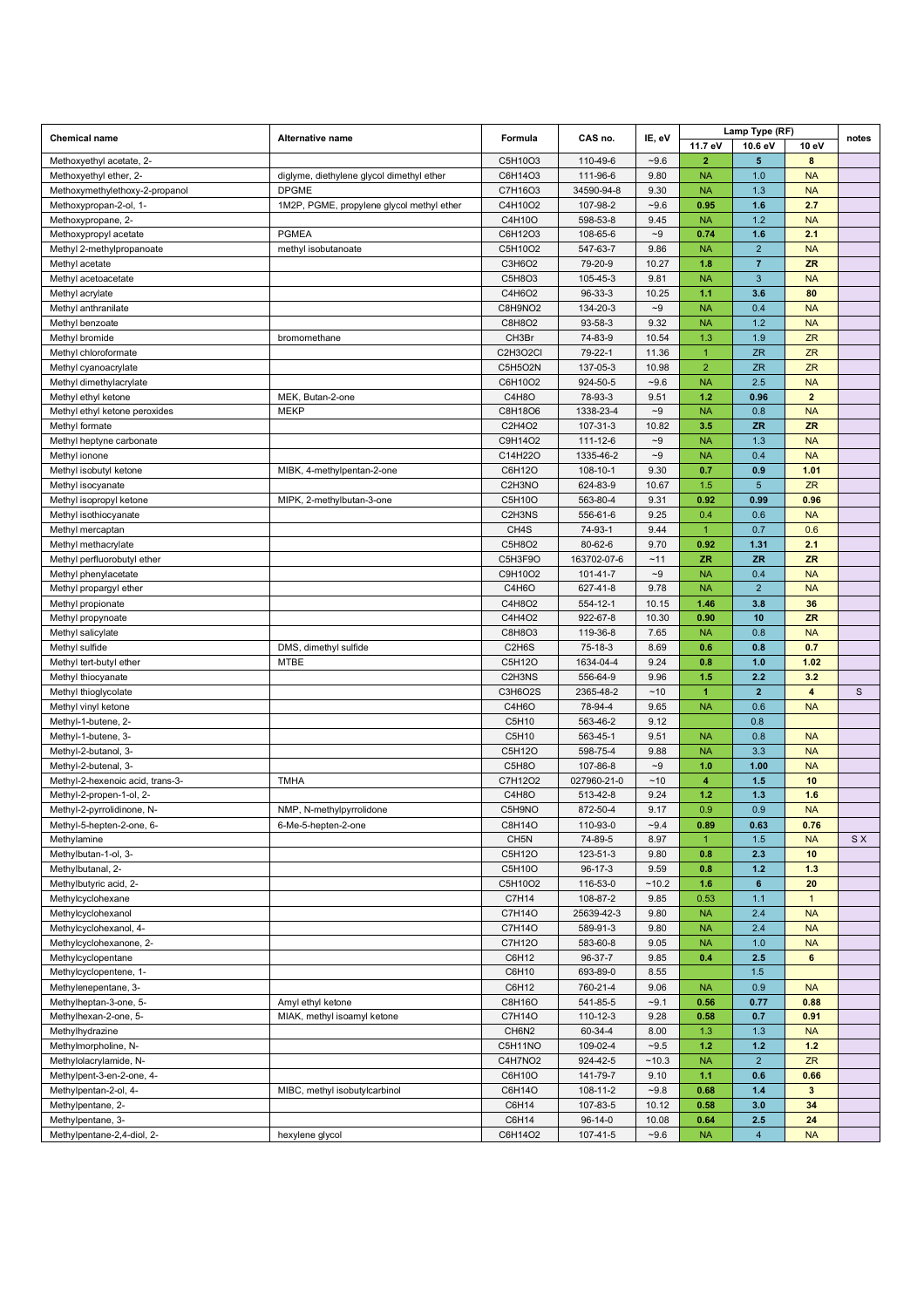| <b>Chemical name</b>                         | Alternative name                   | Formula                                                             | CAS no.                | IE, eV             |                             | Lamp Type (RF)                 |                             | notes |
|----------------------------------------------|------------------------------------|---------------------------------------------------------------------|------------------------|--------------------|-----------------------------|--------------------------------|-----------------------------|-------|
|                                              |                                    |                                                                     |                        |                    | 11.7 eV                     | 10.6 eV                        | 10 eV                       |       |
| Methylpropanoyl chloride, 2-                 |                                    | C4H7CIO                                                             | 79-30-1                | $\mathord{\sim}9$  | 1.8                         | 8                              | 40                          |       |
| Methylpyrrole, N-                            |                                    | C5H7N                                                               | 96-54-8                | 7.95               | 0.56                        | 0.9                            | 0.8                         |       |
| Methylstyrene                                |                                    | C9H10                                                               | 25013-15-4             | 8.30               | 0.5                         | 0.57                           | 0.59                        |       |
| Methylthiopropional, 3-                      |                                    | C4H8OS                                                              | 3268-49-3              | $-9.5$             | <b>NA</b>                   | $\overline{2}$                 | <b>NA</b>                   |       |
| Methylundecanal, 2-                          |                                    | C12H24O                                                             | 110-41-8               | $-9$               | 1.7                         | 1.0                            | <b>NA</b>                   |       |
| Mineral oil                                  |                                    |                                                                     | 8042-47-5              | $\sim\!\!9$        | <b>NA</b>                   | 0.8                            | 0.7                         |       |
| Mineral spirits                              | Stoddard solvent, Varsol, Viscor   |                                                                     | 64475-85-0             | $\sim\!\!9$        | 0.4                         | 0.6                            | 0.9                         |       |
| Monoisobutanolamine                          |                                    | C4H11NO<br>C4H9NO                                                   | 124-68-5               | $\sim\!\!9$        | <b>NA</b>                   | 1.6<br>$\overline{\mathbf{4}}$ | <b>NA</b><br>$\overline{2}$ |       |
| Morpholine<br>Myrcene                        | 7-methyl-3-methylene-1,6-octadiene | C10H16                                                              | 110-91-8<br>123-35-3   | 8.88<br>$-8.2$     | $\blacktriangleleft$<br>0.4 | 0.49                           | 0.5                         | SVX   |
| Naphtha, heavy aromatic                      |                                    |                                                                     | 64742-94-5             | $-9$               | <b>NA</b>                   | 0.4                            | <b>NA</b>                   |       |
| Naphtha, hydrotrated heavy                   |                                    | $CnH(2n+2)$                                                         | 64742-48-9             | ~10                | <b>NA</b>                   | $\overline{1}$                 | <b>NA</b>                   |       |
| Naphtha, light aromatic                      |                                    |                                                                     | 64742-95-6             | $\sim\!\!9$        | <b>NA</b>                   | 0.5                            | <b>NA</b>                   |       |
| Naphtha, medium aliphatic                    |                                    |                                                                     | 64742-88-7             | $-9$               | <b>NA</b>                   | 0.8                            | <b>NA</b>                   |       |
| Naphthalene                                  |                                    | C10H8                                                               | $91 - 20 - 3$          | 8.14               | 0.8                         | 0.63                           | 0.67                        |       |
| Naphthol methyl ether, 2-                    |                                    | C11H10O                                                             | 93-04-9                | $-9$               | <b>NA</b>                   | 0.5                            | <b>NA</b>                   |       |
| Neon                                         |                                    | Ne                                                                  | 09-01-7440             | 21.56              | <b>ZR</b>                   | <b>ZR</b>                      | <b>ZR</b>                   |       |
| Neopentane                                   |                                    | C5H12                                                               | 463-82-1               | 10.21              | <b>NA</b>                   | $\mathbf{3}$                   | <b>NA</b>                   |       |
| Neopentyl alcohol                            |                                    | C5H12O                                                              | 75-84-3                | 9.72               | <b>NA</b>                   | $\overline{2}$                 | <b>NA</b>                   |       |
| Nitric oxide                                 |                                    | <b>NO</b>                                                           | 10102-43-9             | 9.27               | 2.8                         | $\bf8$                         | <b>NA</b>                   |       |
| Nitrobenzene                                 |                                    | C6H5NO2                                                             | 98-95-3                | 9.92               | 1.6                         | 1.7                            | <b>NA</b>                   |       |
| Nitroethane                                  |                                    | C2H5NO2                                                             | 79-24-3                | 10.88              | 2.4                         | <b>ZR</b>                      | <b>ZR</b>                   |       |
| Nitrogen                                     |                                    | N <sub>2</sub>                                                      | 7727-37-9              | 15.58              | <b>ZR</b>                   | <b>ZR</b>                      | <b>ZR</b>                   |       |
| Nitrogen dioxide                             |                                    | NO <sub>2</sub>                                                     | 10102-44-0             | 9.58               | 4.5                         | 13                             | 14                          |       |
| Nitrogen trifluoride                         |                                    | NF <sub>3</sub>                                                     | 7783-54-2              | 12.97              | <b>NA</b>                   | <b>ZR</b>                      | <b>ZR</b>                   |       |
| Nitromethane                                 |                                    | CH3NO <sub>2</sub>                                                  | 75-52-5                | 11.08              | $\overline{\mathbf{3}}$     | <b>ZR</b>                      | <b>ZR</b>                   |       |
| Nitropropane, 1-                             |                                    | C3H7NO2                                                             | 108-03-2               | 10.81              | <b>NA</b>                   | <b>ZR</b>                      | ZR                          |       |
| Nitropropane, 2-                             |                                    | C3H7NO2                                                             | 79-46-9                | 10.71              | $\overline{2}$              | <b>ZR</b>                      | <b>ZR</b>                   |       |
| Nitrous oxide                                |                                    | <b>N2O</b>                                                          | 10024-97-2             | 12.89              | <b>NA</b>                   | ZR                             | <b>ZR</b>                   |       |
| Nonanal                                      |                                    | <b>C9H18O</b>                                                       | 124-19-6               | $\sim\!\!9$        | 1.3                         | 1.3                            | <b>NA</b>                   |       |
| Nonane                                       |                                    | C9H20                                                               | 111-84-2               | 9.72               | 0.4                         | 1.4                            | 4.7                         |       |
| Nonanol (mixed isomers)                      |                                    | C9H20O                                                              | 143-08-8               | $-9.8$<br>$-9.3$   | <b>NA</b>                   | 1.2<br>0.6                     | <b>NA</b><br><b>NA</b>      |       |
| Nonene (mixed isomers)<br>Nonene, 1-         |                                    | C9H18<br>C9H18                                                      | 27215-95-8<br>124-11-8 | $-9.4$             | <b>NA</b><br><b>NA</b>      | 0.6                            | <b>NA</b>                   |       |
| Norbornadiene, 2,5-                          |                                    | C7H8                                                                | 121-46-0               | 8.38               | 0.52                        | 0.6                            | 0.70                        |       |
| Octalactone, gamma-                          |                                    | C8H14O                                                              | 104-50-7               | $-9$               | $\overline{\mathbf{4}}$     | $\mathbf{3}$                   | <b>NA</b>                   |       |
| Octamethylcyclotetrasiloxane                 |                                    | C6H12O4Si4                                                          | 556-67-2               | ~10                | <b>NA</b>                   | 0.3                            | <b>NA</b>                   |       |
| Octamethyltrisiloxane                        |                                    | C8H24O2Si3                                                          | 107-51-7               | 10.04              | 0.24                        | 0.26                           | 0.31                        |       |
| Octanal                                      |                                    | C8H16O                                                              | 124-13-0               | $-9.6$             |                             | 1.1                            |                             |       |
| Octane                                       |                                    | C8H18                                                               | 111-65-9               | 9.80               | 0.44                        | 1.6                            | $\overline{7}$              |       |
| Octanol                                      | capryl alcohol, octyl alcohol      | C8H18O                                                              | 111-87-5               | $-9.8$             | $\blacktriangleleft$        | 1.6                            | 6                           |       |
| Octene (mixed isomers)                       |                                    | C8H16                                                               | 25377-83-7             | $-9.4$             | <b>NA</b>                   | 0.7                            | <b>NA</b>                   |       |
| Octene, 1-                                   |                                    | C8H16                                                               | 111-66-0               | 9.43               | 0.43                        | 0.7                            | 1.1                         |       |
| Oxalonitrile                                 |                                    | <b>C2N2</b>                                                         | 460-19-5               | 13.57              | <b>NA</b>                   | <b>ZR</b>                      | ZR                          |       |
| Oxalyl bromide                               |                                    | C2Br2O2                                                             | 15219-34-8             | 10.49              | <b>NA</b>                   | $\overline{5}$                 | <b>ZR</b>                   |       |
| Oxygen                                       |                                    | O <sub>2</sub>                                                      | 7782-44-7              | 12.07              | <b>NA</b>                   | ZR                             | ZR                          |       |
| Ozone                                        |                                    | O <sub>3</sub>                                                      | 10028-15-6             | 12.52              | <b>NA</b>                   | <b>ZR</b>                      | <b>ZR</b>                   |       |
| Paraffin wax, fume                           |                                    |                                                                     | 8002-74-2              | ~10                | <b>NA</b>                   | $\mathbf{1}$                   | <b>NA</b>                   |       |
| Paraffins, normal                            |                                    |                                                                     | 64771-72-8             | $-9.5$             | $\mathbf{1}$                | $\mathbf{1}$                   | <b>NA</b>                   |       |
| Paraldehyde                                  |                                    | C6H12O3                                                             | 123-63-7               | $-9.7$             | 0.75                        | 2.2                            | 4.8                         |       |
| Pentacarbonyl iron                           | R120                               | FeC5O5                                                              | 13463-40-6<br>76-01-7  | $\mathord{\sim} 8$ | <b>NA</b><br>$\mathbf{1}$   | $\mathbf{1}$<br><b>ZR</b>      | <b>NA</b><br><b>ZR</b>      |       |
| Pentachloroethane<br>Pentachlorofluoroethane | R111                               | C <sub>2</sub> HC <sub>15</sub><br>C <sub>2</sub> CI <sub>5</sub> F | 354-56-3               | 11.28<br>~11.8     | <b>NA</b>                   | ZR                             | <b>ZR</b>                   |       |
| Pentafluoroethane                            | R <sub>125</sub>                   | C <sub>2</sub> HF <sub>5</sub>                                      | 354-33-6               | ~12.5              | <b>NA</b>                   | <b>ZR</b>                      | <b>ZR</b>                   |       |
| Pentan-2-one                                 | MPK, methyl propyl ketone          | C5H10O                                                              | 107-87-9               | 9.38               | 0.9                         | 0.99                           | 1.03                        |       |
| Pentan-3-one                                 | diethyl ketone                     | C5H10O                                                              | 96-22-0                | 9.31               | $\blacktriangleleft$        | 0.77                           | 0.75                        |       |
| Pentanal                                     | pentyl aldehyde                    | C5H10O                                                              | 110-62-3               | 9.74               | 0.7                         | 1.5                            | 1.75                        |       |
| Pentandione, 2,4-                            | acetyl acetone                     | C5H8O2                                                              | 123-54-6               | 8.85               | 0.72                        | $1.2$                          | 0.85                        |       |
| Pentane                                      |                                    | C5H12                                                               | 109-66-0               | 10.35              | 0.70                        | $\overline{7}$                 | <b>ZR</b>                   |       |
| Pentanoic acid                               |                                    | C5H10O2                                                             | 109-52-4               | 10.53              | 1.6                         | 8.0                            | 52                          |       |
| Pentanol, 2-                                 |                                    | C5H12O                                                              | 6032-29-7              | 9.78               | $\blacktriangleleft$        | 2.0                            | 16                          |       |
| Pentanol, 3-                                 |                                    | C5H12O                                                              | 584-02-1               | 9.76               | 0.9                         | 1.7                            | 3.5                         |       |
| Pentene, 1-                                  |                                    | C5H10                                                               | 109-67-1               | 9.49               | 0.63                        | 0.92                           | 1.00                        |       |
| Pentene, cis-2-                              |                                    | C5H10                                                               | 627-20-3               | $\sim\!\!9$        |                             | 0.9                            |                             |       |
| Pentene, trans-2-                            |                                    | C5H10                                                               | 646-04-8               | ~9                 |                             | 0.9                            |                             |       |
| Pentylcyclopentan-1-one, 2-                  |                                    | C10H18O                                                             | 4819-67-4              | $\mathord{\sim}9$  | <b>NA</b>                   | 1.0                            | <b>NA</b>                   |       |
| Pentylcyclopentane                           |                                    | C10H20                                                              | 3741-00-2              | 9.91               | <b>NA</b>                   | $1.1$                          | <b>NA</b>                   |       |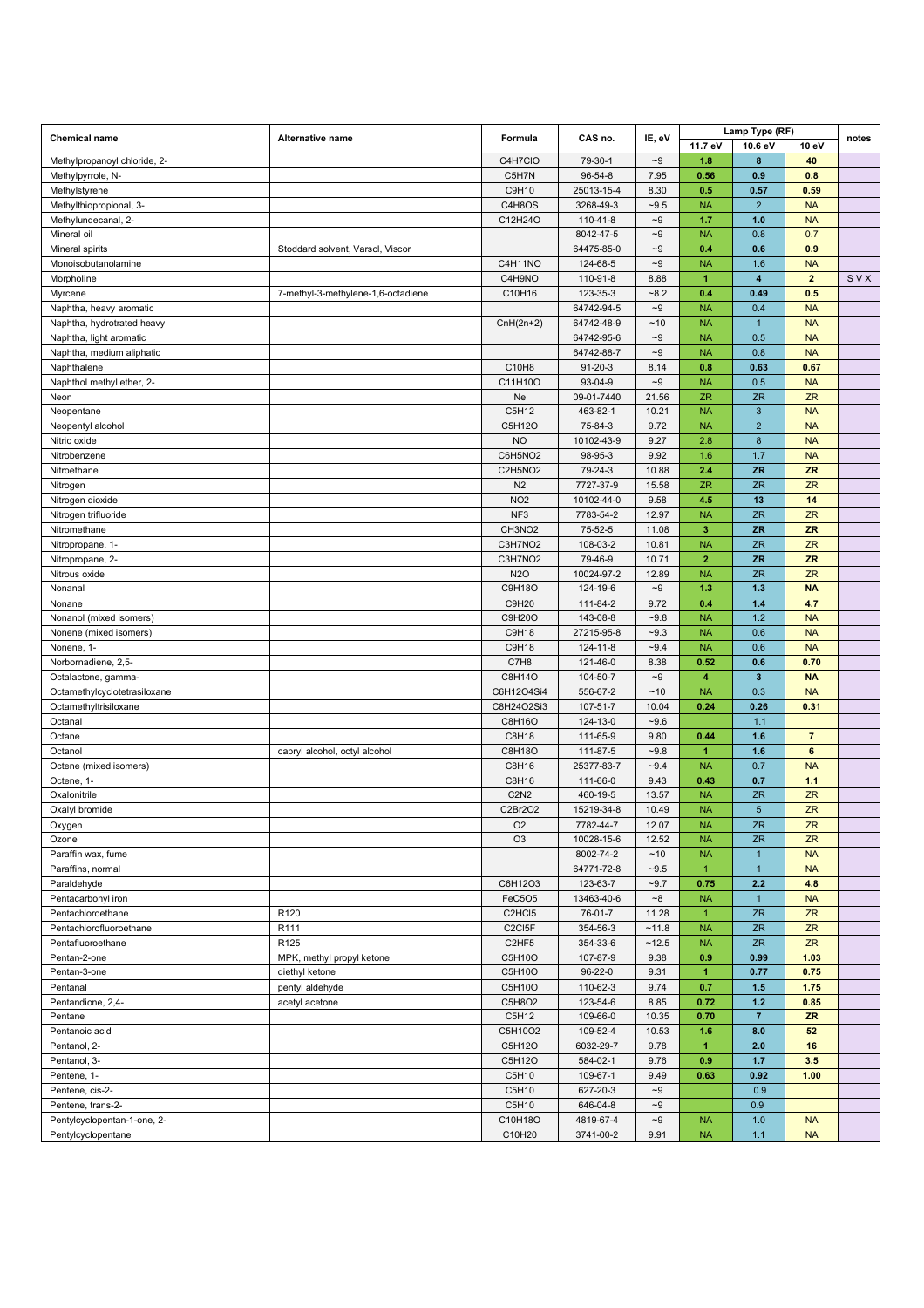|                                      |                                      | Formula                       |               |                   |                      | Lamp Type (RF)          |                |              |
|--------------------------------------|--------------------------------------|-------------------------------|---------------|-------------------|----------------------|-------------------------|----------------|--------------|
| <b>Chemical name</b>                 | Alternative name                     |                               | CAS no.       | IE, eV            | 11.7 eV              | 10.6 eV                 | 10 eV          | notes        |
| Pentyne, 1-                          |                                      | C5H8                          | 627-19-0      | 10.10             | <b>NA</b>            | 3                       | <b>NA</b>      |              |
| Peracetic acid                       |                                      | C2H4O3                        | 79-21-0       | ~11               | <b>NA</b>            | <b>ZR</b>               | <b>ZR</b>      |              |
| Perchloryl fluoride                  | chlorine oxyfluoride                 | CI03F                         | 7616-94-6     | 13.60             | <b>NA</b>            | <b>ZR</b>               | ZR             |              |
| Perfluorobutadiene                   | 1,1,2,3,4,4-hexafluorobuta-1,3-diene | C4F6                          | 685-63-2      | 9.50              | <b>NA</b>            | $\mathbf{3}$            | <b>NA</b>      |              |
| Perfluorocyclobutane                 |                                      | C4F8                          | 115-25-3      | 13.50             | ZR                   | <b>ZR</b>               | ZR             |              |
| Perfluoropropane                     | R218                                 | C3F8                          | 76-19-7       | 13.38             | <b>NA</b>            | <b>ZR</b>               | ZR             |              |
| Perfluoro-tert-butylamine            |                                      | C4H2F9N                       | 2809-92-9     | 10.40             | <b>NA</b>            | $5\phantom{.0}$         | <b>ZR</b>      |              |
| Petroleum ether                      | Ligroin, VM&P naphtha, benzine       |                               | 8032-32-4     | ~10               | $\overline{1}$       | 0.9                     | <b>NA</b>      |              |
| Phellandrene                         |                                      | C10H16                        | 99-83-2       | $-8.2$            | <b>NA</b>            | 0.8                     | <b>NA</b>      |              |
| Phenethyl methyl ether, 2-           |                                      | C9H12O                        | 3558-60-9     | $\mathord{\sim}9$ | <b>NA</b>            | 0.6                     | <b>NA</b>      |              |
| Phenol                               | hydroxybenzene                       | C6H6O                         | 108-95-2      | 8.51              | 0.9                  | 0.9                     | 1.1            |              |
| Phenoxyethanol, 2-                   |                                      | C8H10O2                       | 122-99-6      | $-8.5$            | $6\phantom{1}$       | 4.5                     | 10             | $\mathsf{s}$ |
| Phenoxyethyl acrylate, 2-            |                                      | C11H12O3                      | 48145-04-6    | 0.00              |                      | 1.5                     |                |              |
| Phenyl chloroformate                 |                                      | C7H5CIO2                      | 1885-14-9     | $-9$              | <b>NA</b>            | 1.1                     | <b>NA</b>      |              |
| Phenyl propene, 2-                   |                                      | C9H10                         | 98-83-9       | 8.35              | <b>NA</b>            | 0.4                     | 0.4            |              |
| Phenyl-2,3-epoxypropyl ether         | PGE                                  | C9H10O2                       | 122-60-1      | $-8.6$            | <b>NA</b>            | 0.8                     | <b>NA</b>      |              |
| Phenylacetaldehyde                   |                                      | C8H8O                         | 122-78-1      | 8.80              | <b>NA</b>            | 0.7                     | <b>NA</b>      |              |
| Phenylacetic acid                    |                                      | C8H8O2                        | 103-82-2      | 8.26              | <b>NA</b>            | $\mathbf{1}$            | <b>NA</b>      |              |
| Phenylcyclohexane                    |                                      | C12H16                        | 827-52-1      | 8.10              | <b>NA</b>            | 0.4                     | <b>NA</b>      |              |
| Phenylethanol, 2-                    |                                      | C8H10O                        | $60 - 12 - 8$ | ~10               | <b>NA</b>            | 1.2                     | <b>NA</b>      |              |
| Phenylethyl acetate, 1-              |                                      | C10H12O2                      | 93-92-5       | $\mathord{\sim}9$ | <b>NA</b>            | 0.7                     | <b>NA</b>      |              |
| Phenylethyl isobutyrate, 2-          |                                      | C12H16O2                      | 103-48-0      | $\mathord{\sim}9$ | <b>NA</b>            | 1.5                     | <b>NA</b>      |              |
| Phosgene                             |                                      | COCI2                         | 75-44-5       | 11.55             | 2.1                  | <b>ZR</b>               | <b>ZR</b>      |              |
| Phosphine                            |                                      | PH <sub>3</sub>               | 7803-51-2     | 9.96              | 1.4                  | $\overline{2}$          | <b>NA</b>      |              |
| Phthalonitrile                       |                                      | <b>C8H5N2</b>                 | $91 - 15 - 6$ | 9.90              | <b>ZR</b>            | <b>ZR</b>               | <b>ZR</b>      |              |
| Picoline, 3-                         | 3-methylpyridine                     | C6H7N                         | 108-99-6      | 9.04              | 0.73                 | 0.7                     | 0.8            |              |
| Pine oil                             |                                      | N/A                           | 8002-09-3     | $-9.5$            | <b>NA</b>            | 1.0                     | <b>NA</b>      |              |
| Pinene                               |                                      | C10H16                        | 80-56-8       | 8.07              | 0.4                  | 0.4                     | 0.4            |              |
| Pinene, a-                           |                                      | C10H16                        | 2437-95-8     | 8.07              | 0.43                 | 0.34                    | 0.48           |              |
| Pinene, <sub>B-</sub>                |                                      | C10H16                        | 127-91-3      | 8.10              | 0.46                 | 0.5                     | 0.59           |              |
| Piperazine                           | 1,4-diazacyclohexane                 | C4H10N2                       | 110-85-0      | 8.72              | <b>NA</b>            | 0.8                     | <b>NA</b>      |              |
| Piperidine                           | azacyclohexane                       | <b>C5H11N</b>                 | 110-89-4      | 8.03              | <b>NA</b>            | $\mathbf{1}$            | 0.8            | <b>SX</b>    |
| Piperylene                           | 1,3-pentadiene                       | C5H8                          | 504-60-9      | 8.60              | 0.8                  | 0.9                     | $1.0$          |              |
| Prop-2-yn-1-ol                       | propargyl alcohol                    | C3H4O                         | 107-19-7      | 10.50             | 0.93                 | 3.7                     | <b>ZR</b>      |              |
| Propadiene                           | allene                               | C <sub>3</sub> H <sub>4</sub> | 463-49-0      | 9.83              | <b>NA</b>            | 1.0                     | <b>NA</b>      |              |
| Propan-1-ol                          |                                      | C3H8O                         | $71-23-8$     | 10.20             | 1.60                 | 5.4                     | 40             |              |
| Propanamide                          |                                      | C3H7NO                        | 79-05-0       | $-9.5$            | <b>NA</b>            | $\overline{2}$          | <b>NA</b>      |              |
| Propane                              |                                      | C3H8                          | 74-98-6       | 11.07             | 1.8                  | <b>ZR</b>               | ZR             |              |
| Propane-1,2-diol                     | propylene glycol                     | C3H8O2                        | 57-55-6       | 10.00             | $\sqrt{5}$           | $\mathbf{3}$            | 16             |              |
| Propanolamine                        |                                      | C3H9NO                        | 156-87-6      | $-9.5$            | <b>NA</b>            | 1.5                     | <b>NA</b>      | SVX          |
| Propargyl chloride                   | 3-chloro-1-propyne                   | C3H3Cl                        | 624-65-7      | 9.82              | 0.64                 | 8.4                     | ZR             |              |
| Propen-1-imine, 2-                   |                                      | C3H5N                         | 73311-40-7    | 9.65              | <b>NA</b>            | $\overline{2}$          | <b>NA</b>      | SVX          |
| Propene                              | propylene                            | C <sub>3</sub> H <sub>6</sub> | 115-07-1      | 9.73              | $\mathbf{1}$         | 1.4                     | $\overline{2}$ |              |
| Propiolic acid                       | 2-propynoic acid                     | C3H2O2                        | 471-25-0      | 10.45             | <b>NA</b>            | $\bf 8$                 | ZR             |              |
| Propionaldehyde                      | propanal, propional                  | C3H6O                         | 123-38-6      | 9.95              | 3                    | $\overline{\mathbf{3}}$ | 15             |              |
| Propionic acid                       |                                      | C3H6O2                        | 79-09-4       | 10.44             | 4                    | 10                      | ZR             |              |
| Propionitrile                        |                                      | C3H5NO                        | 107-12-0      | 11.50             | 5                    | <b>ZR</b>               | <b>ZR</b>      |              |
| Propoxy-2-propanol, 1-               |                                      | C6H14O2                       | 1569-01-3     | $-9.5$            | 0.7                  | $1.2$                   | 1.6            |              |
| Propyl acetate, n-                   |                                      | C5H10O2                       | 109-60-4      | 10.04             | $\blacktriangleleft$ | 3.0                     | 17             |              |
| Propyl butanoate                     |                                      | C7H14O2                       | 105-66-8      | $-9.6$            | 0.76                 | 1.3                     | 2.7            |              |
| Propyl formate                       |                                      | C4H8O2                        | 110-74-7      | 10.54             | 1.4                  | 19                      | ZR             |              |
| Propyl iodide                        | lodopropane                          | C3H7I                         | 107-08-4      | 9.26              | <b>NA</b>            | 1.0                     | <b>NA</b>      |              |
| Propyl mercaptan                     |                                      | C3H8S                         | 107-03-9      | 9.15              | 0.8                  | 1.0                     | 0.9            |              |
| Propyl nitrate                       |                                      | C3H7NO3                       | 627-13-4      | 11.07             | $\overline{2}$       | ZR                      | ZR             |              |
| Propylamine, n-                      |                                      | C3H9N                         | 107-10-8      | 8.50              | <b>NA</b>            | 1.1                     | <b>NA</b>      | S X          |
| Propylbenzene                        | includes cumene                      | C9H12                         | 103-65-1      | 8.72              | 0.47                 | 0.5                     | 0.55           |              |
| Propylbenzene (all isomers)          |                                      | C9H12                         | 74296-31-4    | 8.70              | <b>NA</b>            | 0.5                     | <b>NA</b>      |              |
| Propylbenzene, 2-                    |                                      | C9H12                         | 98-82-8       | 8.71              | 0.54                 | 0.6                     | 0.7            |              |
| Propylene carbonate                  |                                      | C4H6O3                        | 108-32-7      | ~10.5             | 2.6                  | 15                      | ZR             |              |
| Propylene dinitrate                  |                                      | C3H6N2O6                      | 6423-43-4     | ~11               | <b>NA</b>            | ZR                      | ZR             |              |
| Propylene glycol ethyl ether acetate | PGEEA                                | C7H14O3                       | 98516-30-4    | $-9.6$            | <b>NA</b>            | $1.2$                   | <b>NA</b>      |              |
| Propylene oxide                      |                                      | C3H6O                         | 75-56-9       | 10.22             | 1.6                  | $\bf 6$                 | ZR             |              |
| Propyleneimine                       | 2-methylaziridine                    | C3H7N                         | 75-55-8       | 9.00              | $\overline{1}$       | 1.4                     | <b>NA</b>      | S X          |
| Propyne                              | methylacetylene                      | C <sub>3</sub> H <sub>4</sub> | 74-99-7       | 10.36             | <b>NA</b>            | $\overline{4}$          | <b>ZR</b>      |              |
| Pyrazine                             |                                      | C4H4N2                        | 290-37-9      | 9.29              | <b>NA</b>            | $\mathbf{3}$            | <b>NA</b>      |              |
| Pyridine                             |                                      | C5H5N                         | 110-86-1      | 9.25              | 0.9                  | 0.7                     | 0.87           |              |
| Pyridinol, 4-                        |                                      | C5H5NO                        | 626-64-2      | 9.75              | <b>NA</b>            | $\mathbf{3}$            | <b>NA</b>      |              |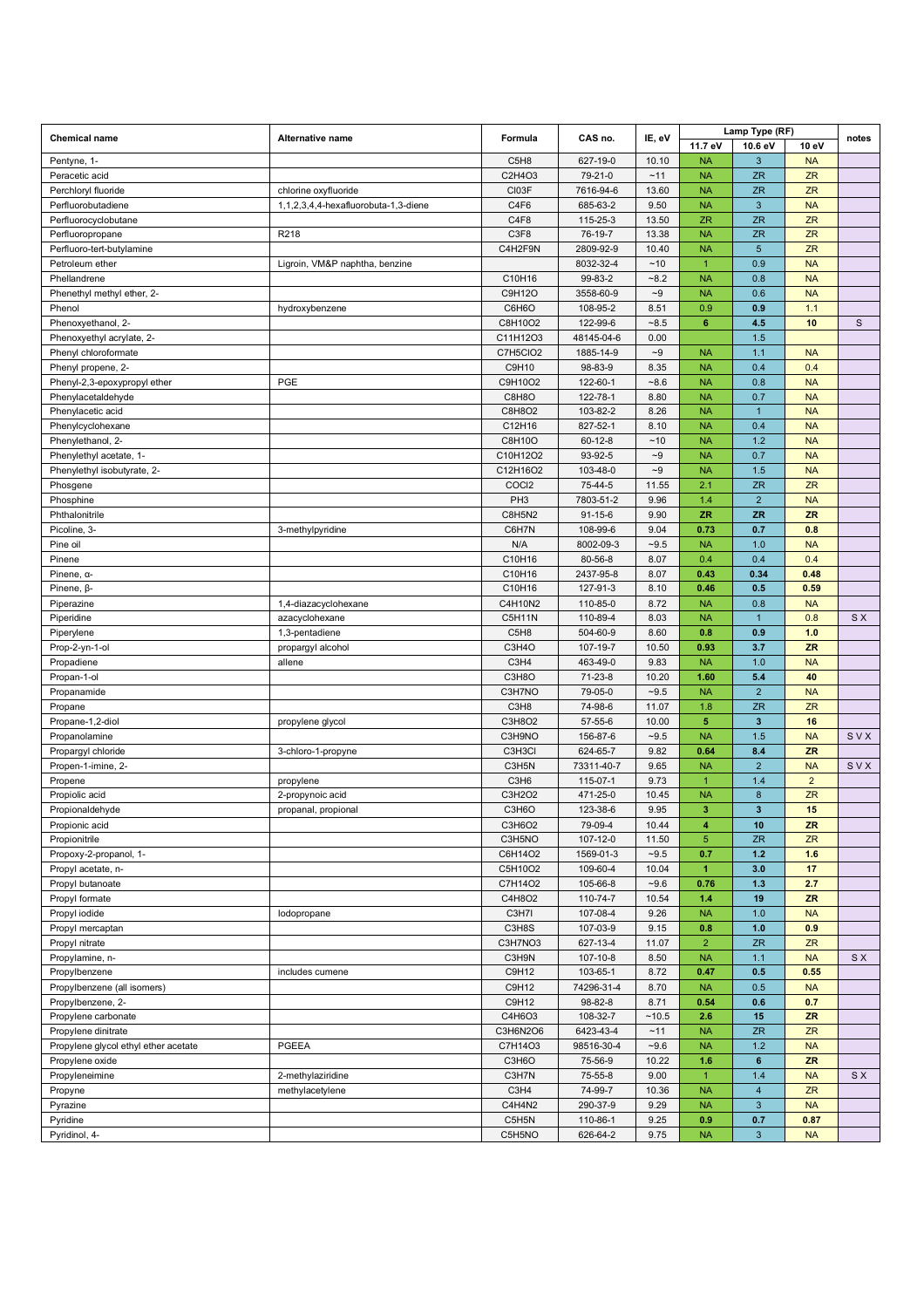| <b>Chemical name</b>                      | Alternative name                                    | Formula                        | CAS no.             | IE, eV              | Lamp Type (RF)            |                     |                        | notes |
|-------------------------------------------|-----------------------------------------------------|--------------------------------|---------------------|---------------------|---------------------------|---------------------|------------------------|-------|
|                                           |                                                     |                                |                     |                     | 11.7 eV                   | 10.6 eV             | 10 eV                  |       |
| Pyridylamine, 2-                          |                                                     | C5H6N2                         | 504-29-0            | 8.10                | <b>NA</b>                 | 0.8                 | <b>NA</b>              |       |
| Pyrrole                                   |                                                     | C4H5N                          | 109-97-7            | 8.02                | 0.98                      | 1.4                 | 1.1                    | SVX   |
| Pyrrolidine                               |                                                     | C4H9N                          | 123-75-1            | 8.77                | 1.3                       | 4                   | 20                     | W!    |
| Pyruvaldehyde                             |                                                     | C3H4O2                         | 78-98-8             | 9.60                | <b>NA</b>                 | 0.7                 | <b>NA</b>              |       |
| Rose oxide, cis-                          |                                                     | C10H18O                        | 16409-43-1          | $\sim\!\!9$         | <b>NA</b>                 | 0.8                 | <b>NA</b>              |       |
| Sec-amyl acetate                          |                                                     | C7H14O2                        | 626-38-0            | $-9.9$              | <b>NA</b>                 | 5                   | <b>NA</b>              |       |
| Sevoflurane                               | 1,1,1,3,3,3-hexafluoro-2-<br>(fluoromethoxy)propane | C3H3F7O                        | 28523-86-6          | 11.00               | $\overline{2}$            | <b>ZR</b>           | <b>ZR</b>              |       |
| Silane                                    |                                                     | SiH4                           | 7803-62-5           | 11.00               | <b>NA</b>                 | <b>ZR</b>           | <b>ZR</b>              |       |
| Stibine                                   |                                                     | SbH <sub>3</sub>               | 7803-52-3           | 9.89                | <b>NA</b>                 | 1.5                 | <b>NA</b>              |       |
| Styrene                                   |                                                     | C8H8                           | 100-42-5            | 8.40                | 0.50                      | 0.45                | 0.52                   |       |
| Sulfur dichloride                         |                                                     | CI <sub>2</sub> S              | 10545-99-0          | 9.47                | <b>NA</b>                 | $\overline{2}$      | <b>NA</b>              |       |
| Sulfur dioxide                            |                                                     | SO <sub>2</sub>                | 7446-09-5           | 12.30               | <b>ZR</b>                 | <b>ZR</b>           | <b>ZR</b>              |       |
| Sulfur hexafluoride                       |                                                     | SF <sub>6</sub>                | 2551-62-4           | 19.30               | <b>NA</b>                 | <b>ZR</b>           | <b>ZR</b>              |       |
| Sulfur tetrafluoride                      |                                                     | SF4                            | 7783-60-0           | 12.63               | <b>NA</b>                 | <b>ZR</b>           | ZR                     |       |
| Sulfuryl fluoride                         |                                                     | SO <sub>2</sub> F <sub>2</sub> | 2699-79-8           | 13.04               | <b>NA</b>                 | <b>ZR</b>           | <b>ZR</b>              |       |
| <b>TAC</b>                                | <b>Total Aromatic Hydrocarbons</b>                  |                                |                     | $-9$<br>$\sim\!\!9$ | <b>NA</b><br>3            | <b>NA</b><br>1.0    | 0.5<br>$\overline{2}$  |       |
| Terpineol, α-<br>Terpinolene              |                                                     | C10H18O<br>C10H16              | 98-55-5<br>586-62-9 | 8.10                | 0.70                      | 0.6                 | 0.9                    |       |
| Terpinyl acetate, a-                      |                                                     | C12H20O2                       | 80-26-2             | $-9$                | <b>NA</b>                 | 1.2                 | <b>NA</b>              |       |
| Terpinyl methyl ether, alpha-             |                                                     | C11H20O                        | 14576-08-0          | $\sim\!\!9$         | 0.8                       | 0.7                 | 1.4                    |       |
| Tert-amyl methyl ether                    |                                                     | C6H14O                         | 994-05-8            | $\mathord{\sim}9$   | <b>NA</b>                 | 0.8                 | <b>NA</b>              |       |
| Tert-butanol                              | t-butyl alcohol                                     | C4H10O                         | 75-65-0             | 10.25               | 1.01                      | 1.6                 | 2.8                    |       |
| Tert-butyl acetate                        |                                                     | C6H12O2                        | 540-88-5            | $-9.7$              | 0.83                      | 1.05                | 1.65                   |       |
| Tert-butyl bromide                        |                                                     | C4H9Br                         | 507-19-7            | 9.92                | 0.64                      | 0.99                | 1.6                    |       |
| Tert-butyl formate                        | 2-methyl-2-bromopropane                             | C5H10O2                        | 762-75-4            | 10.52               | <b>NA</b>                 | 8                   | <b>ZR</b>              |       |
| Tetrabromoethane, 1,1,2,2-                |                                                     | C2H2Br4                        | 79-27-6             | ~10                 | <b>NA</b>                 | $\overline{c}$      | <b>NA</b>              |       |
| TetracarbonyInickel                       | nickel tetracarbonyl                                | <b>NiC4O4</b>                  | 13463-39-3          | 8.28                | <b>NA</b>                 | $\overline{1}$      | <b>NA</b>              |       |
| Tetrachloro-1,2-difluoroethane, 1,1,2,2-  | R112                                                | <b>C2CI4F2</b>                 | 76-12-0             | 11.30               | $\mathbf{1}$              | ZR                  | <b>ZR</b>              |       |
| Tetrachloro-1-fluoroethane, 1,1,2,2-      | R <sub>121</sub>                                    | C2HCI4F                        | 354-14-3            | ~11                 | $\mathbf{1}$              | <b>ZR</b>           | ZR                     |       |
| Tetrachloro-2,2-difluoroethane, 1,1,1,2-  | R112a                                               | C2CI4F2                        | 76-11-9             | ~11                 | $\overline{1}$            | <b>ZR</b>           | <b>ZR</b>              |       |
| Tetrachloro-2-fluoroethane, 1,1,1,2-      | R121a                                               | C2HCI4F                        | 354-11-0            | ~11                 | $\mathbf{1}$              | <b>ZR</b>           | <b>ZR</b>              |       |
| Tetrachloroethane, 1,1,1,2-               |                                                     | C2H2Cl4                        | 630-20-6            | 11.10               | 0.6                       | <b>ZR</b>           | <b>ZR</b>              |       |
| Tetrachloroethane, 1,1,2,2-               | R-130                                               | C2H2Cl4                        | 79-34-5             | 11.10               | 0.2                       | <b>ZR</b>           | <b>ZR</b>              |       |
| Tetrachloroethylene                       | PCE, perchloroethylene                              | <b>C2CI4</b>                   | 127-18-4            | 9.33                | 0.4                       | 0.6                 | 0.7                    |       |
| Tetrachloropyridine, 2,3,5,6-             |                                                     | C5HNCI4                        | 2402-79-1           | $\sim\!\!9$         | <b>NA</b>                 | 1                   | <b>NA</b>              |       |
| Tetraethyl orthosilicate                  | TEOS, ethyl orthosilicate, ethyl silicate           | C8H20O4Si                      | 78-10-4             | 9.77                | 1.0                       | $\mathbf{3}$        | $\mathbf{3}$           | W!    |
| Tetraethyllead                            | TEL                                                 | C8H20Pb                        | 78-00-2             | 11.10               | 0.2                       | <b>ZR</b>           | <b>ZR</b>              |       |
| Tetrafluoroethane, 1,1,1,2-               | R134a                                               | C2H2F4                         | 811-97-2            | ~12.2               | <b>ZR</b>                 | <b>ZR</b>           | ZR                     |       |
| Tetrafluoroethane, 1,1,2,2-               | R134                                                | C2H2F4                         | 359-35-3            | $-12.2$             | <b>ZR</b>                 | <b>ZR</b>           | <b>ZR</b>              |       |
| Tetrafluoroethylene<br>Tetrafluoromethane | R-1114                                              | C <sub>2F4</sub><br>CF4        | 116-14-3<br>75-73-0 | 10.12<br>15.30      | $\mathbf{1}$<br><b>ZR</b> | 15<br><b>ZR</b>     | <b>NA</b><br>ZR        |       |
| Tetrahydrofuran                           | Carbon tetrafluoride<br>THF                         | C4H8O                          | 109-99-9            | 9.41                | 1.4                       | 2.3                 | 2.8                    |       |
| Tetrahydronaphthalene                     | Tetralin                                            | C10H12                         | 119-64-2            | 8.46                | <b>NA</b>                 | 0.4                 | <b>NA</b>              |       |
| Tetrahydropyran                           |                                                     | C5H10O                         | 142-68-7            | 9.25                | 0.9                       | 1.5                 | 1.5                    |       |
| Tetrahydrothiophene                       | Thiolane                                            | C4H8S                          | 110-01-0            | 8.38                | 0.46                      | 0.7                 | 0.5                    |       |
| Tetramethyl orthosilicate                 | TMOS, methyl orthosilicate, methyl silicate         | C4H12O4Si                      | 681-84-5            | ~10                 | <b>NA</b>                 | $\overline{2}$      | <b>NA</b>              | W!    |
| Tetramethyl succinonitrile                | <b>TMSN</b>                                         | C8H12N2                        | 3333-52-6           | ~11                 | <b>NA</b>                 | <b>NA</b>           | <b>NA</b>              |       |
| Tetramethylbenzene (all isomers)          | Tetramethylbenzene                                  | C10H14                         | 95-93-2             | 8.06                | <b>NA</b>                 | 0.3                 | <b>NA</b>              |       |
| Tetramethylbutane, 2,2,3,3-               |                                                     | C8H18                          | 594-82-1            | 9.80                | <b>NA</b>                 | $\mathbf{1}$        | <b>NA</b>              |       |
| Tetramethyldisiloxane, 1,1,3,3-           | dimethylsilylether                                  | C4H14OSi2                      | 3277-26-7           | ~10                 | 0.5                       | $\mathbf{1}$        | 1.1                    |       |
| Tetramethylgermane                        |                                                     | C4H12Ge                        | 865-52-1            | 9.34                | <b>NA</b>                 | 2 <sup>1</sup>      | <b>NA</b>              |       |
| Tetramethylguanidine, N,N,N',N'           | 1,1,3,3-Tetramethylguanidine                        | C5H13N3                        | 80-70-6             | 8.43                | 0.8                       | 0.6                 | <b>NA</b>              |       |
| Tetramethylsilane                         | <b>TMS</b>                                          | C4H12Si                        | 75-76-3             | 9.80                | <b>NA</b>                 | 2 <sup>2</sup>      | <b>NA</b>              |       |
| Thioacetic acid                           |                                                     | C2H4OS                         | 507-09-5            | 10.00               | 1.1                       | 1.4                 | 2.9                    |       |
| Thioanisole                               |                                                     | C7H8S                          | 100-68-5            | 7.94                | 0.5                       | 0.6                 | 0.7                    |       |
| Thiocarbonyl fluoride                     |                                                     | CSF <sub>2</sub>               | 420-32-6            | 10.45               | <b>NA</b>                 | 6                   | ZR                     |       |
| Thiocyanogen                              |                                                     | C2S2N2                         | 505-14-6            | 10.50               | <b>NA</b>                 | 8                   | ZR                     |       |
| Thioformaldehyde trimer                   |                                                     | C3H6S3                         | 291-21-4            | 9.35                | <b>NA</b>                 | 1.5                 | <b>NA</b>              |       |
| Thionyl chloride                          |                                                     | SOCI2                          | 7719-09-7           | 10.96               | <b>NA</b>                 | <b>ZR</b>           | ZR                     |       |
| Thiophene                                 |                                                     | C4H4S                          | 110-02-1            | 8.86                | 0.53                      | 0.46                | 0.4                    |       |
| Thiophosgene<br>Thymol                    |                                                     | CSCI <sub>2</sub><br>C10H14O   | 463-71-8<br>89-83-8 | 9.61<br>$-9$        | <b>NA</b><br><b>NA</b>    | $\mathbf{1}$<br>0.7 | <b>NA</b><br><b>NA</b> |       |
| Titanium-n-propoxide                      |                                                     | C12H28O4Ti                     | 3087-37-4           | $\mathord{\sim}9$   | <b>NA</b>                 | 3 <sup>2</sup>      | <b>NA</b>              |       |
| Toluene                                   |                                                     | C7H8                           | 108-88-3            | 8.82                | 0.55                      | 0.56                | 0.60                   |       |
| Toluene-2,4-diisocyanate                  | TDI                                                 | C9H6N2O2                       | 584-84-9            | 8.82                | $\overline{2}$            | 1.6                 | <b>NA</b>              |       |
| Toluenesulfonyl chloride, p-              | tosyl chloride                                      | C7H7SO2CI                      | 98-59-9             | $\mathord{\sim}9$   | <b>NA</b>                 | 3 <sup>2</sup>      | <b>NA</b>              |       |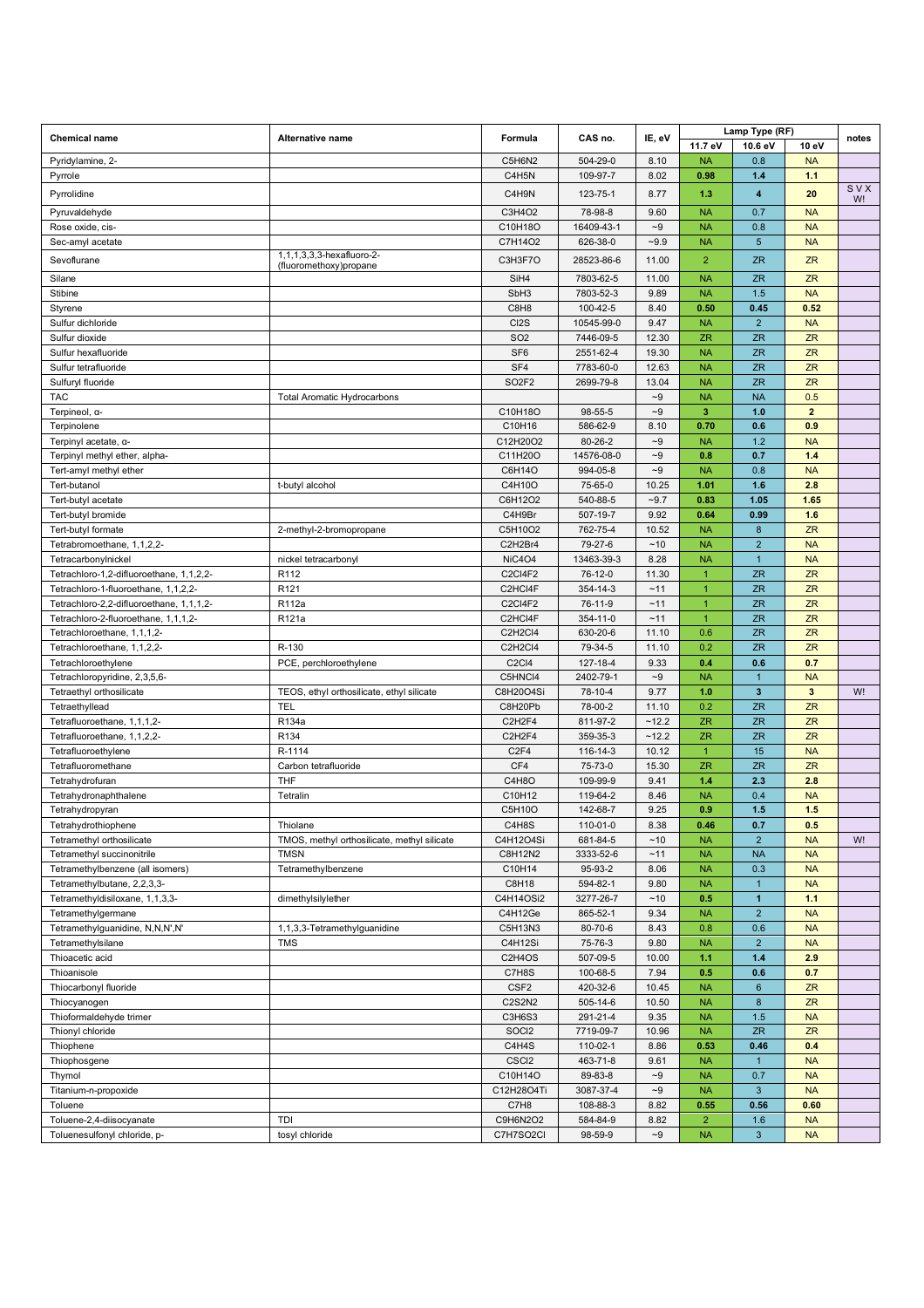| <b>Chemical name</b>                   |                                  |                                  | CAS no.                | IE, eV         | Lamp Type (RF)         |                          |                  |           |
|----------------------------------------|----------------------------------|----------------------------------|------------------------|----------------|------------------------|--------------------------|------------------|-----------|
|                                        | Alternative name                 | Formula                          |                        |                | 11.7 eV                | 10.6 eV                  | 10 eV            | notes     |
| Toluidine, o-                          | 2-aminotoluene                   | C7H9N                            | 95-53-4                | 7.40           | $\overline{1}$         | 0.5                      | <b>NA</b>        |           |
| Tolylaldehyde, p-                      |                                  | C8H8O                            | 104-87-0               | 9.33           | <b>NA</b>              | 0.8                      | <b>NA</b>        |           |
| Triazine, 1,3,5-                       |                                  | C3H3N3                           | 290-87-9               | 10.01          | <b>NA</b>              | 6                        | <b>NA</b>        |           |
| Tributyl phosphate                     |                                  | C12H27O4P                        | 126-73-8               | 8.91           | <b>NA</b>              | $\overline{5}$           | <b>NA</b>        |           |
| Tributylamine                          |                                  | C12H27N                          | 102-82-9               | 7.40           | 0.6                    | 1                        | <b>ZR</b>        | <b>SX</b> |
| Trichloro-1,1-difluoroethane, 1,2,2-   | R <sub>122</sub>                 | C2HCI3F2                         | 354-21-2               | 11.00          | $\overline{1}$         | <b>ZR</b>                | ZR               |           |
| Trichloro-1,2-difluoroethane, 1,1,2-   | R122a                            | C2HCI3F2                         | 354-15-4               | ~11            | $\overline{1}$         | <b>ZR</b>                | ZR               |           |
| Trichloro-2,2-difluoroethane, 1,1,1-   | R122b                            | C2HCI3F2                         | 354-12-1               | ~11            | $\overline{1}$         | ZR                       | ZR               |           |
| Trichloro-2-fluoroethane, 1,1,2-       | R 131                            | C2H2Cl3F                         | 359-28-4               | ~11            | $\overline{1}$         | <b>ZR</b>                | <b>ZR</b>        |           |
| Trichlorobenzene, 1,2,4-               |                                  | C6H3Cl3                          | 120-82-1               | 9.04           | <b>NA</b>              | 0.6                      | 0.5              |           |
| Trichloroethane, 1,1,1-                | 1,1,1-TCA, R-140                 | C2H3Cl3                          | 71-55-6                | 11.00          | $\mathbf{1}$           | <b>ZR</b>                | ZR               |           |
| Trichloroethane, 1,1,2-                | 1,1,2-TCA, R-140a                | C2H3Cl3                          | 79-00-5                | 11.00          | 0.8                    | <b>ZR</b>                | <b>ZR</b>        |           |
| Trichloroethylene                      | TCE, R-1120                      | C <sub>2</sub> HC <sub>13</sub>  | 79-01-6                | 9.45           | 0.5                    | 0.6                      | 0.8              |           |
| Trichlorofluoromethane                 | R <sub>11</sub>                  | CCI3F                            | 75-69-4                | 11.77          | <b>NA</b>              | <b>ZR</b>                | ZR               |           |
| Trichloronitromethane                  |                                  | CCI3NO <sub>2</sub>              | 76-06-2                | ~13            | <b>NA</b>              | <b>ZR</b>                | ZR               |           |
| Trichloropropane, 1,2,3-               |                                  | C3H5Cl3                          | 96-18-4                | ~11            | 0.64                   | <b>ZR</b>                | <b>ZR</b>        |           |
| Trichlorotrifluoroethane, 1,1,1-       | R-113a                           | C2CI3F3                          | 354-58-5               | 11.50          | $\overline{2}$         | <b>ZR</b>                | ZR               |           |
| Trichlorotrifluoroethane, 1,1,2-       | R-113                            | C2CI3F3                          | 76-13-1                | 11.99          | $\overline{2}$         | <b>ZR</b>                | <b>ZR</b>        |           |
| Triethyl borate                        |                                  | C6H15O3B                         | 150-46-9               | 10.13          | $1.2$<br>3.3           | $5\phantom{.0}$<br>$1.2$ | <b>ZR</b>        |           |
| Triethyl phosphate                     |                                  | C6H15P04                         | 78-40-0<br>122-52-1    | 9.79           |                        |                          | 20               |           |
| Triethyl phosphite                     |                                  | C6H15O3P<br>C6H15AI              | 97-93-8                | 8.30<br>$~10$  | <b>NA</b><br><b>NA</b> | 1.5<br>$\mathbf{1}$      | <b>NA</b>        |           |
| Triethylaluminum                       | <b>TEA</b>                       |                                  |                        | 7.50           | 0.7                    | 1.3                      | <b>NA</b><br>1.1 | <b>SV</b> |
| Triethylamine                          |                                  | C6H15N                           | 121-44-8               |                | <b>NA</b>              |                          | <b>NA</b>        |           |
| Triethylbenzene                        |                                  | C12H18<br>C6H16Si                | 25340-18-5<br>617-86-7 | $-8.3$<br>9.50 | <b>NA</b>              | 0.4<br>$\overline{2}$    | <b>NA</b>        |           |
| Triethylsilane<br>Trifluoroacetic acid | <b>TFAA</b>                      | C2HO2F3                          | 76-05-1                | 11.46          | <b>ZR</b>              | <b>ZR</b>                | <b>ZR</b>        |           |
| Trifluoroethane, 1,1,2-                | R-143                            | C2H3F3                           | 430-66-0               | 12.90          | 34                     | <b>ZR</b>                | ZR               |           |
| Trifluoroethanol, 2,2,2-               | <b>TFEA</b>                      | C2H3F3O                          | 75-89-8                | $~12$          | 9.6                    | <b>ZR</b>                | <b>ZR</b>        |           |
| Trifluoroethene                        | Trifluoroethylene                | C <sub>2</sub> HF <sub>3</sub>   | 359-11-5               | 10.14          | <b>NA</b>              | $\overline{5}$           | <b>NA</b>        |           |
| Trifluoroethyl methyl ether, 2,2,2-    | trifluoroethyl methyl ether      | C3H5F3O                          | 460-43-5               | 10.53          | <b>NA</b>              | 10                       | <b>ZR</b>        |           |
| Trifluoroiodomethane                   |                                  | CF3I                             | 2314-97-8              | 10.28          | <b>NA</b>              | $\overline{2}$           | <b>NA</b>        |           |
| Trifluoromethane                       | Fluoroform                       | CHF3                             | 75-46-7                | 13.86          | <b>NA</b>              | <b>ZR</b>                | ZR               |           |
| Trimethoxymethane                      |                                  | C4H10O3                          | 149-73-5               | 9.50           | 0.71                   | 4                        | 10               | $\vee$    |
| Trimethoxyvinylsilane                  |                                  | C5H12O3Si                        | 2768-02-7              | $-9.5$         | 0.53                   | 2.0                      | <b>ZR</b>        |           |
| Trimethyl borate                       |                                  | C3H9BO3                          | 121-43-7               | 10.00          | $\mathbf{1}$           | <b>NA</b>                | <b>NA</b>        |           |
| Trimethyl phosphate                    |                                  | C3H9O4P                          | 512-56-1               | 10.00          | $\overline{3}$         | 4                        | 50               | SVX       |
| Trimethyl phosphite                    |                                  | C3H9O3P                          | 121-45-9               | $\sim\!\!9$    |                        | $\overline{2}$           |                  |           |
| Trimethylamine                         |                                  | C3H9N                            | 75-50-3                | 7.82           | 0.3                    | 0.5                      | 0.5              | SVX       |
| Trimethylbenzene mixtures              | Mesitylene                       | C9H12                            | 25551-13-7             | 8.41           | 0.3                    | 0.3                      | 0.3              |           |
| Trimethylbenzene, 1,2,4-               |                                  | C9H12                            | 95-63-6                | 0.00           | 0.5                    | 0.6                      | 0.6              |           |
| Trimethylbenzene, 1,3,5-               |                                  | C9H12                            | 108-67-8               | 8.39           | 0.4                    | 0.4                      | 0.5              |           |
| Trimethylcyclohexane, 1,2,4-           |                                  | C9H18                            | 2234-75-5              | 9.35           | <b>NA</b>              | 1.0                      | <b>NA</b>        |           |
| Trimethylene oxide                     |                                  | C3H6O                            | 503-30-0               | 9.65           | <b>NA</b>              | 1.5                      | <b>NA</b>        |           |
| Trimethylsilane                        |                                  | C3H10Si                          | 993-07-7               | 9.90           | <b>NA</b>              | $\mathbf{1}$             | <b>NA</b>        |           |
| Trioxane                               | formaldehyde trimer              | C3H6O3                           | 110-88-3               | 10.30          | 1.6                    | 13                       | <b>ZR</b>        |           |
| Tropathiane                            |                                  | <b>C8H16OS</b>                   | 67715-80-4             | $-9$           | 0.3                    | $\bf{0}$                 | <b>NA</b>        |           |
| Tungsten hexafluoride                  |                                  | WF6                              | 7783-82-6              | 15.53          | <b>ZR</b>              | <b>ZR</b>                | <b>ZR</b>        |           |
| Turpentine                             |                                  | C10H16                           | 9005-90-7              | $-8.5$         | <b>NA</b>              | 0.6                      | <b>NA</b>        |           |
| Turpentine oil                         | Pinenes                          | C10H16                           | 8006-64-2              | $-8$           | $\mathbf{1}$           | 0.6                      | 0.5              |           |
| <b>TVOC</b>                            | Total Volatile Organic Compounds |                                  |                        | $~10$          | $\mathbf{1}$           | $\mathbf{1}$             | $\mathbf{1}$     |           |
| Undecane                               |                                  | C11H24                           | 1120-21-4              | 9.56           | 0.4                    | 1.1                      | 3.1              |           |
| Vanillin                               |                                  | C8H8O3                           | 121-33-5               | $-9$           | <b>NA</b>              | $\mathbf{1}$             | <b>NA</b>        |           |
| Vinyl acetate                          |                                  | C4H6O2                           | 108-05-4               | 9.19           | 1.0                    | 1.5                      | 1.77             |           |
| Vinyl bromide                          | Bromoethene                      | C2H3Br                           | 593-60-2               | 9.80           | <b>NA</b>              | $1.5$                    | 0.9              |           |
| Vinyl chloride                         | Chloroethene                     | C <sub>2</sub> H <sub>3</sub> Cl | 75-01-4                | 9.99           | 0.6                    | 2.1                      | 1.9              |           |
| Vinyl ethyl ether                      |                                  | C4H8O                            | 109-92-2               | 8.98           | 0.8                    | 1.0                      | 0.95             |           |
| Vinyl fluoride                         | Fluoroethene                     | C2H3F                            | 75-02-5                | 10.37          | <b>NA</b>              | $\overline{2}$           | ZR               |           |
| Vinyl-2-pyrrolidinone, 1-              | <b>NVP</b>                       | C6H9NO                           | 88-12-0                | 9.00           | 2.7                    | 4.5                      | 3.3              |           |
| Vinylcyclohexene                       | butadiene dimer                  | C8H12                            | 100-40-3               | 8.93           | 0.44                   | 0.47                     | 0.7              |           |
| Vinylene carbonate                     |                                  | C3H2O3                           | 872-36-6               | 10.08          | 1.7                    | 3.5                      | 5                |           |
| Vinylidene difluoride                  | vinylidene fluoride              | C2H2F2                           | 75-38-7                | 10.29          | <b>NA</b>              | $\sqrt{5}$               | <b>NA</b>        |           |
| Vinylsilane                            |                                  | C2H6Si                           | 7291-09-0              | 10.10          | <b>NA</b>              | 1.5                      | <b>NA</b>        |           |
| Water                                  | dihydrogen monoxide              | H <sub>2</sub> O                 | 7732-18-5              | 12.61          | <b>ZR</b>              | ZR                       | ZR               |           |
| Xenon                                  |                                  | Xe                               | 7440-63-3              | 12.13          | <b>ZR</b>              | <b>ZR</b>                | ZR               |           |
| Xylene mixed isomers                   | dimethylbenzenes                 | C8H10                            | 1330-20-7              | 8.56           | 0.49                   | 0.54                     | 0.59             |           |
| Xylene, m-                             |                                  | C8H10                            | 108-38-3               | 8.56           | 0.46                   | 0.5                      | 0.53             |           |
| Xylene, o-                             |                                  | C8H10                            | 95-47-6                | 8.56           | 0.52                   | 0.5                      | 0.6              |           |